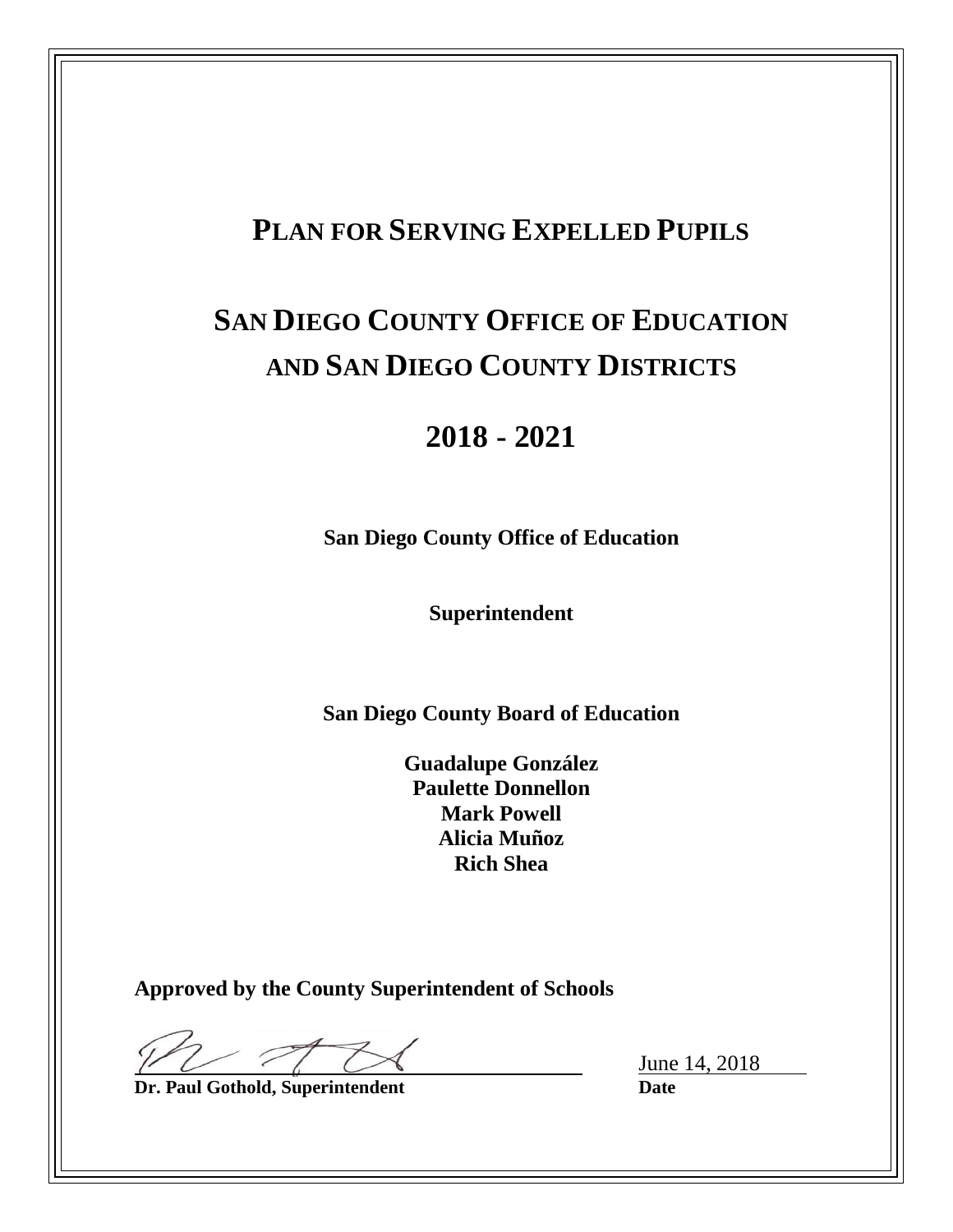# **Organization of the San Diego County Plan for Serving Expelled Students 2018-2021**

*The Three-year Expulsion Plan has been organized as follows:*

| 1. Pages 1-3        | Introduction, The Law and Plan Overview                                                                              |
|---------------------|----------------------------------------------------------------------------------------------------------------------|
| 2. Pages 4 - 9      | San Diego County and district gaps in services for expelled students and<br>the strategies for addressing these gaps |
| 3. Page 10          | The Alternative Placement Process                                                                                    |
| 4. Page 11          | Regional articulation between districts and the County Office of<br>Education                                        |
| 5. Pages 12 - 13    | Overview of the San Diego County Office of Education.                                                                |
| 6. Page 14          | Existing County Office of Education Alternatives and Services for<br><b>Expelled Youth</b>                           |
| 7. Page 15          | San Diego County Office of Education Juvenile Community School sites                                                 |
| 8. Pages 16 - 26    | Matrix on the County Office of Education Alternatives and Services                                                   |
| 9. Pages 27 - 133   | District superintendent plans for serving expelled students                                                          |
| 10. Pages 134 - 143 | Matrix of San Diego County districts and programs, services, and<br>interventions available to Expelled Youth        |
| 11. Pages 144 - 145 | Sample forms that document interventions used by districts for other<br>means of correction and in lieu of expulsion |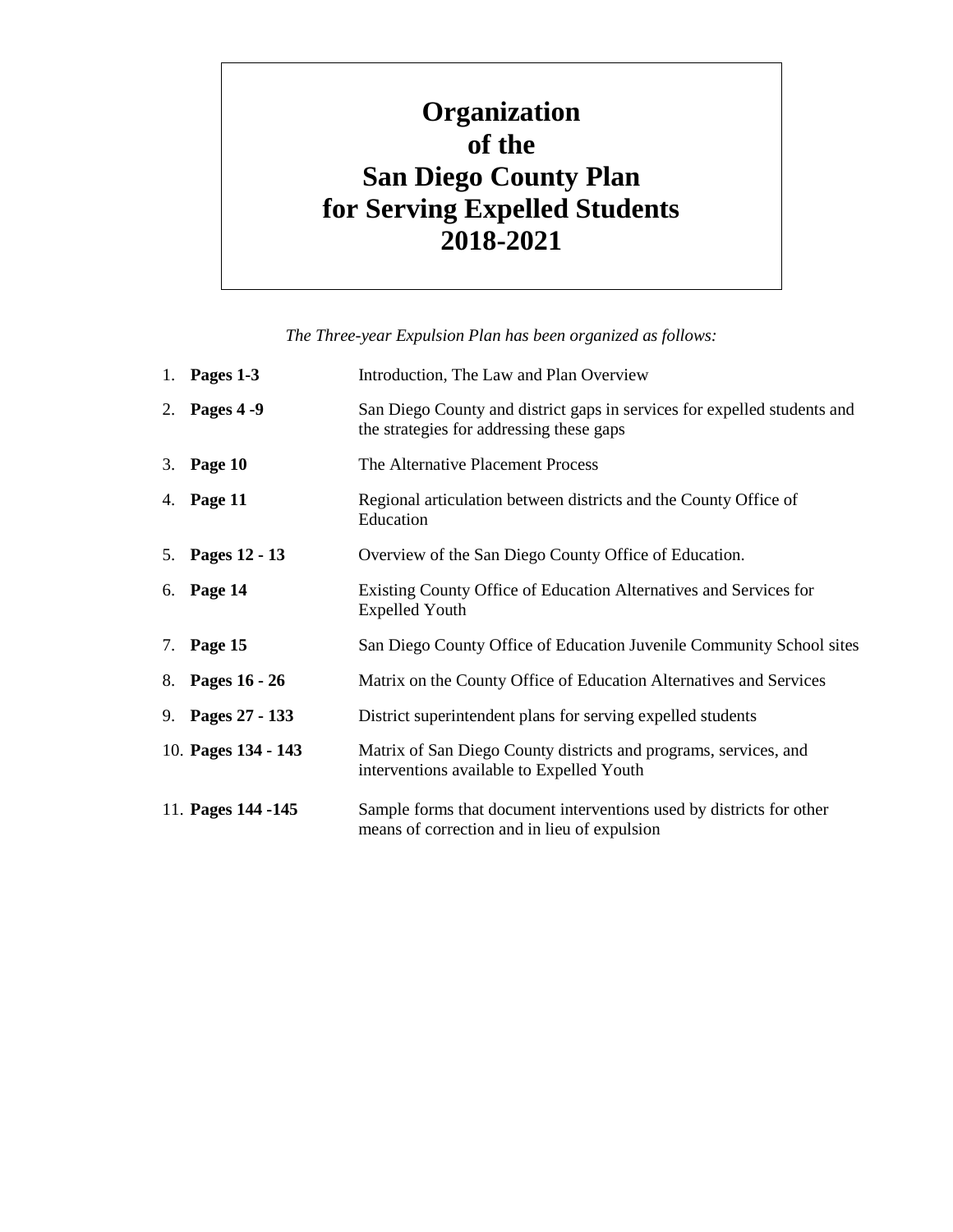Education Code - 49826

Each County superintendent of schools in counties that operate community schools pursuant to Section 1980, in conjunction with superintendents of the school districts within the County, shall develop a plan for providing educational services to all expelled pupils in that County. The plan shall be adopted by the governing board of each school district within the County and by the County Board of Education.

The plan shall enumerate existing educational alternatives for expelled pupils, identify gaps in educational services to expelled pupils, and strategies for filling those service gaps. The plan shall also identify alternative placement for pupils who are expelled and placed in district Community Day School programs, but who fail to meet the terms and conditions of their rehabilitation plan or who pose a danger to other district pupils, as determined by the governing board.

Each County superintendent of schools, in conjunction with the superintendents of the local school districts, shall submit to the Superintendent of Public Instruction the County plan for providing educational services to all expelled pupils in the County no later than June 30, 2003, and shall submit a triennial update to the plan to the Superintendent of Public Instruction, including the outcome data pursuant to Section 48916.(1) on June  $30<sup>th</sup>$  thereafter.

Education Code - 48916.(1)

At the time an expulsion of a pupil is ordered, the governing board of the school district shall ensure that an educational program is provided to the pupil who is subject to the expulsion order for the period of the expulsion, but only the extent funds are appropriated for this purpose in the annual Budget Act or other legislation, or both.

#### **San Diego County Plan**

Educational programs within San Diego County provide numerous opportunities for students who are in need of traditional and/or alternative educational programs. Individual school districts offer a broad spectrum of service and the San Diego County Office of Education offers additional options, this combination provides a continuum of alternatives to expelled students.

A student whose behavior has resulted in expulsion is given a rehabilitation plan created by their district of residence. This plan may involve one or more of the options outlined in the 3-year plan [see matrices on Education Alternatives and Services for expelled students]. A student who is simply in the need of an educational alternative may also access these programs through a District and/or County referral process.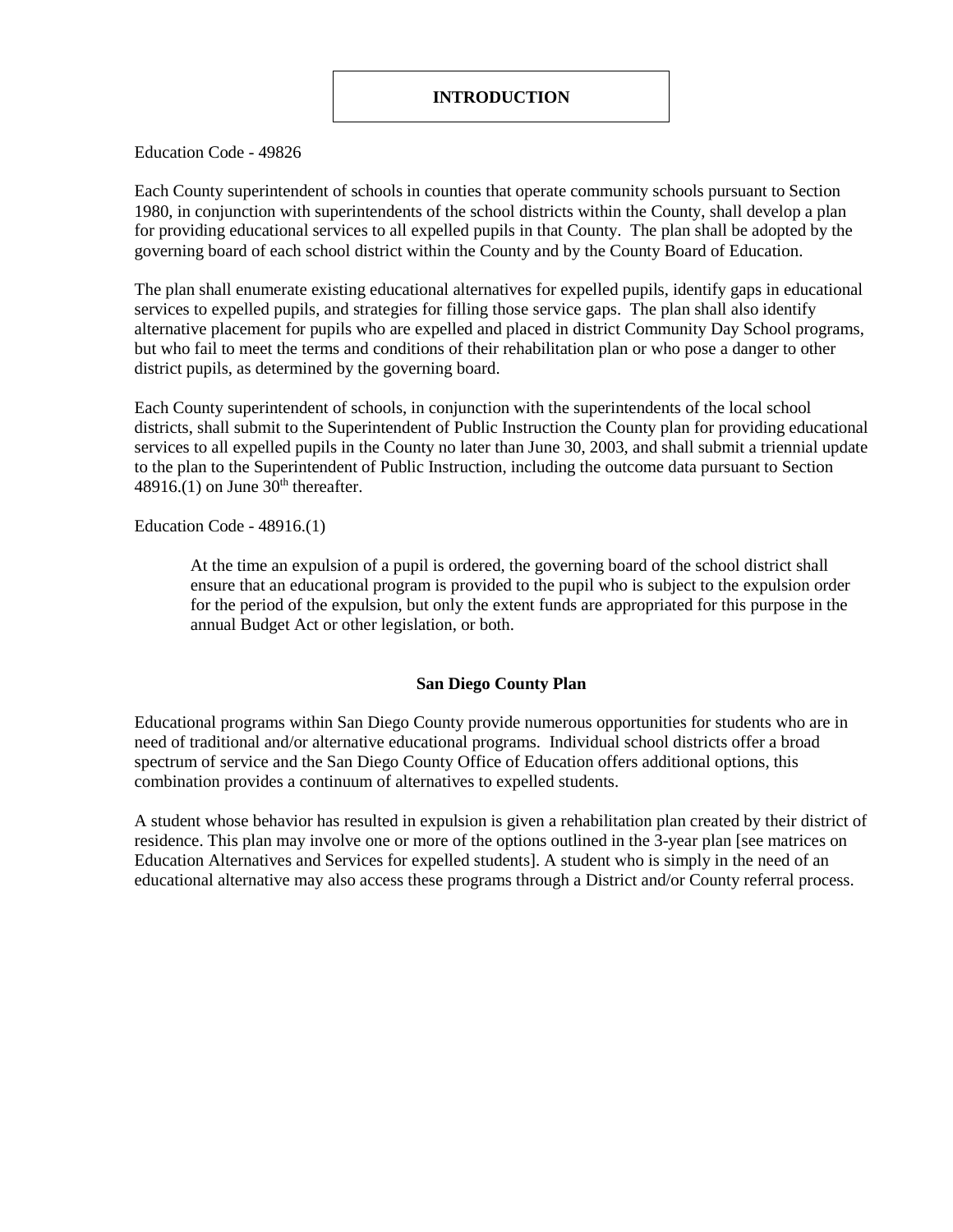#### **Gaps in Educational Services to Expelled Pupils and Strategies for Filling the Service Gaps**

Four major gaps that were identified in 2003 and carried forward in subsequent plans through the 2012 - 15 version. Strategies were proposed and implemented to address these gaps over those years. For the 2015 - 18 plan, two of the original gaps remain, along with three new gaps that have been identified.

These gaps are addressed on pages 4 through 9. Current strategies to address each gap are followed by a summary of discussion on the effectiveness of the strategies. Discussion summaries from previous plans are also included. Discussion centers on the following questions:

- a. Were the strategies successful? If not, what were the obstacles?
- b. What additional strategies were implemented? Were they successful?

Strategies, which will be used to address each gap during 2015 - 18, follow the discussion summary for each gap.

Alternative placements for pupils who are expelled and placed in district community day school programs but who fail to meet the terms and conditions of their rehabilitation plan or who pose a danger to other district pupils, as determined by the governing board are outlined on page 11.

Finally, following the alternative placement (page 11) is the regional articulations between districts and the County Office of Education (page 12) that contains a discussion of the articulation and coordination between school districts and with the County office of education in providing educational placements for expelled pupils.

Has been done since 2003, the San Diego County Plan for Serving Expelled Students for 2018 - 21, is approved by local school boards, and is signed by local district superintendents and the County superintendent of schools.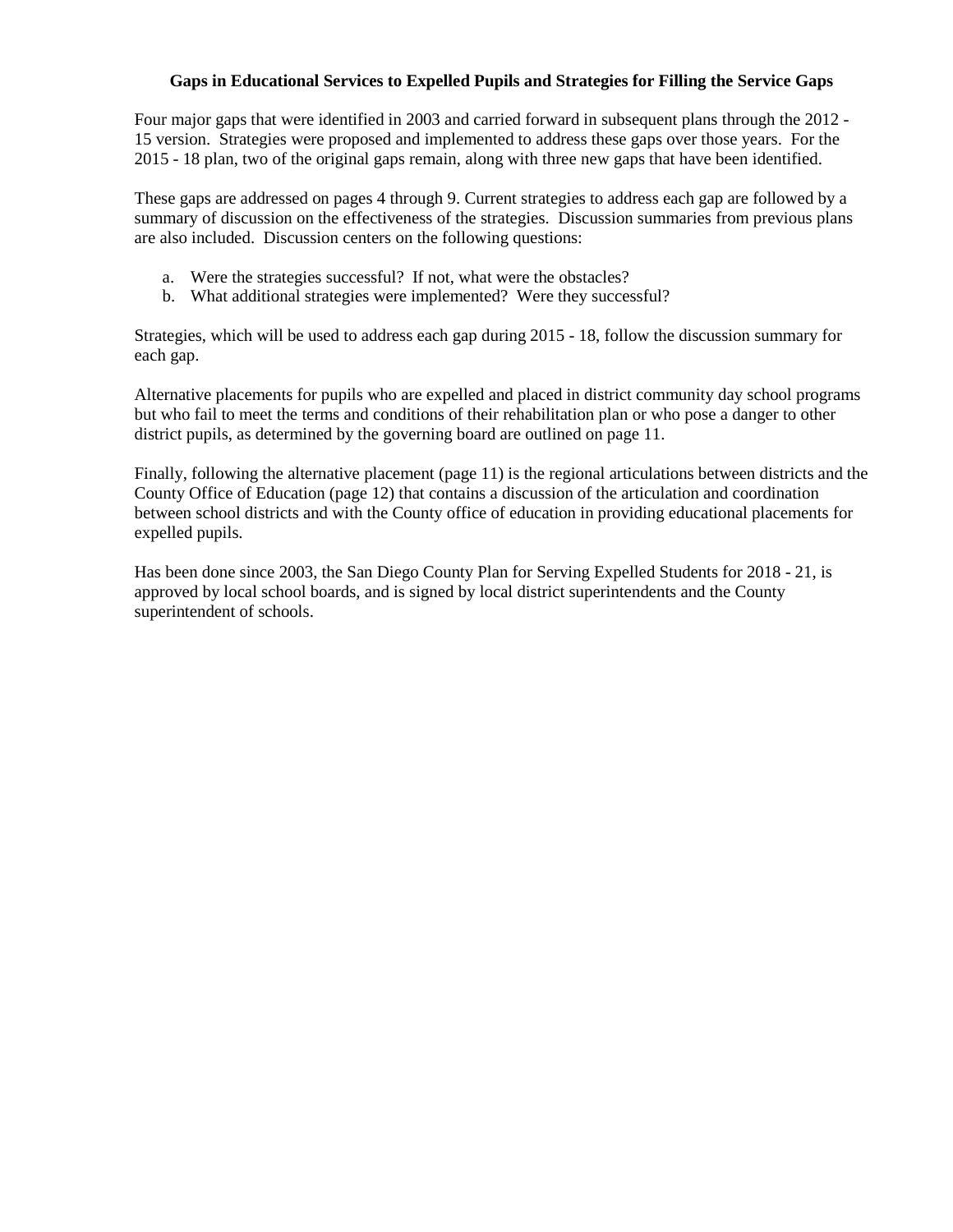|                                                                                                                                                                                                                                                                                                                                                                                                                                                                                                                                                                                                                                                                                                                                                                                                                                                                                                                                                                                                                                                                                                                                                                                                                                                                                                                                                                                                                                                                                                                                                                                                                | Administrator Recommendation of Expulsion                                                                                                                                                                                                                                                                                                                                                                                                                                                                                                                                                                                                                                                                                                                                                                                                                                                                                                                                                                                                                                                                                                                                                                                                                                                                                                                                                                                                                                                                        |                                                                                                                                                                                                                                                                                                                                                                                                                                                                                                                                                                                                                                                                                                                                                                                                                                                                                                                                                                                                                                                                                                                                                                                                                                                                                                                                                                                                                                                                                                                                                                                                   |
|----------------------------------------------------------------------------------------------------------------------------------------------------------------------------------------------------------------------------------------------------------------------------------------------------------------------------------------------------------------------------------------------------------------------------------------------------------------------------------------------------------------------------------------------------------------------------------------------------------------------------------------------------------------------------------------------------------------------------------------------------------------------------------------------------------------------------------------------------------------------------------------------------------------------------------------------------------------------------------------------------------------------------------------------------------------------------------------------------------------------------------------------------------------------------------------------------------------------------------------------------------------------------------------------------------------------------------------------------------------------------------------------------------------------------------------------------------------------------------------------------------------------------------------------------------------------------------------------------------------|------------------------------------------------------------------------------------------------------------------------------------------------------------------------------------------------------------------------------------------------------------------------------------------------------------------------------------------------------------------------------------------------------------------------------------------------------------------------------------------------------------------------------------------------------------------------------------------------------------------------------------------------------------------------------------------------------------------------------------------------------------------------------------------------------------------------------------------------------------------------------------------------------------------------------------------------------------------------------------------------------------------------------------------------------------------------------------------------------------------------------------------------------------------------------------------------------------------------------------------------------------------------------------------------------------------------------------------------------------------------------------------------------------------------------------------------------------------------------------------------------------------|---------------------------------------------------------------------------------------------------------------------------------------------------------------------------------------------------------------------------------------------------------------------------------------------------------------------------------------------------------------------------------------------------------------------------------------------------------------------------------------------------------------------------------------------------------------------------------------------------------------------------------------------------------------------------------------------------------------------------------------------------------------------------------------------------------------------------------------------------------------------------------------------------------------------------------------------------------------------------------------------------------------------------------------------------------------------------------------------------------------------------------------------------------------------------------------------------------------------------------------------------------------------------------------------------------------------------------------------------------------------------------------------------------------------------------------------------------------------------------------------------------------------------------------------------------------------------------------------------|
| MUST RECOMMEND EXPULSION<br>(Mandatory Recommendation)                                                                                                                                                                                                                                                                                                                                                                                                                                                                                                                                                                                                                                                                                                                                                                                                                                                                                                                                                                                                                                                                                                                                                                                                                                                                                                                                                                                                                                                                                                                                                         | SHALL RECOMMEND UNLESS PARTICULAR<br>CIRCUMSTANCES RENDER INAPPROPRIATE<br>(Quasi-Mandatory Recommendation)                                                                                                                                                                                                                                                                                                                                                                                                                                                                                                                                                                                                                                                                                                                                                                                                                                                                                                                                                                                                                                                                                                                                                                                                                                                                                                                                                                                                      | MAY RECOMMEND EXPULSION<br>(Discretionary Recommendation)                                                                                                                                                                                                                                                                                                                                                                                                                                                                                                                                                                                                                                                                                                                                                                                                                                                                                                                                                                                                                                                                                                                                                                                                                                                                                                                                                                                                                                                                                                                                         |
| <b>Education Code 48915(c)</b>                                                                                                                                                                                                                                                                                                                                                                                                                                                                                                                                                                                                                                                                                                                                                                                                                                                                                                                                                                                                                                                                                                                                                                                                                                                                                                                                                                                                                                                                                                                                                                                 | Education Code $48915(a)(1)$                                                                                                                                                                                                                                                                                                                                                                                                                                                                                                                                                                                                                                                                                                                                                                                                                                                                                                                                                                                                                                                                                                                                                                                                                                                                                                                                                                                                                                                                                     | <b>Education Code 48900.</b>                                                                                                                                                                                                                                                                                                                                                                                                                                                                                                                                                                                                                                                                                                                                                                                                                                                                                                                                                                                                                                                                                                                                                                                                                                                                                                                                                                                                                                                                                                                                                                      |
| Limited to acts committed at school or at a school activity<br>off school grounds.                                                                                                                                                                                                                                                                                                                                                                                                                                                                                                                                                                                                                                                                                                                                                                                                                                                                                                                                                                                                                                                                                                                                                                                                                                                                                                                                                                                                                                                                                                                             | Limited to acts committed at school or at a school activity<br>off school grounds.                                                                                                                                                                                                                                                                                                                                                                                                                                                                                                                                                                                                                                                                                                                                                                                                                                                                                                                                                                                                                                                                                                                                                                                                                                                                                                                                                                                                                               | Includes acts committed while at school, while going to or coming<br>from school, during activity whether on or off campus, or while                                                                                                                                                                                                                                                                                                                                                                                                                                                                                                                                                                                                                                                                                                                                                                                                                                                                                                                                                                                                                                                                                                                                                                                                                                                                                                                                                                                                                                                              |
| The principal or superintendent of schools shall<br>immediately suspend and recommend expulsion of a<br>pupil that he or she determines has committed any of the<br>following acts:<br>Possessing, selling, or otherwise furnishing a<br>А.<br>firearm.<br>Does not apply to an act of possessing a firearm<br>$\bullet$<br>if the pupil had obtained prior written<br>permission from the school.<br>Applies only if the act of possessing a firearm is<br>$\bullet$<br>verified by an employee of a school district.<br>Possessing an imitation firearm is not an<br>$\bullet$<br>offense for which suspension or expulsion is<br>mandatory.<br>Brandishing a knife at another person.<br>В.<br>Unlawfully selling a controlled substance listed in<br>C.<br>Chapter 2 (commencing with Section 11053) of<br>Division 10 of the Health and Safety Code.<br>Committing or attempting to commit a sexual<br>D.<br>assault as defined in subdivision (n) of Section<br>48900 or committing a sexual battery as defined in<br>subdivision (n) of Section 48900.<br>E. Possession of an explosive.<br>The term "explosive" mean "destructive device"<br>as described in Section 921 of Title 18 of the<br>United States Code.<br>Per EC 48915(e) the recommendation for expulsion shall<br>be based on one or both of the following:<br>(1) That other means of correction are not feasible or<br>have repeatedly failed to bring about proper conduct.<br>(2) That due to the nature of the violation, the presence<br>of the pupil causes a continuing danger to the<br>physical safety of the pupil or others. | The principal or the superintendent of schools shall<br>recommend the expulsion, unless the principal or<br>superintendent determines that expulsion should not be<br>recommended under the circumstances or that an<br>alternative means of correction would address the conduct<br>Causing serious physical injury to another person,<br>A.<br>except in self-defense.<br>B. Possession of any knife or other dangerous object of<br>no reasonable use to the pupil.<br>C.<br>Unlawful possession of any controlled substance<br>listed in Chapter 2 (commencing with Section<br>11053) of Division 10 of the Health and Safety<br>Code, except for either of the following:<br>The first offense for the possession of not more<br>(i)<br>than one avoirdupois ounce of marijuana, other<br>than concentrated cannabis.<br>(ii) The possession of over-the-counter medication<br>for use by the pupil for medical purposes or<br>medication prescribed for the pupil by a<br>physician.<br>Robbery or extortion.<br>D.<br>Assault or battery, as defined in Sections 240 and<br>Е.<br>242 of the Penal Code, upon any school employee.<br>Per EC 48915(b) the recommendation for expulsion shall<br>be based on one or both of the following:<br>(1) Other means of correction are not feasible or have<br>repeatedly failed to bring about proper conduct.<br>Due to the nature of the act, the presence of the pupil<br>(2)<br>causes a continuing danger to the physical safety of<br>the pupil or others. | going to and from a school activity.<br>A. Physical injury<br>caused, threatened or attempted<br>1.<br>2.<br>willful force or violence<br>B. dangerous objects<br>C.<br>alcohol or other drugs - under the influence<br>Sale of look-alike substance represented to be alcohol or other<br>D.<br>drugs.<br>Ε.<br>Robbery/extortion<br>${\bf F}.$<br>Damage to property<br>G.<br>Theft<br>H.<br>tobacco<br>I.<br>obscenity/profanity/vulgarity<br>J.<br>drug paraphernalia<br>K.<br>disruption/defiance<br>L.<br>receipt of stolen property<br>M.<br>imitation firearm possession<br>N.<br>sexual assault or battery<br>O.<br>harassment, threatening a pupil witnesses<br>selling the prescription drug soma<br>p.<br>engaged or attempted to engage in hazing<br>q.<br>bullying (including an electronic act) toward<br>r.<br>student(s) or school personnel<br>aiding and abetting - infliction or attempted infliction of<br>S.<br>physical injury - (suspension only except as defined)<br>sexual harassment (EC 48900.2) (grades 4-12 only)<br>$\blacksquare$<br>hate violence (EC 48900.3) (grades 4-12 only)<br>harassment, threats and intimation (EC48900.4)<br>(grades 4-12 only)<br>$\blacksquare$<br>terrorist threats (EC 48900.7)<br>$\blacksquare$<br>electronic devices (EC 48901.5)<br>Per EC 48915(b) the recommendation for expulsion shall be based<br>on one or both of the following:<br>(1) Other means of correction are not feasible or have repeatedly<br>failed to bring about proper conduct.<br>(2) Due to the nature of the act, the presence of the pupil causes a |
|                                                                                                                                                                                                                                                                                                                                                                                                                                                                                                                                                                                                                                                                                                                                                                                                                                                                                                                                                                                                                                                                                                                                                                                                                                                                                                                                                                                                                                                                                                                                                                                                                |                                                                                                                                                                                                                                                                                                                                                                                                                                                                                                                                                                                                                                                                                                                                                                                                                                                                                                                                                                                                                                                                                                                                                                                                                                                                                                                                                                                                                                                                                                                  | continuing danger to the physical safety of the pupil or others.                                                                                                                                                                                                                                                                                                                                                                                                                                                                                                                                                                                                                                                                                                                                                                                                                                                                                                                                                                                                                                                                                                                                                                                                                                                                                                                                                                                                                                                                                                                                  |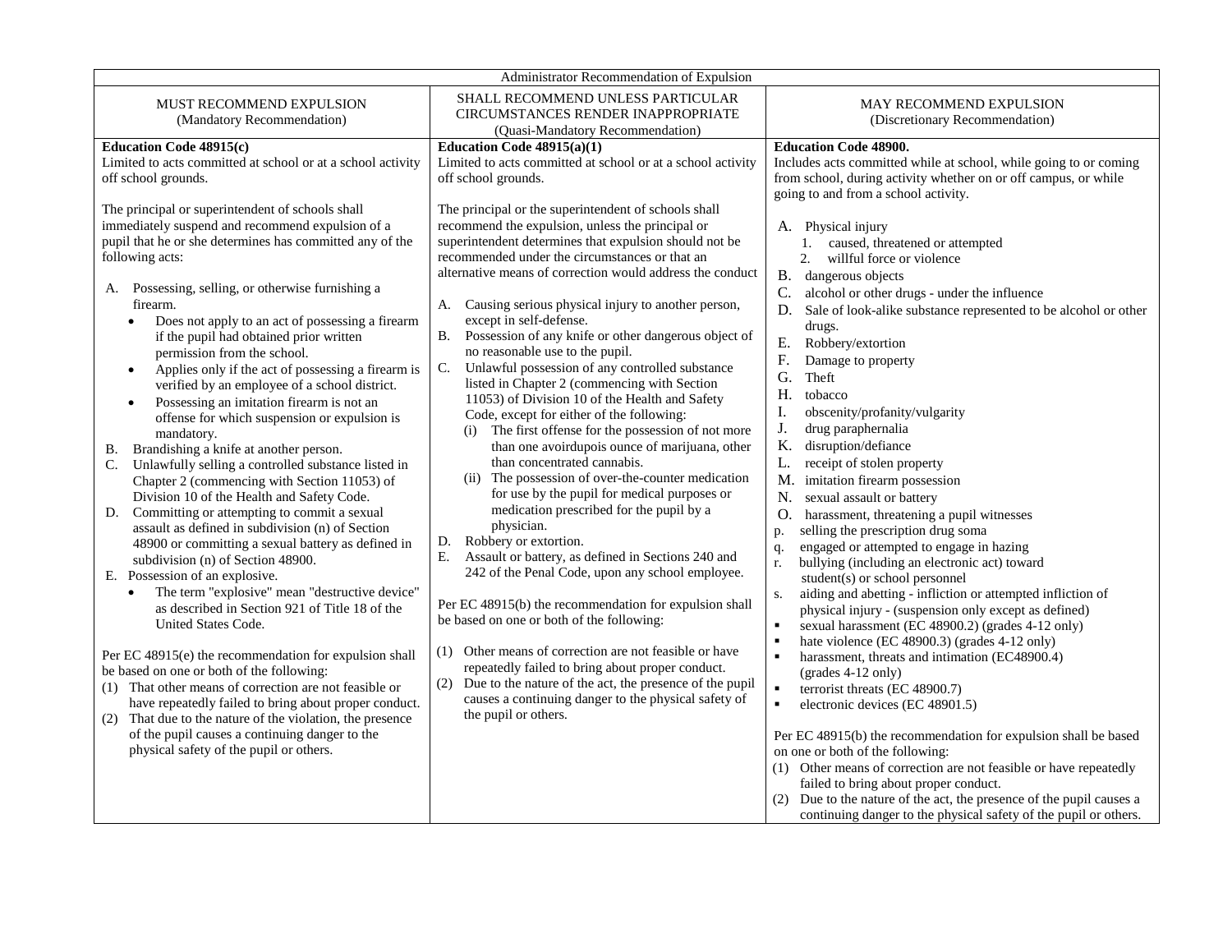#### **SAN DIEGO COUNTY AND DISTRICT GAPS AND STRATEGIES IN EDUCATIONAL SERVICES TO EXPELLED STUDENTS**

#### **SAN DIEGO COUNTY AND DISTRICT GAPS AND STRATEGIES IN EDUCATIONAL SERVICES TO EXPELLED STUDENTS**

Four gaps were initially identified in the 2003 and continued in subsequent versions of the plan. Of those, three gaps no longer exist. Three additional service gaps were also identified and addressed for the first time in the 2015 – 2018 version of the plan.

The following Gaps were identified in 2003 and carried forward in all subsequent versions of this plan. These Gaps are now considered to have been resolved.

**i.** GAP: A full continuum of services is not available at each of the sites operated by the County Office of Education. Some of the Juvenile Court & Community School (JCCS) regions have more services to offer than others.

RESOLUTION: In 2009, JCCS maintained 66 sites. In 2012, the number of sites was 62. During 2014 - 2015, SDCOE reduced the number of community school sites to 24. As a result of the consolidation, all sites now offer a full continuum of services.

ii. GAP: Placements may not always be available for expelled students in the nearest community school.

RESOLUTION: As a result of the consolidation of sites described above, all JCCS sites have the capacity a continuum of services needed to support the needs of their students in the site located closest to the student.

iii. GAP: Students who have failed their placement in district community schools or do not have a community School must be referred to other district programs or to a County operated community school. If the student fails the program or commits another expulsion type offense, there may not be any viable alternative remaining.

RESOLUTION: SDCOE's Juvenile Court and Community Schools (JCCS) accepts referrals on students who have committed expulsion type offences while enrolled in district community schools. JCCS also retains students in their system, even when they've committed expulsion type offences, by altering their placement and services to respond to the issue at hand. Operating on a blended model of instruction, JCCS is able to provide a range of formats to meet the individual needs of each student ranging from daily attendance to distance learning. JCCS has also made major investments in and relies heavily on the effective use instructional technology as a component of their blended learning model. This approach allows JCCS to tailor their programs to the individual needs of their students.

The following Gaps in service were identified in the 2015 – 2018 plan; of those, one, Gap 2, was resolved, and though progress was made, four gaps remain within the County of San Diego and will remain the focus of our work for the 2018 – 2021 plan.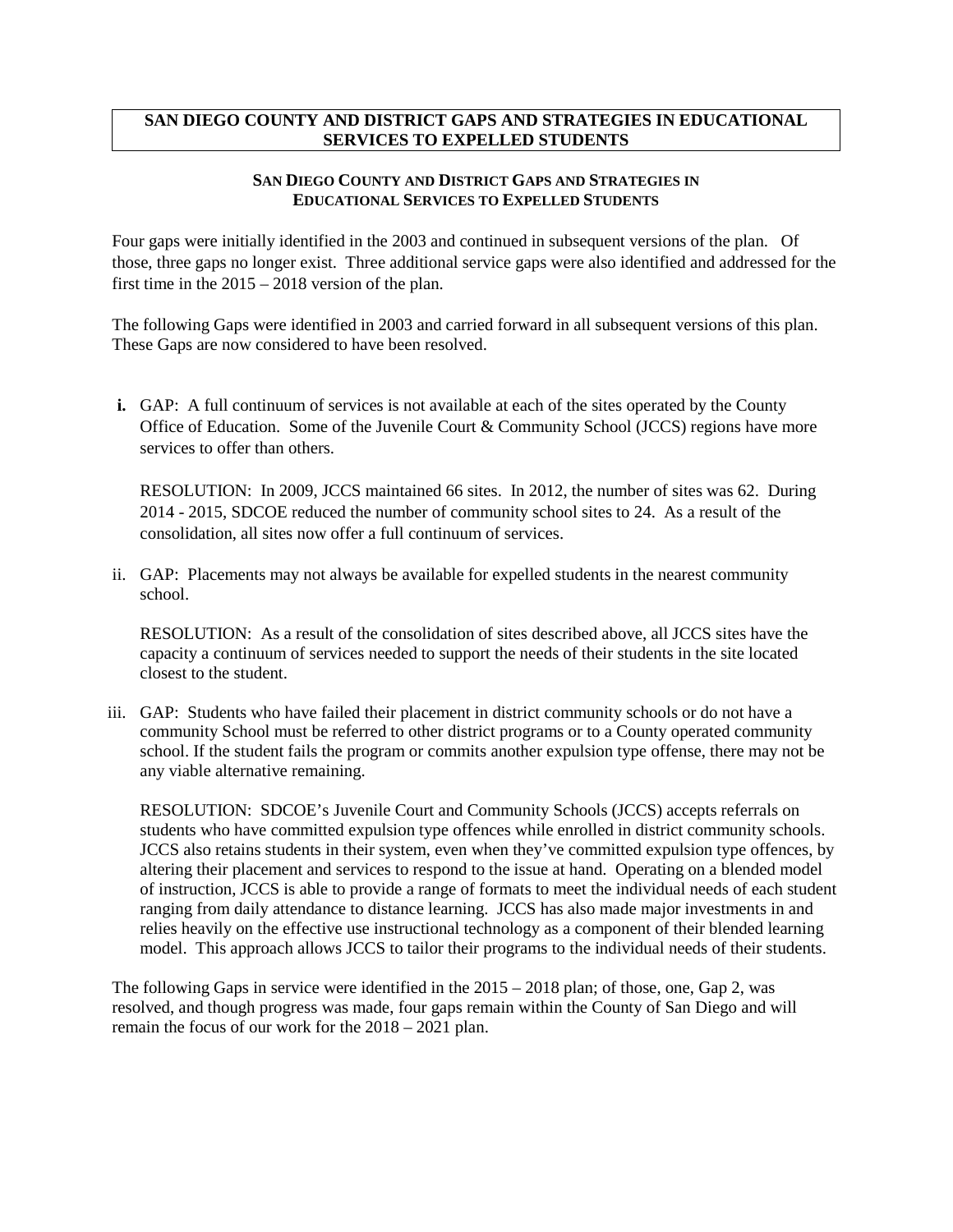#### **Gap #1**

Students in grades one through six who are expelled do not have the same educational options available as do expelled youth who are in grades seven through twelve, due to the limited numbers of students who are expelled in these lower grades. These younger students cannot attend programs designed for middle and high school students.

#### **A. Strategies that have been used to address this gap:**

- 1. Expulsion and placement in district-operated community day school where available.
- 2. The K-6 school districts will continue to offer available options, which may include the following:
	- Suspended expulsion with placement at the same school with the **Other Means of Correction** contract.
	- Suspended expulsion with placement at a different school within the same district with the **Other Means of Correction** contract.
	- Suspended expulsion with placement in a district operated opportunity school with the **Other Means of Correction** contract. (see page 92 for a sample Other Means of Correction contract)
- 3. SDCOE offers placement at Monarch school as well as independent study based programs serving elementary students when appropriate.

#### **B. Discussion**:

a) Were the strategies successful? If not, what were the obstacles?

#### 2009 - 12

Yes, however we will need to continue our efforts in expanding the numbers and kind of intervention strategies used with elementary students.

#### 2012 - 15

Yes, however will need to continue their efforts in *maintaining* the numbers and kind of intervention strategies used with elementary students.

#### 2015 - 18

CALPADS does not maintain expulsion data by grade level so there is no way to determine how many elementary students were expelled in the County last year. In 2013 - 14, elementary districts expelled just over 40 students. Almost all of those were from two districts that operate community day schools. Elementary districts that have very low expulsion rates (most have less than one case per year) still perceive this area to be a gap in service; however it isn't one they encounter often. We estimate this gap is experienced by about five students a year, Countywide.

#### $2016 - 17$

Cal Pads data now reflects expulsion data by grade level and Expulsion data and indicates the following expulsion rates:

Grade K-3: 0 Grade 4-6: 15 Grade 7-8: 78

- b) What additional strategies were implemented? Were they successful?
	- Districts increased the number and kind of intervention strategies to prevent elementary students from being expelled.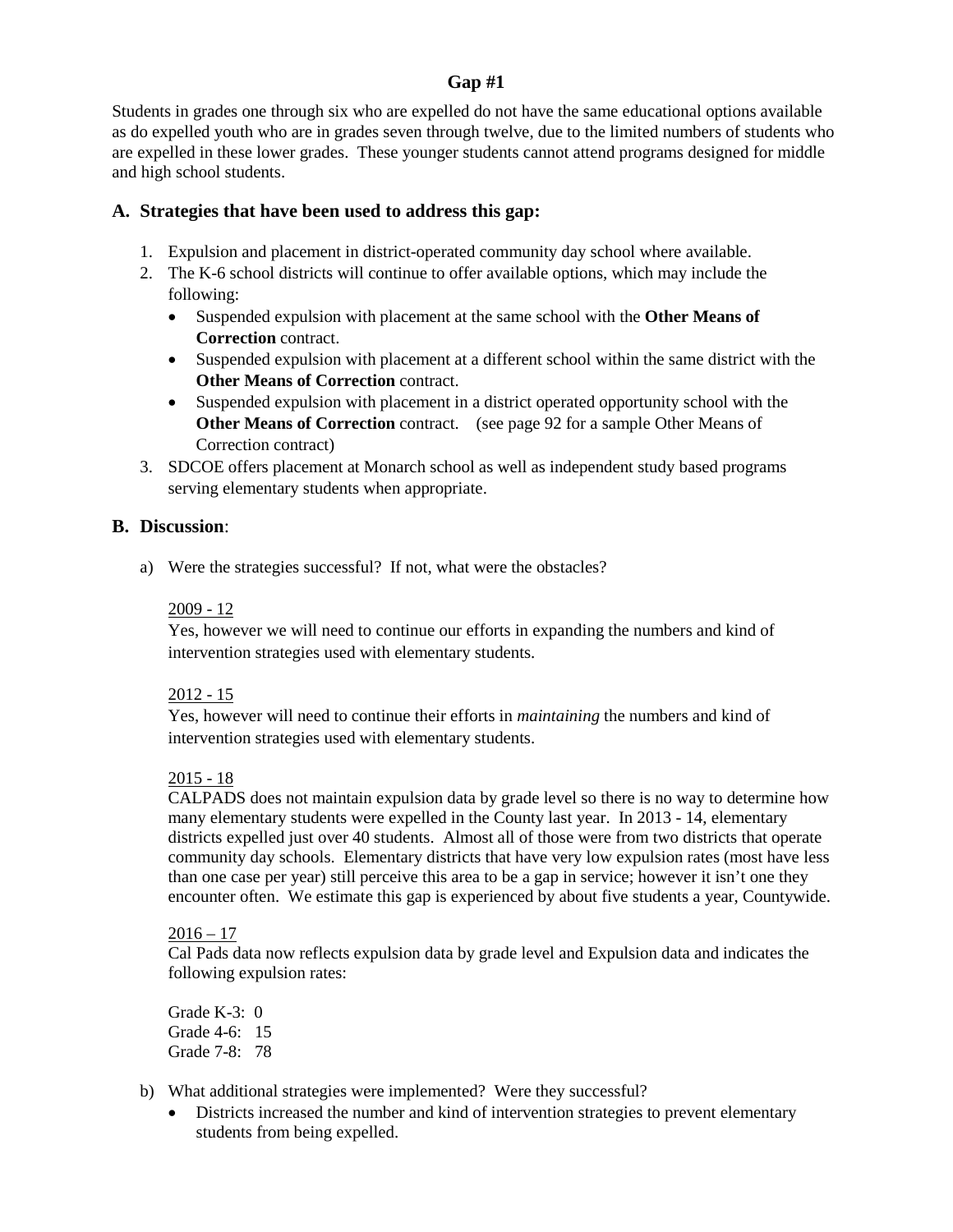- SDCOE's Monarch School has been used as a placement option for students who are too young for Community School.
- Independent Study has also been used by districts and JCCS as a placement option.

#### **C. Strategies for 2015 – 18**:

- 1. Expulsion and placement in district-operated community day school where available.
- 2. The K-6 school districts will continue to offer available options, which may include the following:
	- Suspended expulsion with placement at the same school with the **Other Means of Correction** contract.
	- Suspended expulsion with placement at a different school within the same district with the **Other Means of Correction** contract.
- 3. SDCOE will continue to offer placement at a centrally located community school serving elementary students.
- 4. Independent Study will also continue to be used as a placement option available through districts. When appropriate, JCCS will also offer elementary students independent study through their blended model.

#### **D. Updated Information as of January, 2018**

- Districts continue to offer available placement options to students described above including the continued use of Other Means of Correction Contracts.
- SDCOE will continue to offer placement at Monarch school serving elementary students.
- Independent Study will also continue to be used as a placement option available through districts. When appropriate, JCCS will also offer elementary students independent study.

## **GAP #2 -- RESOLVED**

There is currently no single depository for student records available between districts and JCCS.

#### **Discussion:**

a) The 2009 - 12 version of the plan proposed the development of a County-wide data warehouse with automation of student records concerning discipline and expulsion. The intention was to automate the acquisition of student records and data to facilitate placement in interim settings, and to facilitate reinstatement back into the referring school districts. This strategy was ultimately deemed to be too costly to pursue. No additional strategies were proposed for 2012 - 15.

Timely transfer of student records continues to be a challenge for students entering SDCOE Community School sites. Given this, the Gap is revised as follows for 2015 - 18:

#### **GAP #2 (Revised as of 2015)**

Students entering the County Community School frequently lack complete records, impeding the ability of JCCS staff to develop properly supported personalized learning plans.

#### **A. Strategies for 2015 – 18**:

**1.** JCCS has developed a checklist of records that must accompany a Community School referral. All records provided to JCCS will be copies. Original student records will be maintained by the school districts. This checklist is included on page 137.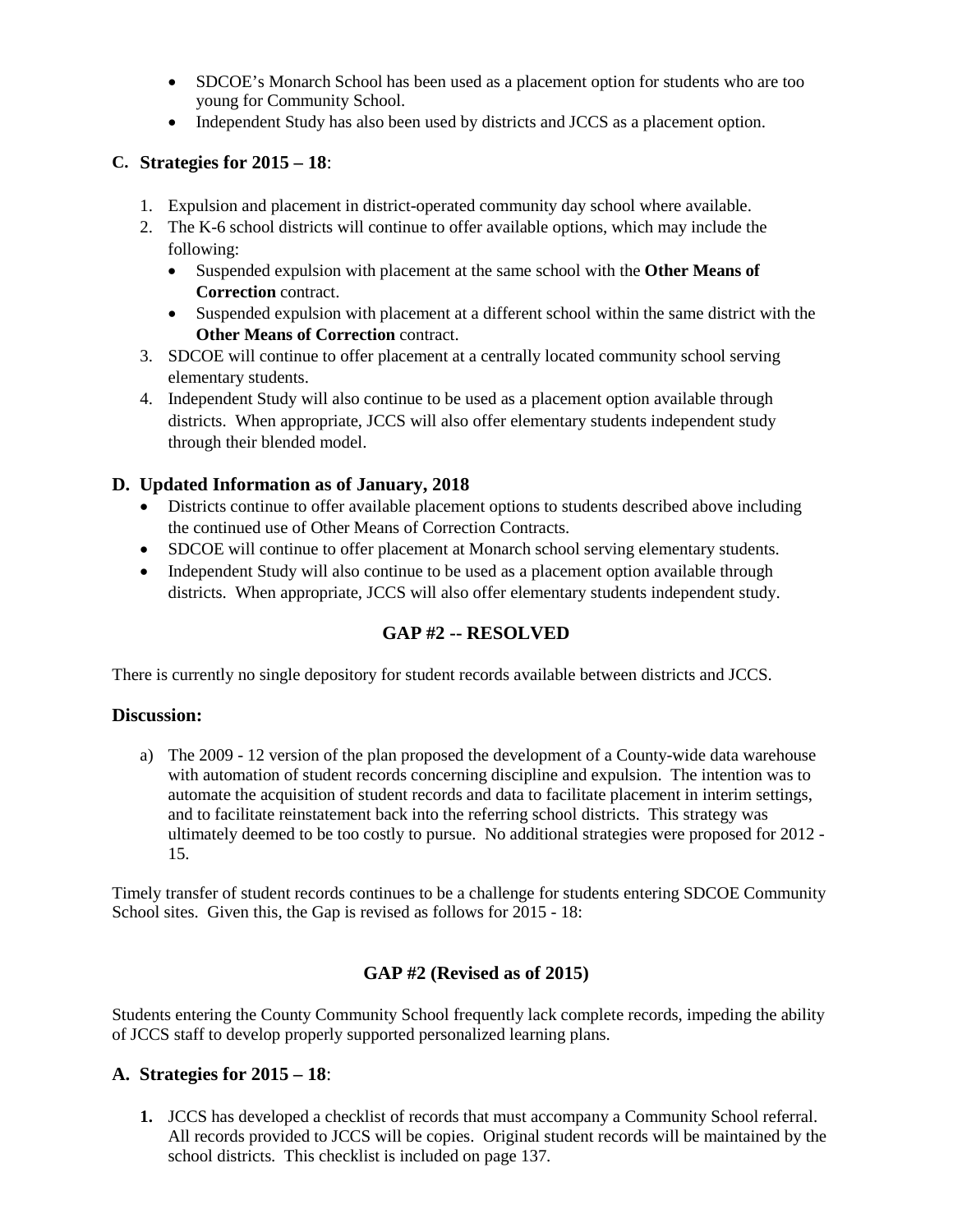#### **B. Updated Information 2017-18:**

- In order to better serve the needs of our students, families, and partner districts, JCCS has implemented enrollment centers in our regional areas with intended goals of: increased communication on student enrollment, progress on goals, transition planning, improved coordination of services to support students and families.
- Due to significant progress in acquiring, maintaining and sharing records, the committee determined that this goal has been successfully resolved.

#### **GAP #3**

Expelled students who live in rural areas of the County, and who would not be appropriately served through independent study contracts, do not always have access to traditional, seat time based, and classroom programs.

#### **A. Discussion:**

a) This Gap impacts a small number of students who live in very rural settings. There have been a few cases involving expelled students who live in areas that do not have internet access, and in some cases live without power or phone service.

#### **B. Strategies for 2015 – 18**:

- **1.** School districts will use independent study with more onsite meetings when appropriate.
- **2.** JCCS will use schools operated at facilities operating by County probation when they are proximal to students in these circumstances.
- **3.** Districts and JCCS will develop and implement the capacity to offer synchronous virtual instruction as a means of reaching student who live in remote areas but have access to internet.

#### **C. Updated Information 2017-18:**

- Probation run facilities are not appropriate for community school services.
- Districts and JCCS will explore creating the capacity to offer synchronous virtual instruction as a means of reaching students who live in remote areas and have access to internet.

#### **GAP #4**

Expelled students do not always have assistance in transitioning back to district schools. Personal, social and academic adjustment should be considered and supported to ensure successful re-entry.

#### **A. Discussion:**

- a) Students returning from expulsion are in transition. When returning to district schools, expelled students require support to resist the tendency to return to old patterns and relationships. They also need help establishing new relationships and behaviors. Positive reinforcement should be present to validate positive choices and behavior.
- b) All too often students who have been expelled encounter school staff that are not receptive to have them returned to their campuses.
- c) Efforts made to connect students to caring adults on campus is the most powerful step a district can take to ensure successful re-entry and graduation from high school.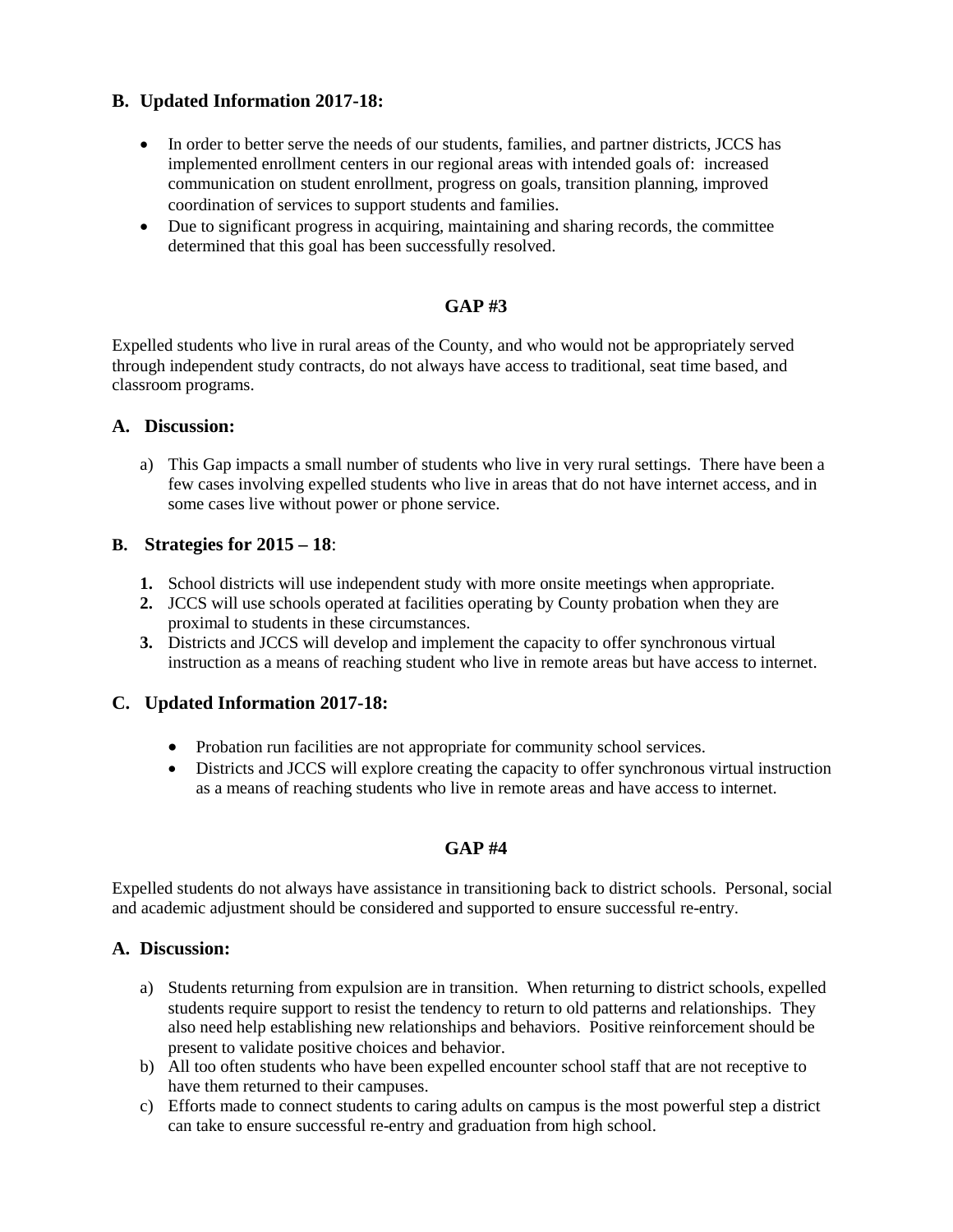#### **B. Strategies for 2015 – 18:**

- 1. SDCOE Student Support Services will convene a workgroup of Pupil Service Administrators to study the experiences and needs of students returning from, and who have returned from expulsion. The committee will identify specific needs, propose strategies and promote the adoption of these strategies.
- 2. Administrators and counselors in alternative education settings serving expelled students will host re-entry plan meetings with the school counselors of students ready for return to district schools. Each meeting will involve the counselors, student and the student's parents in developing a plan to support the student's personal, social and academic needs as they re-enter the district.
- 3. Restorative Practices will be used, when appropriate, to help restore the relationships damaged by the act that lead to the expulsion, and to assist students in reintegration into the school communities from which they were expelled.
- 4. School districts and JCCS will train their employees:
	- a. To understand the impact of trauma
	- b. To recognize that negative behavior may be an expression of coping strategies learned in response to past or continuing trauma exposure
	- c. On strategies employees can use to avoid triggering negative coping strategies
	- d. On de-escalation strategies.
- 5. SDCOE Student Support Services will provide training for school personnel on restorative and trauma informed practices.

#### **C. Updated information:**

- There has been significant progress in JCCS staff training in all of the areas listed above and in the use of Restorative Practices and Other Means of Correction in lieu of suspension.
- SDCOE will work with Pupil Services Administrators to establish a re-entry workgroup to create policies, procedures and best practices for site administrators to help facilitate students' transition back to their school sites following expulsion.
- Administrators and counselors in alternative education settings serving expelled students will host re-entry plan meetings with the school counselors of students ready for return to district schools. Each meeting will involve the counselors, student and the student's parents in developing a plan to support the student's personal, social and academic needs as they re-enter the district.
- Detention facilities are reaching out to district liaisons to see if returning to school is best option.

## **GAP #5**

Districts do not always know when a student has enrolled in JCCS, another school system or when they have simply not enrolled anywhere.

#### **A. Discussion:**

- a) JCCS doesn't always contact districts when students who have been referred don't enroll.
- b) Districts don't always follow-up with JCCS when they don't receive confirmation a referred student hasn't enrolled.
- c) Records requests typically show when an expelled student has enrolled in a charter school.
- d) Expelled students are still subject to compulsory education and under the jurisdiction of the district of residences SARB.
- e) While students may be expelled from the district of residence they typically return to the district after they complete their rehabilitation plans.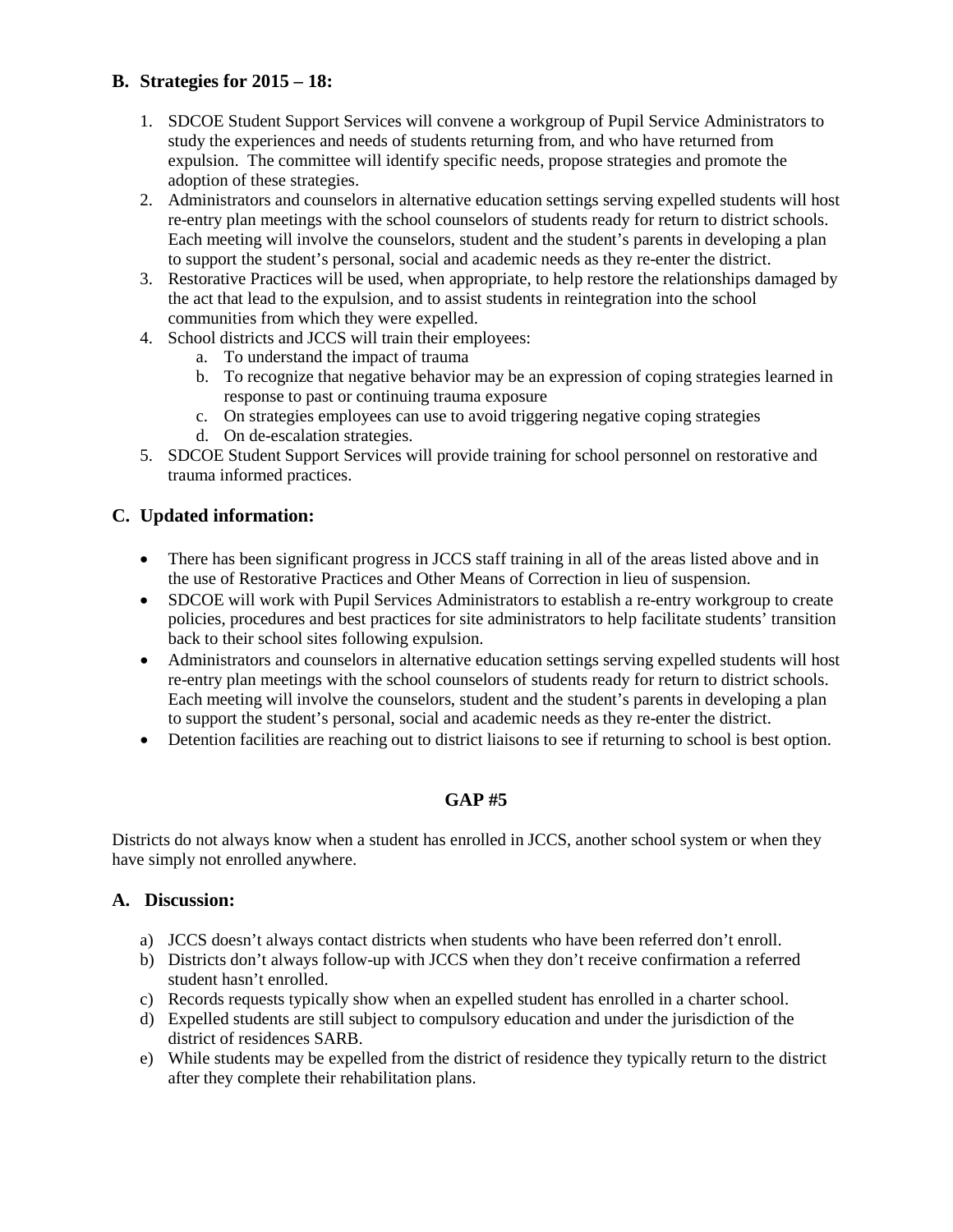#### **B. Strategies for 2015 – 18:**

- 1. JCCS will confirm with the district of residence, the enrollment of all students entering their system on the day they enroll.
- 2. In cases in which JCCS has not initiated contact with the school district to confirm enrollment, school districts will investigate whether or not expelled students are enrolled with JCCS or another school system, within five days of making the referral.
- 3. In cases in which a district finds that an expelled student is not enrolled, or is unable to determine the student's enrollment status, the case will be referred to the supervisor of attendance for the district, and when appropriate, to the district SARB.
- 4. Expand the use of enrollment centers to standardize the admissions process for JCCS.
- 5. JCCS will make "view only" access to their student information system (Promise) available for referring districts who request it.

#### **C. Updated Information:**

- There has been a significant increase in communication between JCCS and Districts since the last plan was enacted.
- Enrollment procedures have been established for regions within the county and additional JCCS administrators have been added to manage school sites within each region.
- Because of conversation regarding mental health, we need to work with the students and their families to successfully facilitate their re-entry into districts.
- JCCS has expanded their offerings to expelled students which now includes counseling services and assistance with successful completion of their rehabilitation plan.
- Additionally, JCCS now has Social work Interns in each JCCS school, who are available to work with students as they complete their rehabilitation plans and reintegrate back into their home schools.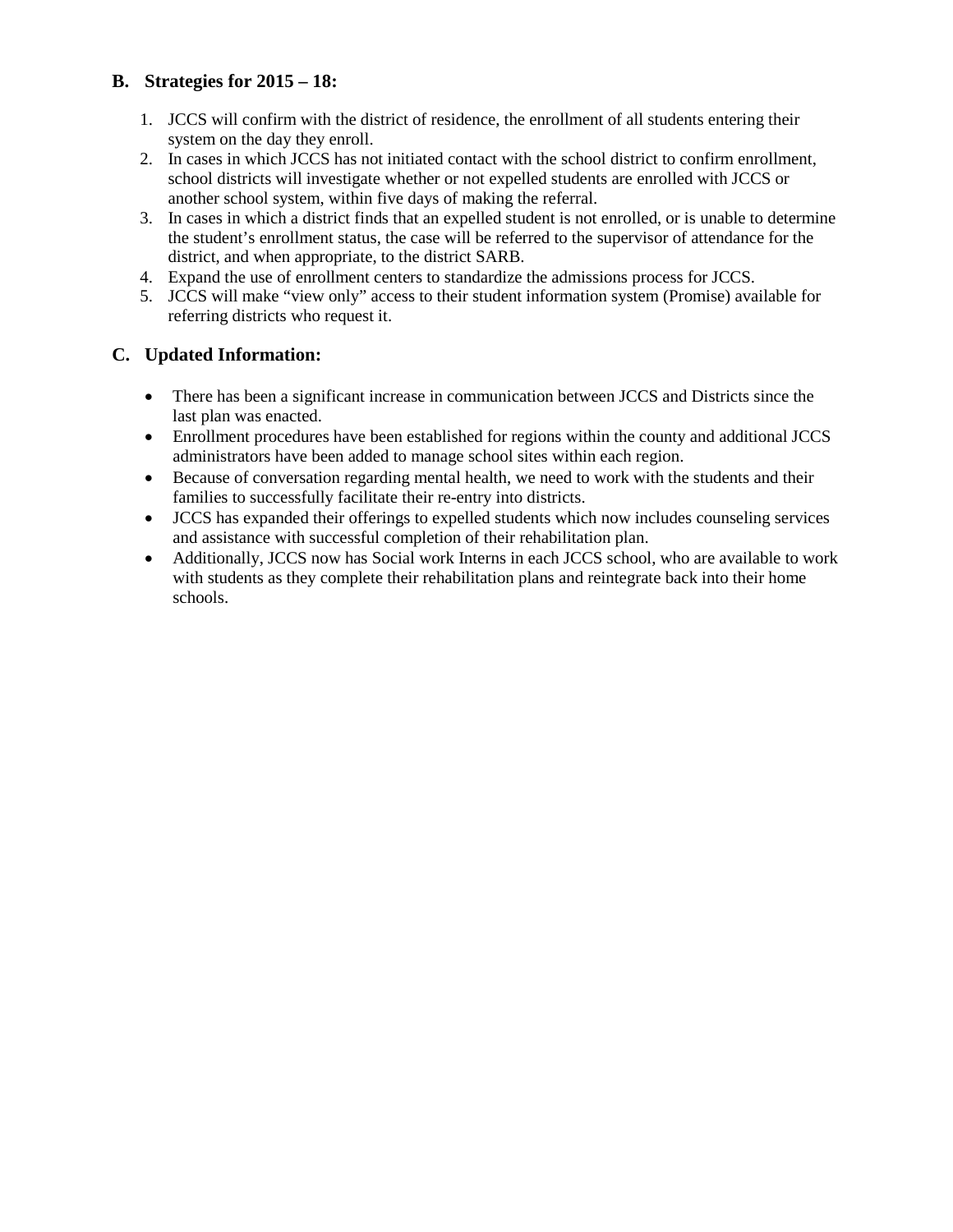#### **ALTERNATIVE PLACEMENT**

*(For those expelled students who have been placed in a district community day school but who fail to meet the term or conditions of their rehabilitation plan or who pose a continuing danger to the physical safety of district pupils or others)*

#### Step I

The School District of residence continues to maintain responsibility for developing a rehabilitation plan for the student, referring the student to an appropriate educational setting, and ensuring that an educational program is provided either within or outside the school district.

#### Step II

Expelled students who fail to meet the terms and conditions of the district rehabilitation plan may be referred to a different district school, another district program, a district-operated Community Day School Program, or the San Diego County Office of Education Community School.

For expelled students who are referred to a San Diego County Office of Education Community School (which is a permissive program) a Personalized Learning Plan will be developed with the students' parents and County Office of Education staff. Part of this plan will include a goal of returning to the school district of residence after the district expulsion term. If students are not successful in the Countyoperated program, they may be referred back to the district for possible review and re-placement.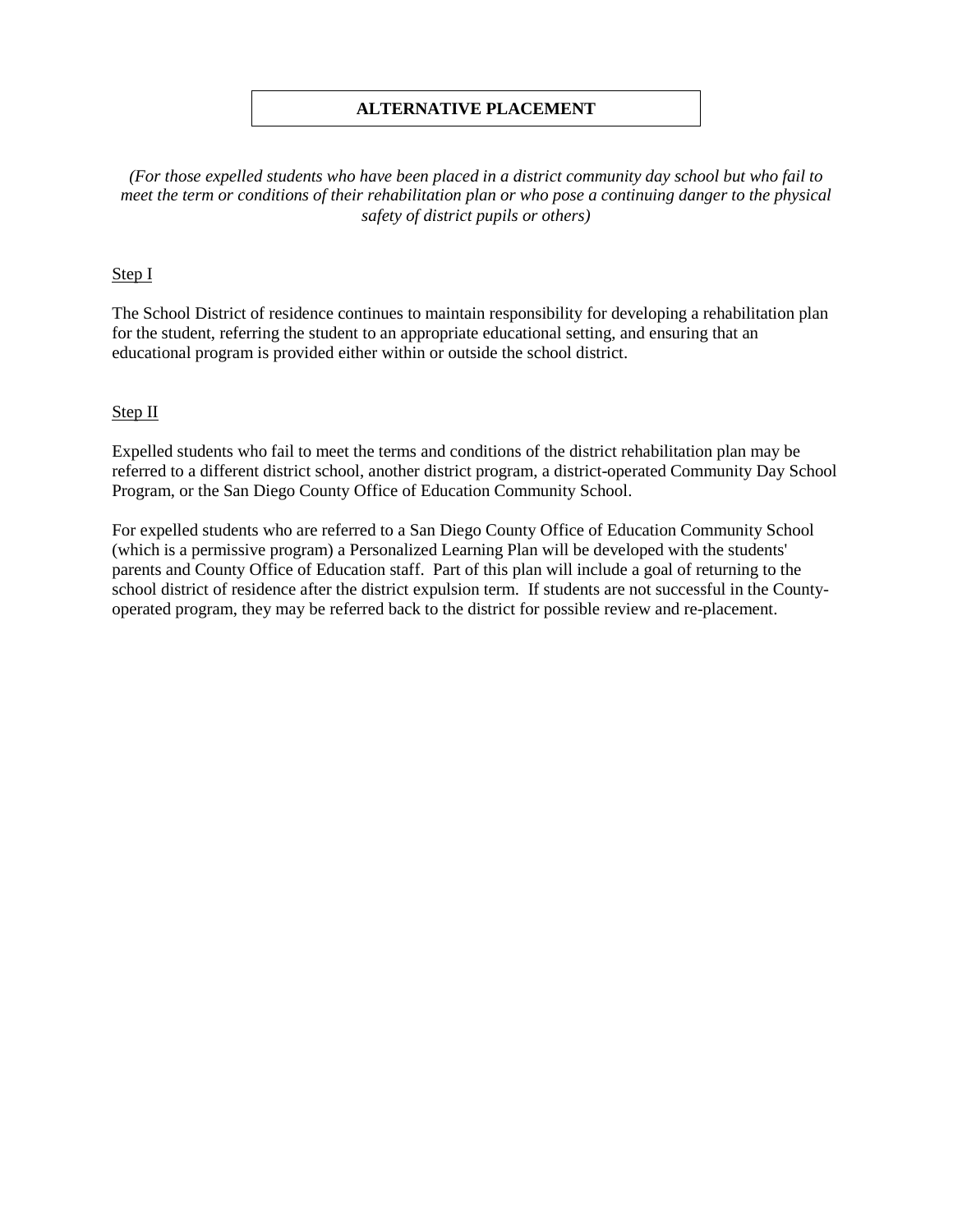## **REGIONAL ARTICULATION BETWEEN DISTRICTS AND THE COUNTY OFFICE OF EDUCATION**

The consistent regional articulation between districts and the San Diego County Office of Education has been occurring over the past 17 years. The County Office of Education provides quarterly meetings for the Pupil Services administrators representing the County's 42 school districts and SDCOE's Juvenile Court and Community Schools (JCCS). The meeting is chaired by the Executive Director of Student Support Services and Director of Student Attendance, Safety & Well-Being for the County Office of Education. These meetings provide opportunities for articulation and coordination between SDCOE and school districts on a regular basis. In addition, school districts work with regionally identified JCCS staff for placements for expelled students.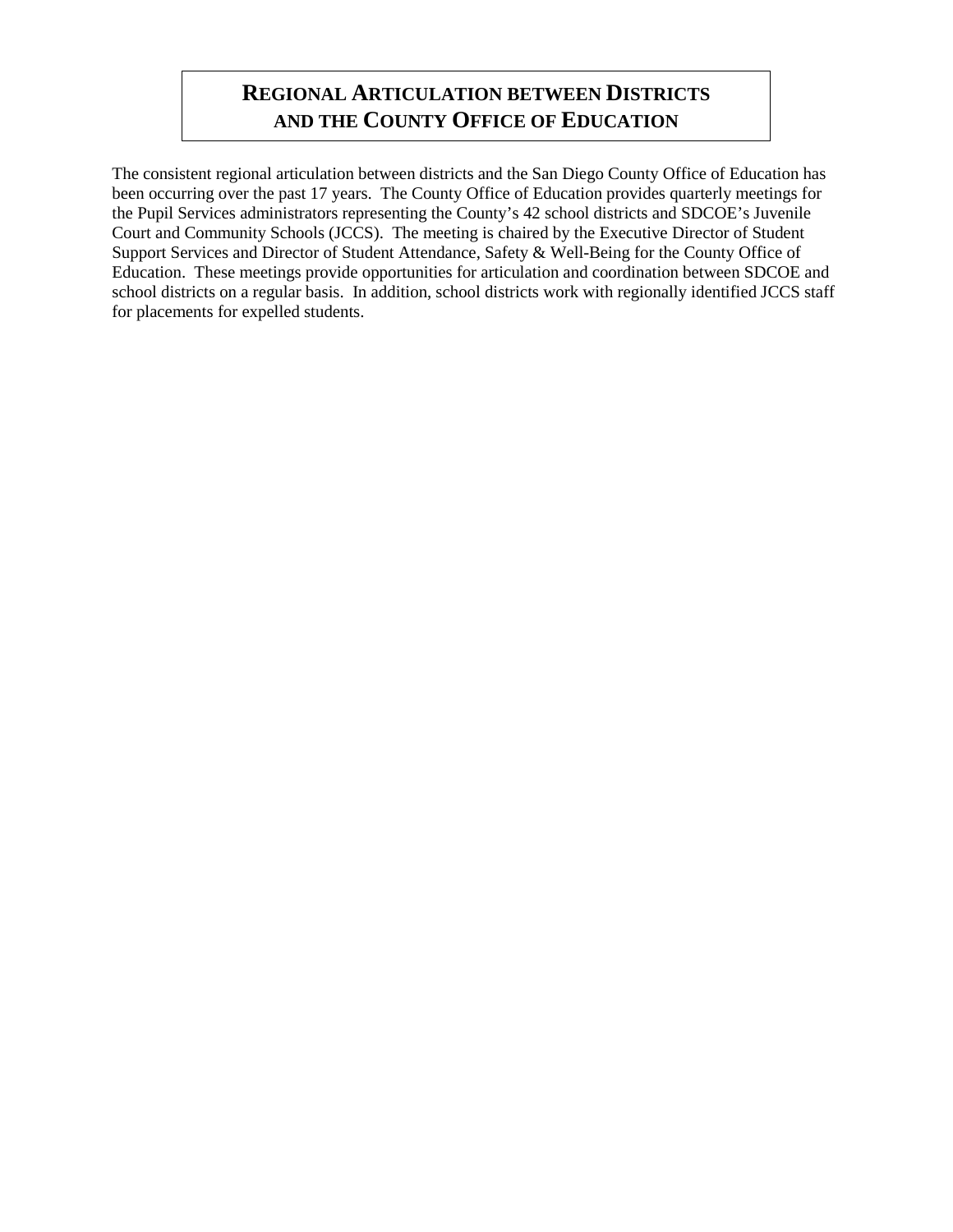## San Diego County Office of Education Overview

The San Diego County Office of Education will continue to provide an educational option for expelled students. The Juvenile Court and Community Schools facilitate the students' completion of the rehabilitation plan, while responsibility for the long-term educational needs of the student remains with the referring district. This program is one that fits in the continuum of educational care as outlined. The philosophy of each individual school district affects how the San Diego County Office of Education Community School program will meet the needs of that particular school district.

The Community School is a permissive educational program that provides the local school districts with another educational option for their expelled youth.

The following pages outline the process for referral and referral forms that enable districts to access San Diego County Office of Education School programs.

For placement information, please contact the Juvenile Court and Community School office nearest to your school district.

#### **JCCS ADMINISTRATION OFFICE** Tracy E. Thompson, Executive Director (858) 292-3898 Bruce Petersen, Senior Director (858) 571-7274 **JCCS ASSESSMENT & PUPIL SERVICES OFFICE** Student assessment data, transcripts and archived records Phone: (858) 569-3111 FAX: (858) 279-0675 JCCS Lead Registrar: Robin Mosby (858) 569-3189 **EAST REGION ENROLLMENT OFFICE** Serves the East regions of San Diego County for NEW admissions. Principal: Valentin Escanuela 8374 Hercules Street La Mesa, CA 91942 Phone: (619) 668-4660

**MONARCH SCHOOL**

FAX: (619) 460-4730

Serves homeless families in Downtown San Diego, admissions on site. Principal: Joseph Wiseman 1325 Newton Avenue San Diego, CA 92113 Phone: (619) 652-4100 ext. 1590 FAX: (619) 233-3458 Placement Contact: Delma Moreno (619) 652-4100 ext.1641

Placement Contact: Gretchen Davis (619) 668-4660

#### **METRO REGION ENROLLMENT OFFICE**

Serves Downtown San Diego and San Diego Unified for NEW admissions. Principal: Theresa Fox & Gretchen Rhoads 3720 El Cajon Blvd. San Diego, CA 92105 Phone: (619) 233-2801 FAX: (619) 696-0377 Placement Contact: Michele Roman (619) 446-4680<br>Susana Moreno (619) 528-2789 (619) 528-2789 Estella Estrada (619) 263-2607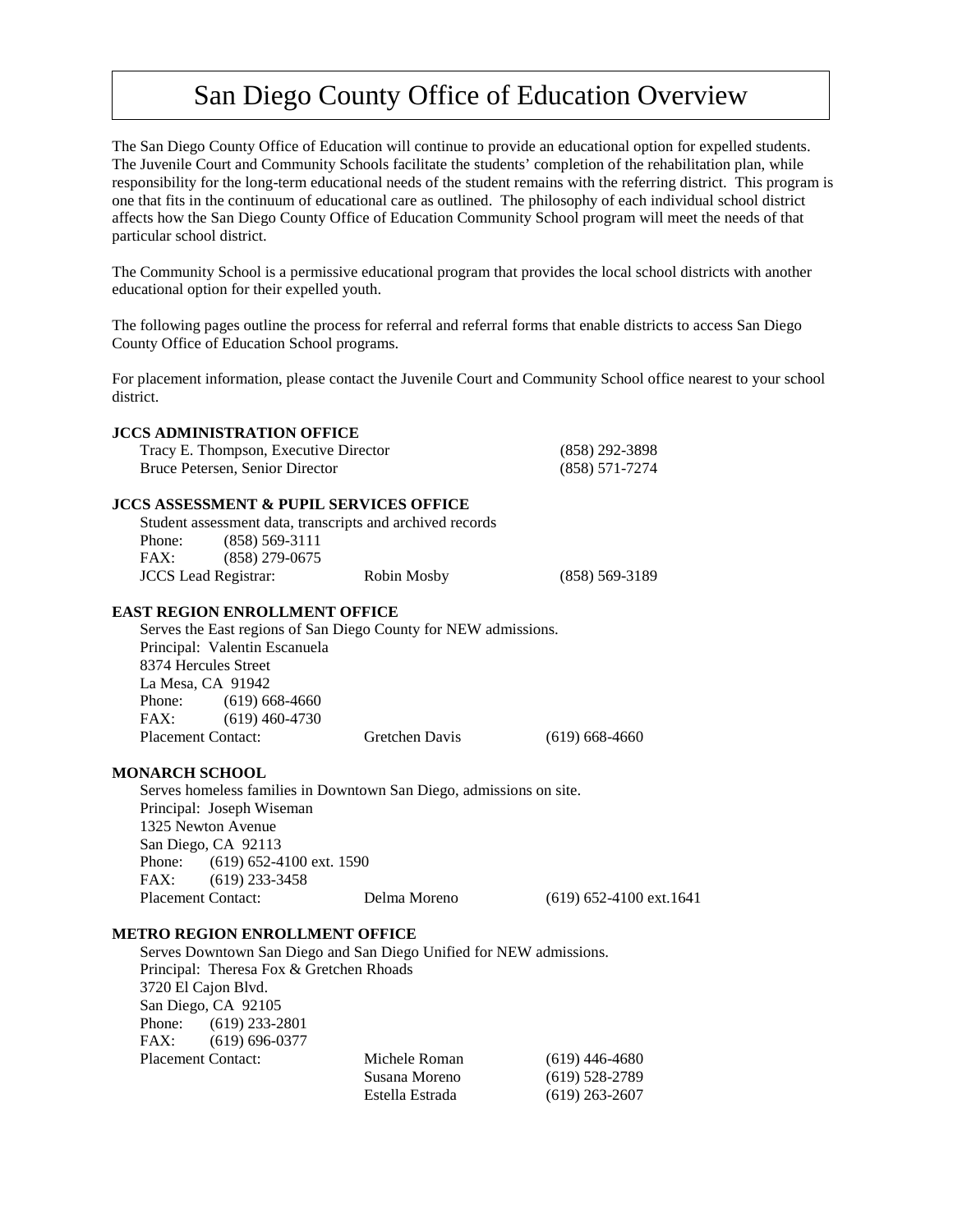#### **NORTH REGION ENROLLMENT OFFICE**

Serves the North County School Districts for NEW admissions. Principal: Joel Spengler 450 Melrose Drive Vista, CA 92083 Phone: (760) 940-9002<br>FAX: (760) 940-9091 (760) 940-9091 Placement Contact: Robyn Jones (760) 940-9012

#### **SOUTH REGION ENROLLMENT OFFICE**

Serves the South County School Districts for READMISSIONS. Program Administrator: Valentin Escanuela 800 National City Boulevard, Ste. 110 National City, CA 92150 Phone: (619) 470-5210<br>FAX: (619) 470-5278  $(619)$  470-5278 Placement Contact: Ricardo Gonzalez (619) 470-5218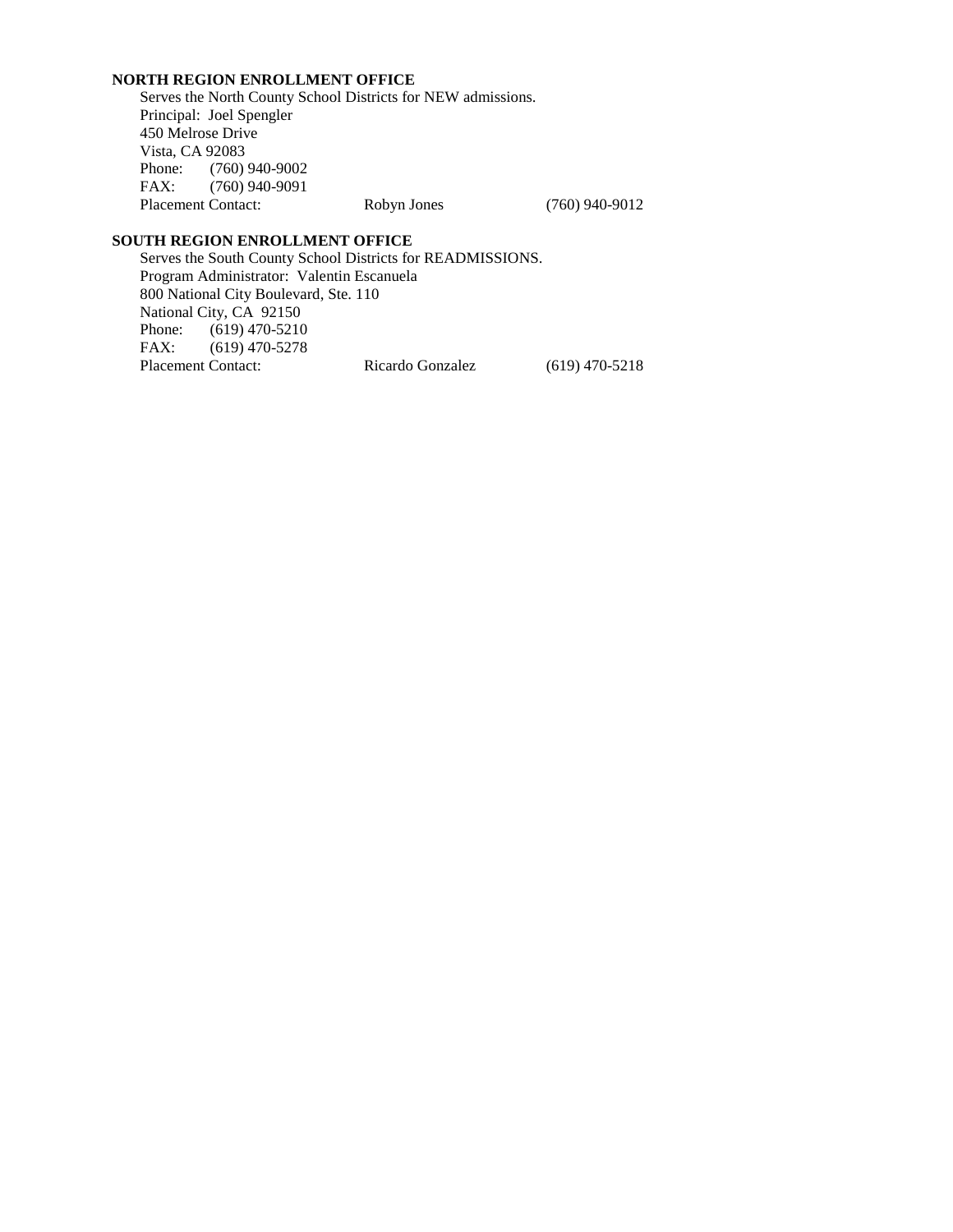## **San Diego County Office of Education Educational Alternatives for Expelled Youth**

The San Diego County Office of Education Juvenile Court and Community Schools offer the following services for expelled youth:

- 1. Daily educational programs that meet for 300-360 minutes per day in community classrooms
- 2. Direct instruction and/or contracted blended learning programs (e.g. face-to-face, independent study and/or online courses). Students are required to complete a minimum of 80 hours of educational product per five-credit course completion
- 3. Trauma informed, restorative practices and mental health support
- 4. Early Childhood Development/Head Start with Teen Parent Specialized Academic Instruction
- 5. Community Schools \*(See page 16 for listing of community schools)
- 6. Special Education Services
- 7. Each site provides support to students in meeting the conditions of their rehabilitation plan, as well as wrap-around support to their families
- 8. Multiple career pathways, internship and concurrent college enrollment opportunities
- 9. Breakfast and lunch
- 10. An opportunity to earn a compass card for transportation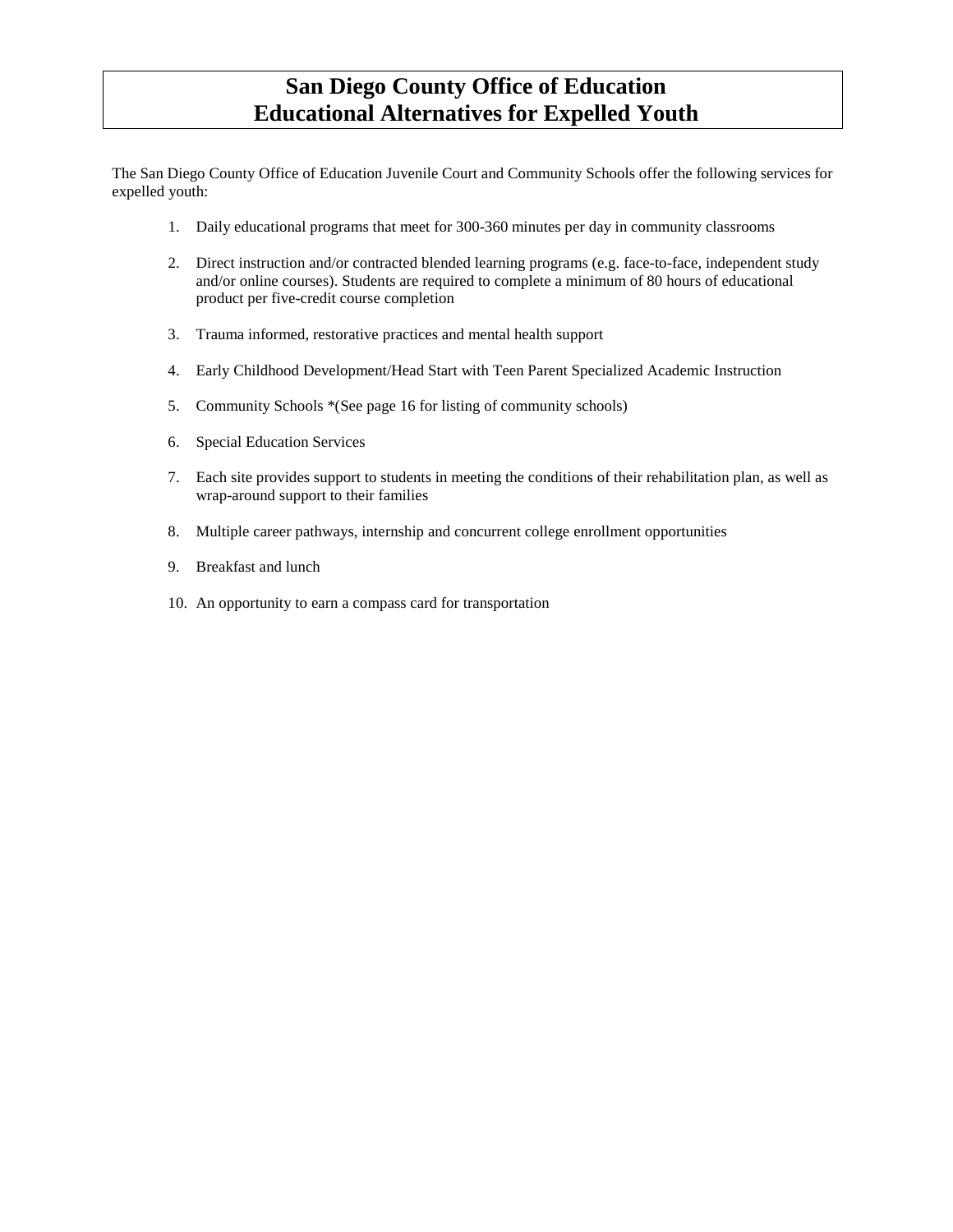## San Diego County Office of Education **San Diego County Office of Education** Juvenile Community School Sites **Juvenile Community School Sites**

#### **EASTERN SAN DIEGO COUNTY**

Cuyamaca Prep East County Community School La Mesa Community School

#### **NORTHERN SAN DIEGO COUNTY**

Escondido Community School Innovations Academy of Empowerment North County Technology Academy North Tech & Science Academy

#### **METRO**

37ECB Bayside Community Bridges Community CTEC Community Lindsay Community Second Chance Monarch (K-12)

#### **SOUTHERN SAN DIEGO COUNTY**

South County Community School Victoria Community School Southland Community School

**As of January 2018**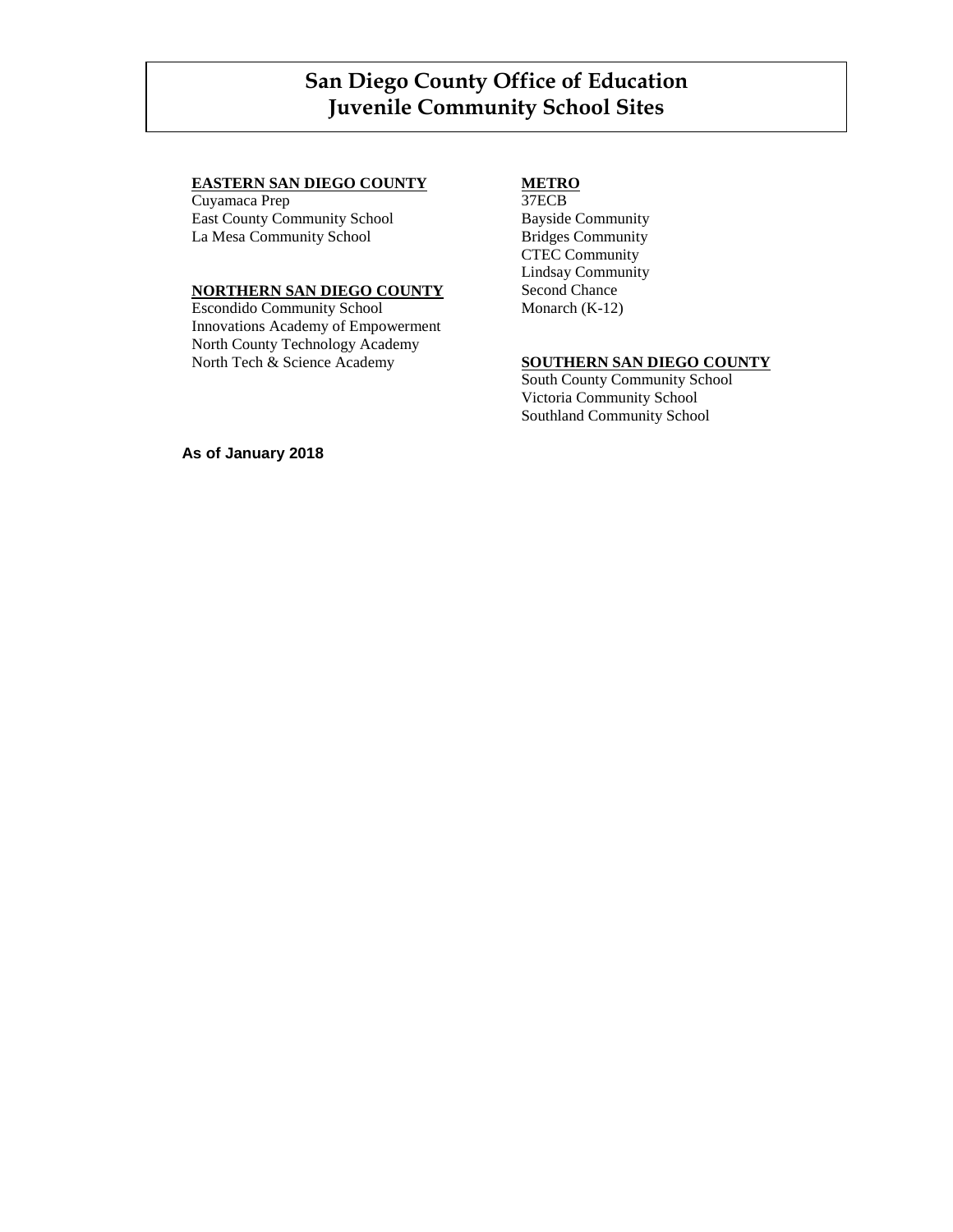| District                                  |         | Resource Spec. |                           | Audiological |       | Orientation &             |       | Home / Hospital |                           | Adapted P.E. | Recreational      |                                      |       | Services for      |                   | Other Special Ed. |
|-------------------------------------------|---------|----------------|---------------------------|--------------|-------|---------------------------|-------|-----------------|---------------------------|--------------|-------------------|--------------------------------------|-------|-------------------|-------------------|-------------------|
|                                           |         | Program        |                           | Services     |       | Mobility Inst.            |       | Instruction     |                           |              | Services          |                                      |       | Low Incidence     |                   | Services          |
|                                           | K-8     | $9-12$         | $K-8$                     | $9-12$       | $K-8$ | $9-12$                    | $K-8$ | $9-12$          | $K-8$                     | $9-12$       | $K-8$             | $9-12$                               | $K-8$ | $9-12$            | $K-8$             | $9-12$            |
| <b>EASTERN SAN</b><br><b>DIEGO COUNTY</b> |         |                |                           |              |       |                           |       |                 |                           |              |                   |                                      |       |                   |                   |                   |
| <b>East County</b>                        |         | τz<br>A        |                           | л            |       | $\mathbf{v}$<br>$\Lambda$ |       |                 |                           | $\mathbf X$  |                   | X                                    |       | X                 |                   |                   |
| La Mesa                                   | τz<br>л |                | $\mathbf{v}$<br>$\Lambda$ | ∧            | ∧     | $\mathbf{v}$<br>л         |       |                 | $\mathbf{v}$<br>$\Lambda$ | X            | $\mathbf{v}$<br>A | $\mathbf{v}$<br>л                    | X     | $\mathbf{v}$<br>л | $\mathbf{v}$<br>△ |                   |
| <b>Reflections</b>                        |         | τz<br>л        |                           | л            |       | X                         |       |                 |                           | X            |                   | $\overline{\mathbf{v}}$<br>$\Lambda$ |       | X                 |                   |                   |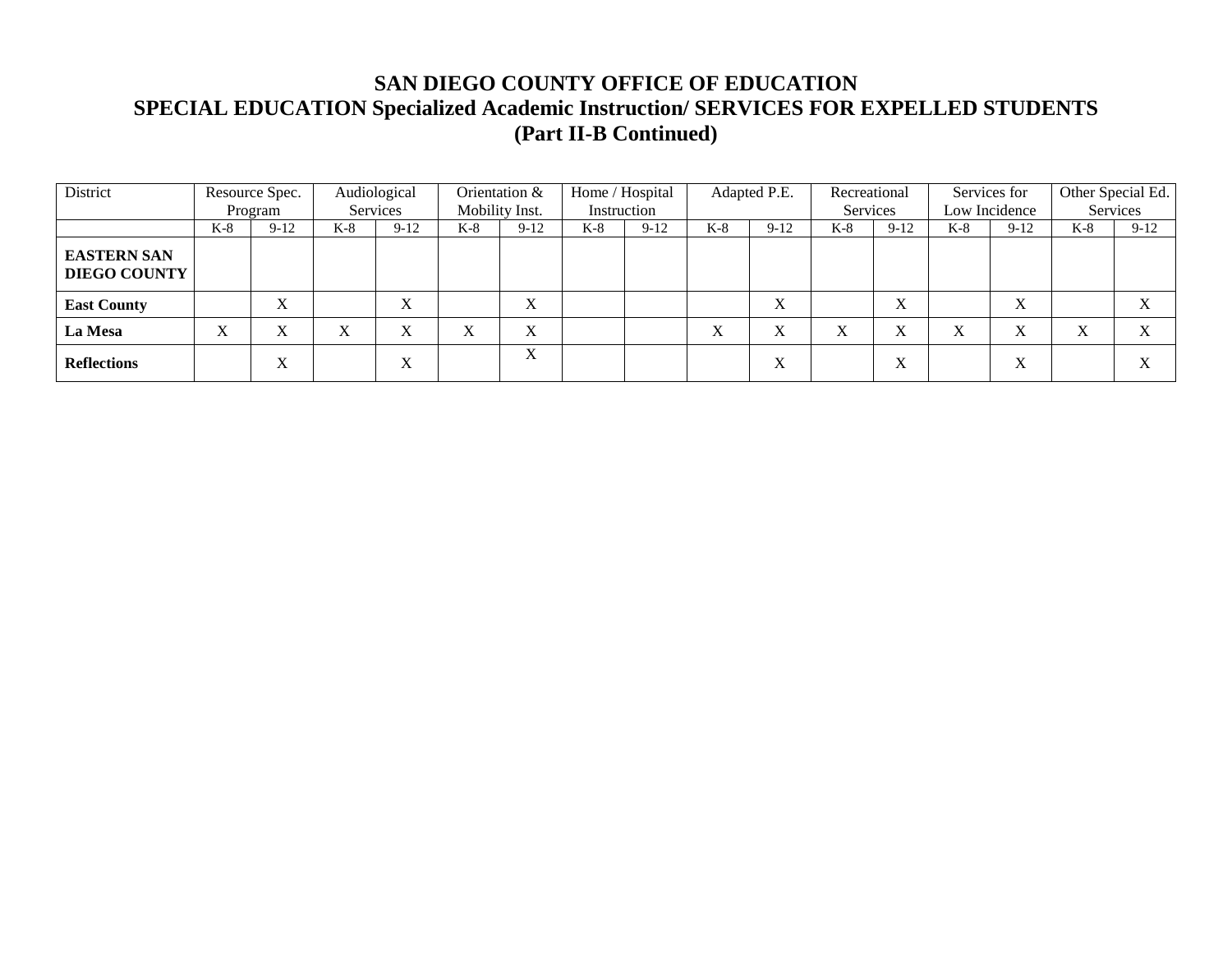| <b>District</b>       |           | Resource Spec. |                     | Audiological                      |       | Orientation &  | Home / Hospital |        |       | Adapted P.E. |            | Recreational |                | Services for  | Other Special Ed. |         |
|-----------------------|-----------|----------------|---------------------|-----------------------------------|-------|----------------|-----------------|--------|-------|--------------|------------|--------------|----------------|---------------|-------------------|---------|
|                       |           | Program        |                     | Services                          |       | Mobility Inst. | Instruction     |        |       |              |            | Services     |                | Low Incidence | Services          |         |
|                       | $K-8$     | $9-12$         | $V_{\alpha}$<br>N-0 | $\overline{12}$<br>$Q_{-}$<br>-14 | $K-8$ | $9 - 12$       | $K-8$           | $9-12$ | $K-8$ | $9-12$       | $K-\delta$ | $9-12$       | $L^2$ O<br>n-0 | $Q - 17$      | $K-8$             | $Q - 1$ |
| <b>Monarch School</b> | $\Lambda$ |                |                     |                                   |       |                |                 |        | . .   |              |            |              |                |               |                   |         |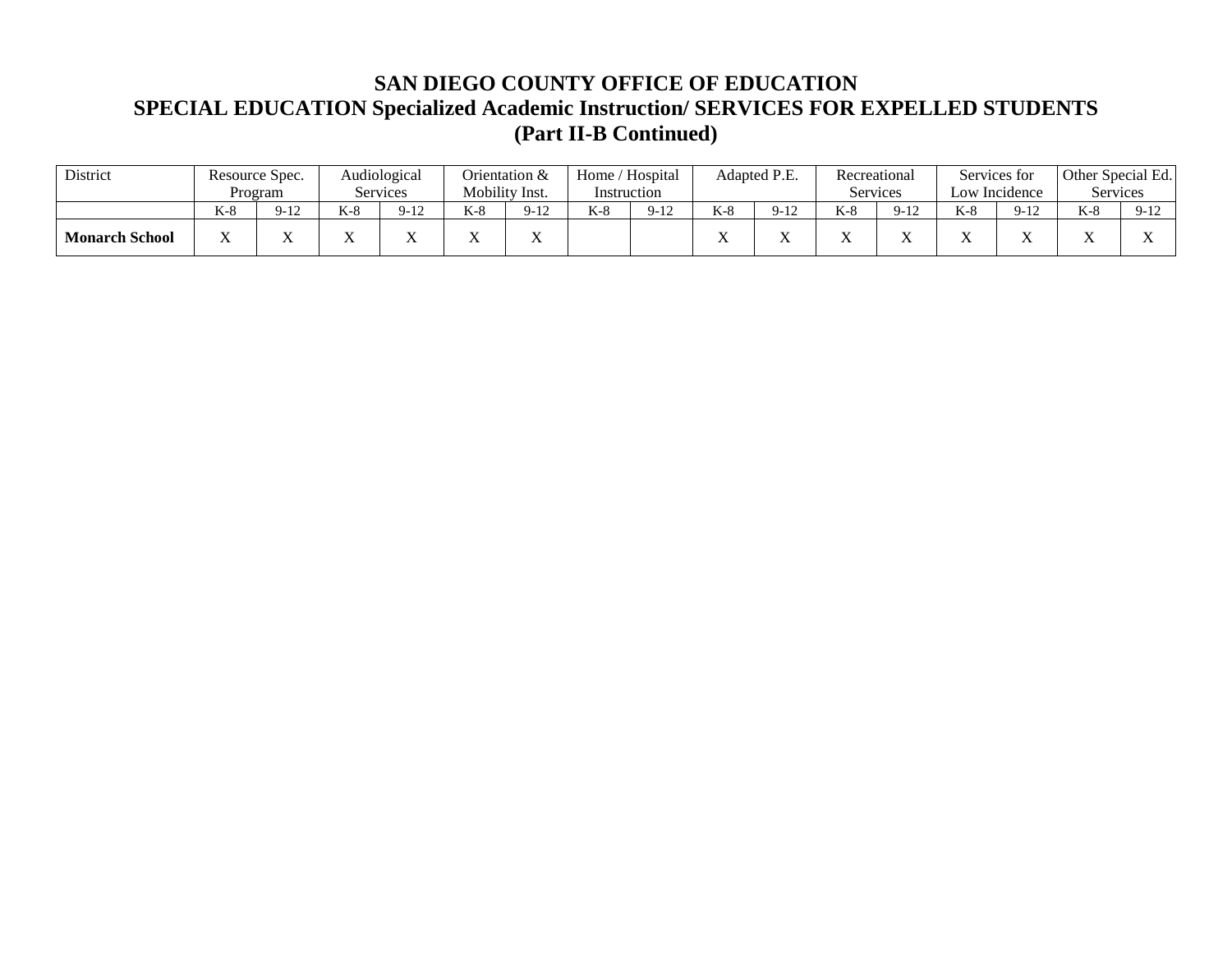| District                         |       | Resource Spec.    | Audiological |             |       | Orientation &  |             | Home / Hospital |       | Adapted P.E.              |       | Recreational |       | Services for              | Other Special Ed. |                          |
|----------------------------------|-------|-------------------|--------------|-------------|-------|----------------|-------------|-----------------|-------|---------------------------|-------|--------------|-------|---------------------------|-------------------|--------------------------|
|                                  |       | Program           | Services     |             |       | Mobility Inst. | Instruction |                 |       |                           |       | Services     |       | Low Incidence             |                   | Services                 |
|                                  | $K-8$ | $9-12$            | $K-8$        | $9-12$      | $K-8$ | $9-12$         | K-8         | $9-12$          | $K-8$ | $9-12$                    | $K-8$ | $9 - 12$     | $K-8$ | $9-12$                    | $K-8$             | $9-12$                   |
| <b>METRO</b>                     |       |                   |              |             |       |                |             |                 |       |                           |       |              |       |                           |                   |                          |
| Lindsay                          |       | X                 |              | X           |       | X              |             |                 |       | $\boldsymbol{\mathrm{X}}$ |       | X            |       | $\mathbf{v}$<br>$\Lambda$ |                   | $\Lambda$                |
| <b>Work Readiness</b>            |       | $\mathbf{v}$<br>A |              | X           |       | X              |             |                 |       | X                         |       | X            |       | X                         |                   | $\Lambda$                |
| <b>Youth Day Center</b><br>(YDC) |       | X                 |              | X           |       | X              |             |                 |       | X                         |       | X            |       | X                         |                   | $\mathbf v$<br>$\Lambda$ |
| <b>CTECIS</b>                    |       | $\mathbf v$<br>л  |              | $\mathbf X$ |       | X              |             |                 |       | X                         |       | X            |       | $\mathbf{v}$<br>л         |                   |                          |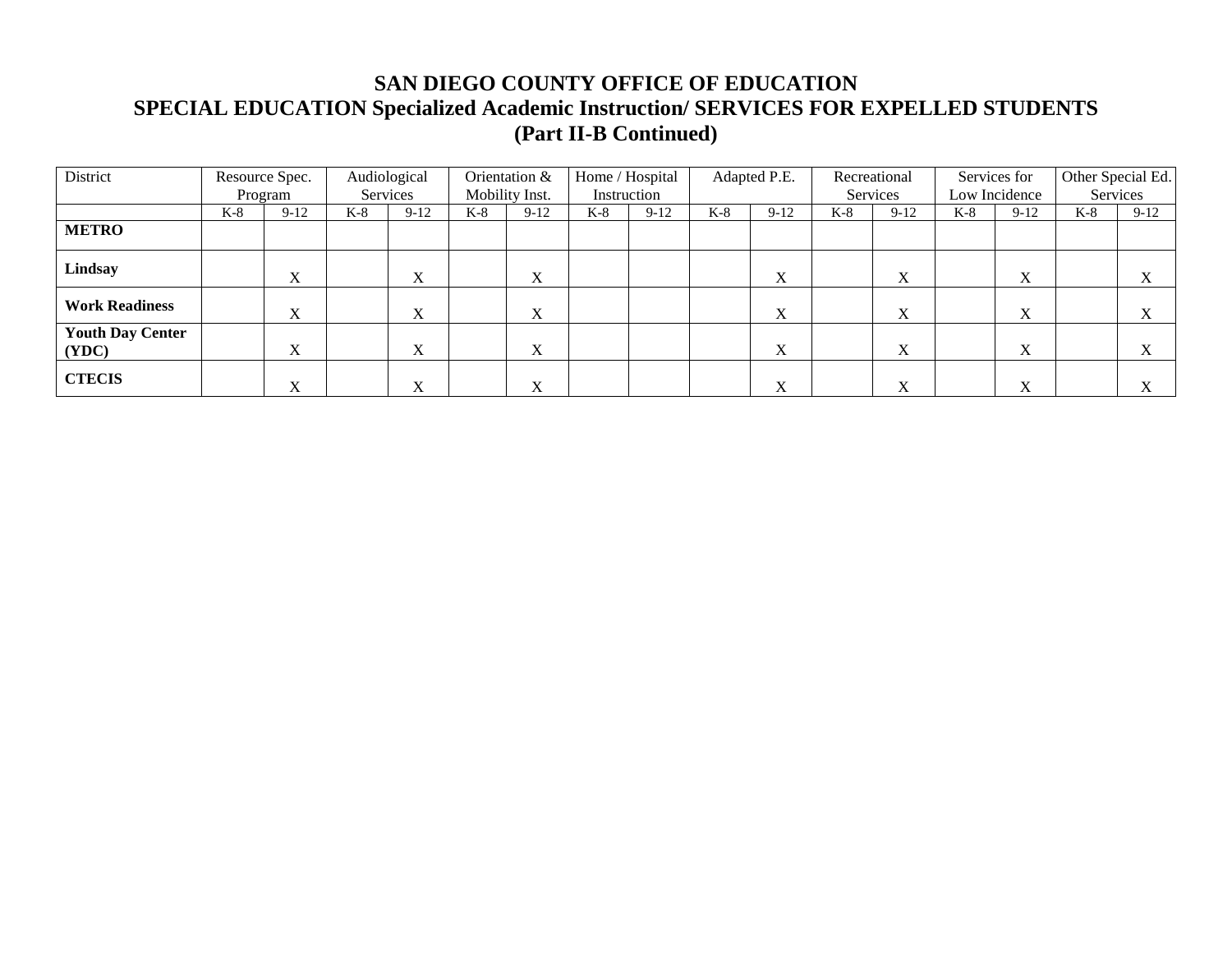| District                                                   |       | Resource Spec. |       | Audiological |                   | Orientation &  | Home / Hospital |             |                   | Adapted P.E. | Recreational |             | Services for Low |                           |       | Other Special Ed.         |
|------------------------------------------------------------|-------|----------------|-------|--------------|-------------------|----------------|-----------------|-------------|-------------------|--------------|--------------|-------------|------------------|---------------------------|-------|---------------------------|
|                                                            |       | Program        |       | Services     |                   | Mobility Inst. |                 | Instruction |                   |              |              | Services    |                  | Incidence                 |       | Services                  |
|                                                            | $K-8$ | $9-12$         | $K-8$ | $9-12$       | $K-8$             | $9-12$         | $K-8$           | $9-12$      | $K-8$             | $9-12$       | $K-8$        | $9-12$      | $K-8$            | $9-12$                    | $K-8$ | $9 - 12$                  |
| <b>NORTHERN SAN</b><br><b>DEIGO COUNTY</b>                 |       |                |       |              |                   |                |                 |             |                   |              |              |             |                  |                           |       |                           |
| <b>Breaking Cycles</b><br>(Reflections)                    |       | X              |       | X            |                   | $\mathbf X$    |                 |             |                   | X            |              | $\mathbf X$ |                  | $\boldsymbol{\mathrm{X}}$ |       | $\mathbf{v}$<br>$\Lambda$ |
| <b>North County</b><br><b>Technology</b><br><b>Academy</b> | X     | X              | X     | X            | $\mathbf{v}$<br>A | X              | X               |             | $\mathbf{v}$<br>л | X            | X            | X           | X                | X                         | X     | $\mathbf{v}$<br>$\lambda$ |
| North Region I.S.                                          |       | X              |       | X            |                   | X              |                 |             |                   | X            |              | $\mathbf X$ |                  | X                         |       | A                         |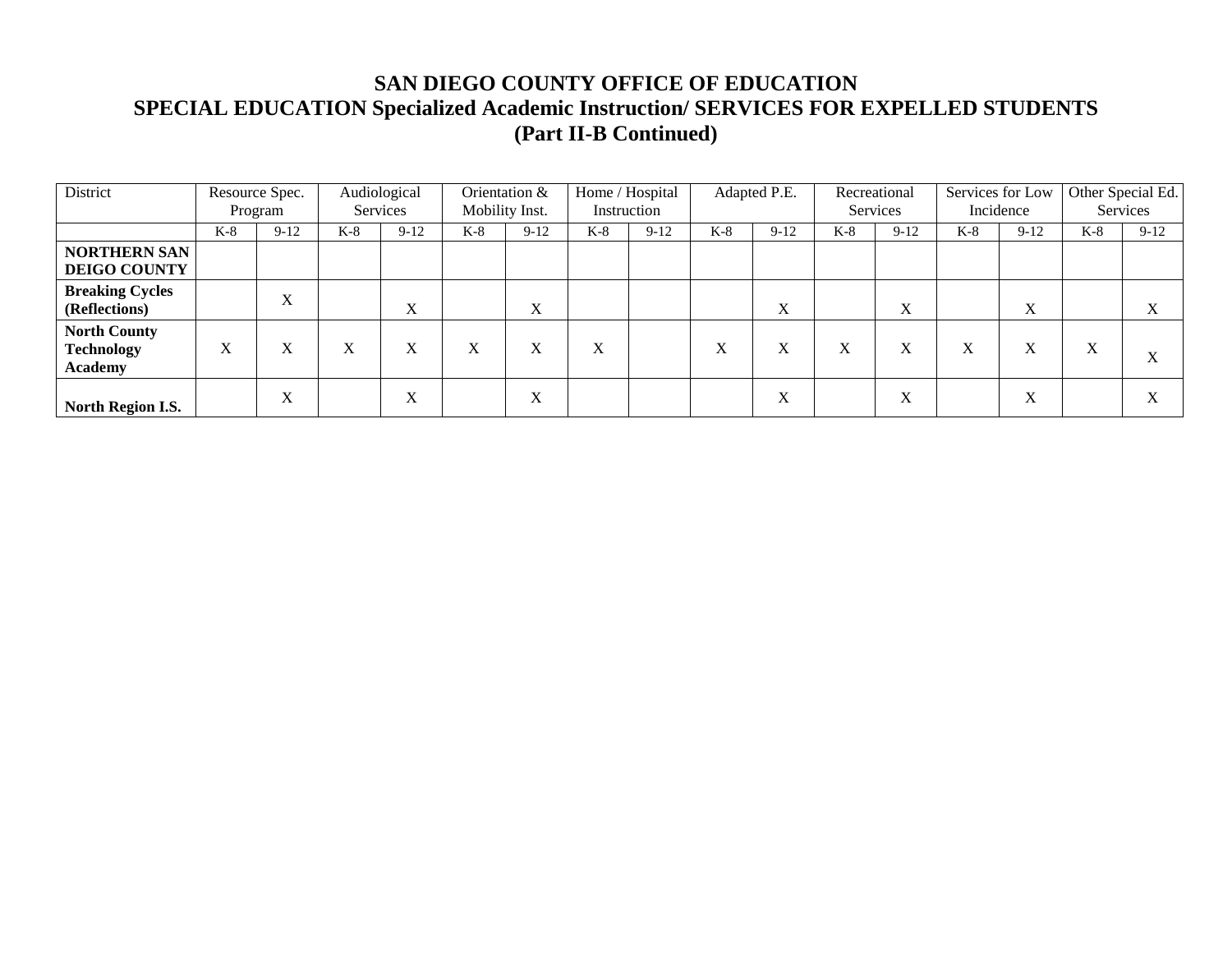| District                                |     | Resource         |       | Audiological                 | Orientation &  |                           | Home / Hospital |        |     | Adapted P.E.              | Recreational |                           | Services for Low |        | Other Special Ed. |          |
|-----------------------------------------|-----|------------------|-------|------------------------------|----------------|---------------------------|-----------------|--------|-----|---------------------------|--------------|---------------------------|------------------|--------|-------------------|----------|
|                                         |     | Spec.<br>Program |       | Services                     | Mobility Inst. |                           | Instruction     |        |     |                           | Services     |                           | Incidence        |        |                   | Services |
|                                         | K-8 | $9-12$           | $K-8$ | $9-12$                       | $K-8$          | $9-12$                    | $K-8$           | $9-12$ | K-8 | $9-12$                    | $K-8$        | $9-12$                    | $K-8$            | $9-12$ | $K-8$             | $9-12$   |
| <b>SOUTHERN SAN</b>                     |     |                  |       |                              |                |                           |                 |        |     |                           |              |                           |                  |        |                   |          |
| <b>DIEGO COUNTY</b>                     |     |                  |       |                              |                |                           |                 |        |     |                           |              |                           |                  |        |                   |          |
| <b>South Bay Tech</b><br><b>Academy</b> |     | X                |       | $\overline{\mathbf{v}}$<br>л |                | $\mathbf{v}$<br>$\Lambda$ |                 |        |     | $\mathbf{v}$<br>$\Lambda$ |              | $\mathbf{v}$<br>A         |                  | X      |                   |          |
| Victoria                                |     | X                |       | τz<br>$\Lambda$              |                | $\mathbf{v}$<br>$\Lambda$ |                 |        |     | $\mathbf{v}$<br>$\Lambda$ |              | $\mathbf{v}$<br>$\Lambda$ |                  | X      |                   | X        |
| Southland<br><b>Community</b>           |     | X                |       | $\mathbf{v}$<br>л            |                | $\mathbf{v}$<br>$\Lambda$ |                 |        |     | $\Lambda$                 |              | $\mathbf{v}$<br>A         |                  | X      |                   |          |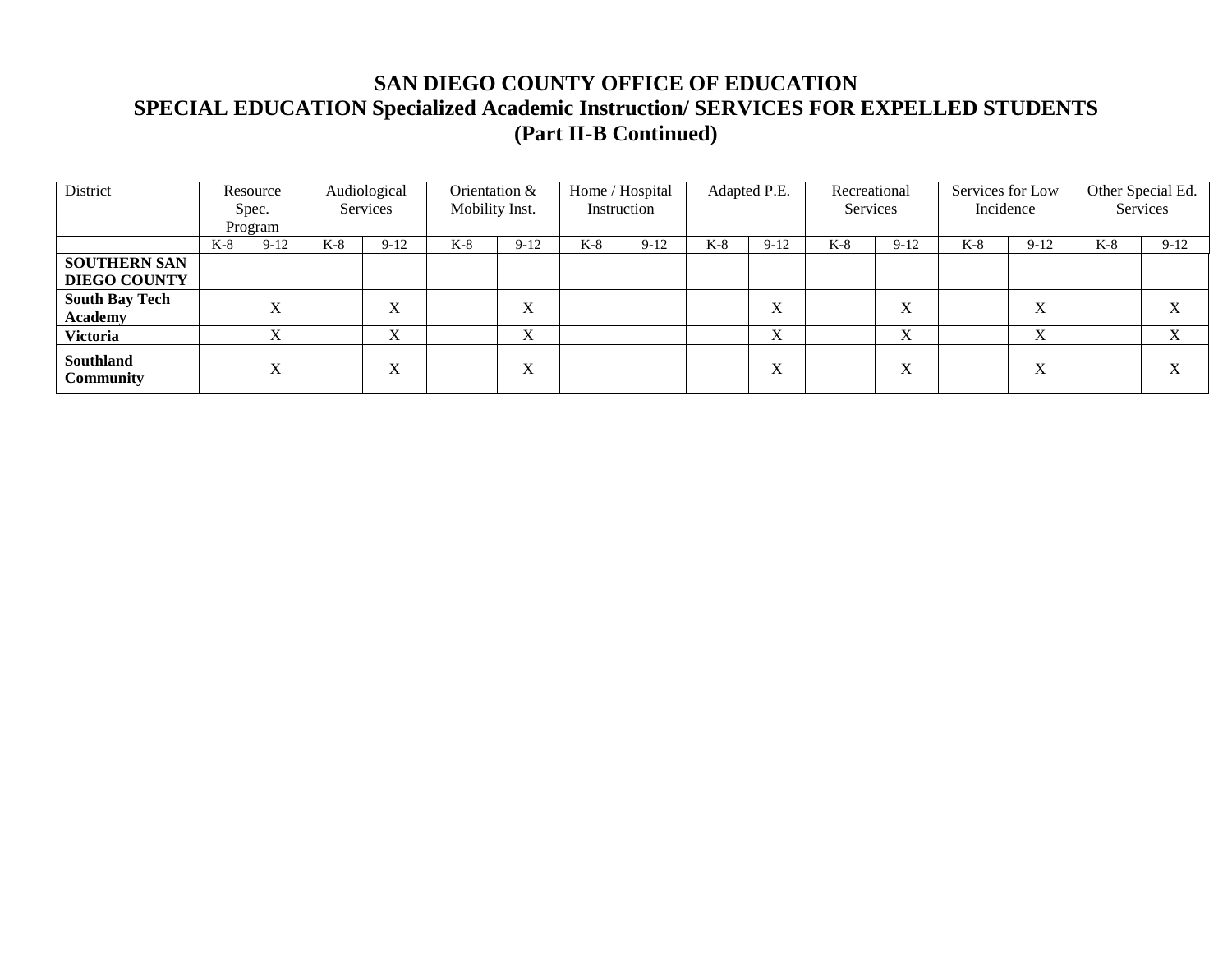## **SAN DIEGO COUNTY OFFICE OF EDUCATION Special Education Specialized Academic Instruction/Services for Expelled Students (Part II-A)**

| District           |                   | Physical<br>Occup.<br>Therapy |                           | Vision<br>Services |             | Counseling<br>Guidance |                   | Parent<br>Counseling /<br>Guidance |                           | Health &<br>Nursing |       | Social Worker |                   | Vocational<br>Ed. Career<br>Dev. |       | Assessments |                  | Special Day<br>Classes   |
|--------------------|-------------------|-------------------------------|---------------------------|--------------------|-------------|------------------------|-------------------|------------------------------------|---------------------------|---------------------|-------|---------------|-------------------|----------------------------------|-------|-------------|------------------|--------------------------|
|                    | $K-8$             | $9-12$                        | $K-8$                     | $9-12$             | $K-8$       | $9-12$                 | $K-8$             | $9-12$                             | $K-8$                     | $9-12$              | $K-8$ | $9 - 12$      | $K-8$             | $9 - 12$                         | $K-8$ | $9-12$      | $K-8$            | $9 - 12$                 |
| <b>EAST COUNTY</b> |                   |                               |                           |                    |             |                        |                   |                                    |                           |                     |       |               |                   |                                  |       |             |                  |                          |
| East Region I.S.   |                   | X                             |                           | X                  |             | X                      |                   | $\mathbf{v}$<br>A                  |                           | $\mathbf X$         |       |               |                   | X                                |       | X           |                  |                          |
| La Mesa            | X                 | $\mathbf{v}$<br>л             | $\mathbf{v}$<br>Λ         | X                  | X           | X                      | X                 | $\mathbf{v}$<br>$\lambda$          | X                         | X                   |       |               | $\mathbf{v}$<br>A | $\mathbf{v}$<br>A                | X     | X           |                  |                          |
| Reflections        |                   | X                             |                           | X                  |             | X                      |                   | $\mathbf{v}$<br>$\Delta$           |                           | X                   |       |               |                   | X                                |       | X           | X                | $\mathbf{v}$<br>$\Delta$ |
| Teen Options       |                   | $\mathbf{X}$                  |                           | X                  |             | X                      |                   | X                                  |                           | X                   |       |               |                   | X                                |       | X           |                  |                          |
| Monarch School     | $\mathbf{v}$<br>л | v<br>Λ                        | $\mathbf{v}$<br>$\Lambda$ | X                  | $\mathbf X$ | X                      | $\mathbf{v}$<br>л | $\mathbf{v}$<br>A                  | $\boldsymbol{\mathrm{X}}$ | X                   |       |               | $\mathbf{v}$<br>л | $\mathbf{v}$<br>Λ                |       | X           | $\mathbf v$<br>л | $\mathbf{v}$<br>∧        |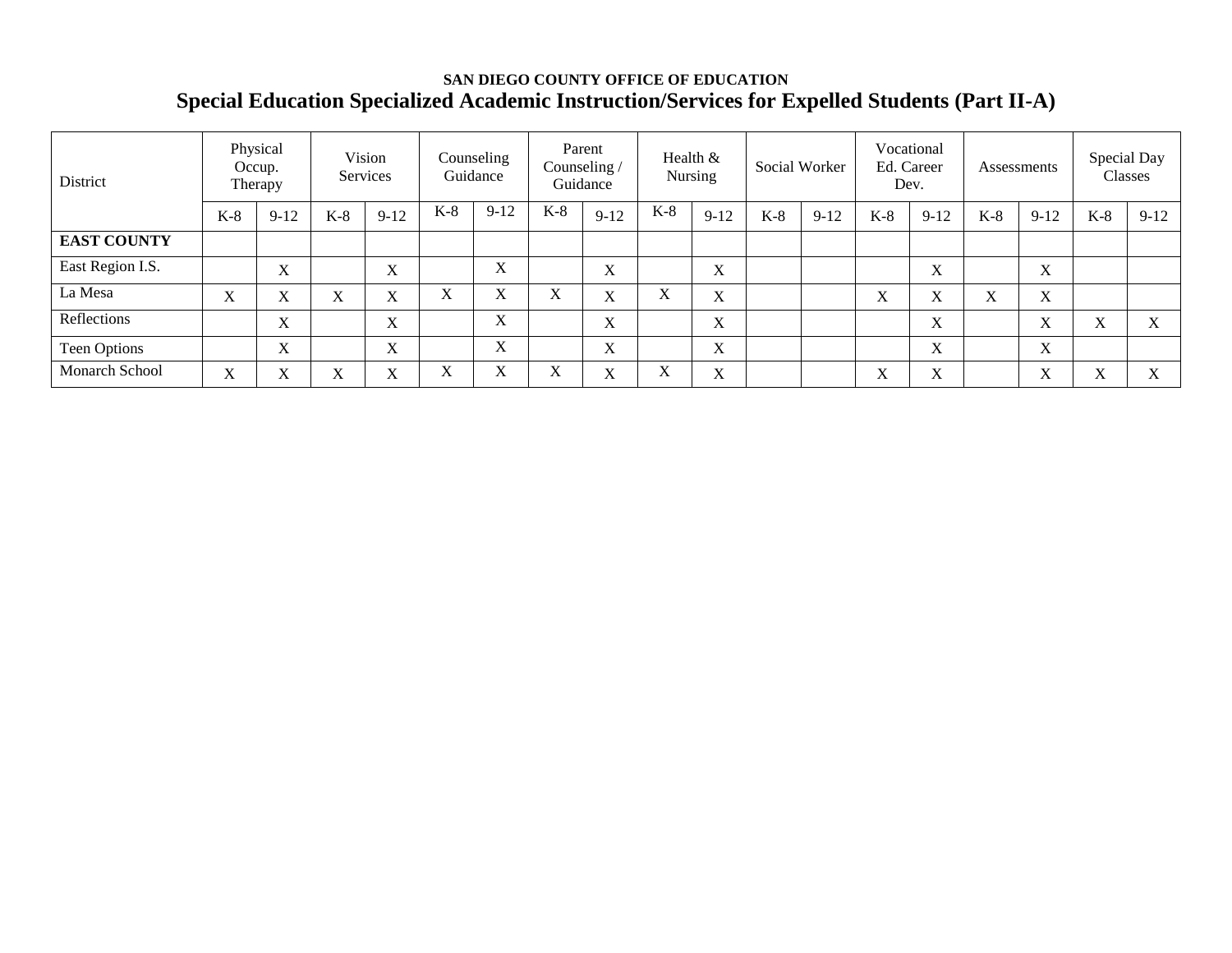## **SAN DIEGO COUNTY OFFICE OF EDUCATION Special Education Specialized Academic Instruction/Services for Expelled Students (Part II-A Continued)**

| <b>District</b>                            |             | Physical<br>Occup.<br>Therapy |       | Vision<br>Services |                           | Counseling<br>Guidance |       | Parent<br>Counseling /<br>Guidance |             | Health &<br>Nursing |       | Social Worker | Dev.  | Vocational<br>Ed. Career |       | Assessments |       | Special Day<br>Classes |
|--------------------------------------------|-------------|-------------------------------|-------|--------------------|---------------------------|------------------------|-------|------------------------------------|-------------|---------------------|-------|---------------|-------|--------------------------|-------|-------------|-------|------------------------|
|                                            | $K-8$       | $9-12$                        | $K-8$ | $9 - 12$           | $K-8$                     | $9-12$                 | $K-8$ | $9 - 12$                           | $K-8$       | $9-12$              | $K-8$ | $9-12$        | $K-8$ | $9 - 12$                 | $K-8$ | $9-12$      | $K-8$ | $9-12$                 |
| <b>METRO</b>                               |             |                               |       |                    |                           |                        |       |                                    |             |                     |       |               |       |                          |       |             |       |                        |
| <b>YDC</b>                                 |             | $\mathbf X$                   |       | $\mathbf X$        |                           | $\mathbf X$            |       | $\mathbf X$                        |             | $\mathbf X$         |       |               |       | $\mathbf X$              |       | $\mathbf X$ |       |                        |
| Lindsay                                    |             | X                             |       | X                  |                           | X                      |       | X                                  |             | $\mathbf X$         |       |               |       | X                        |       | X           |       |                        |
| LITT Resources I.S.                        |             | $\mathbf X$                   |       | $\mathbf X$        |                           | $\mathbf X$            |       | X                                  |             | $\mathbf X$         |       |               |       | $\mathbf X$              |       | $\mathbf X$ |       |                        |
| McPhatter                                  |             | X                             |       | $\mathbf X$        |                           | $\mathbf X$            |       | X                                  |             | $\mathbf X$         |       |               |       | $\mathbf X$              |       | $\mathbf X$ |       |                        |
| Metro, I.S.                                |             | $\mathbf X$                   |       | $\mathbf X$        |                           | $\mathbf X$            |       | $\mathbf X$                        |             | $\mathbf X$         |       |               |       | $\mathbf X$              |       | $\mathbf X$ |       |                        |
| Thurgood Marshall                          |             | X                             |       | $\mathbf X$        |                           | $\mathbf X$            |       | X                                  |             | $\mathbf X$         |       |               |       | X                        |       | $\mathbf X$ |       |                        |
| <b>Work Readiness</b>                      |             | $\mathbf X$                   |       | $\boldsymbol{X}$   |                           | $\mathbf X$            |       | X                                  |             | $\mathbf X$         |       |               |       | $\mathbf X$              |       | $\mathbf X$ |       |                        |
| CTEC I.S.                                  |             | X                             |       | $\mathbf X$        |                           | $\mathbf X$            |       | X                                  |             | $\mathbf X$         |       |               |       | $\mathbf X$              |       | $\mathbf X$ |       |                        |
| <b>NORTHERN SAN</b><br><b>DIEGO COUNTY</b> |             |                               |       |                    |                           |                        |       |                                    |             |                     |       |               |       |                          |       |             |       |                        |
| <b>Breaking Cycles</b><br>(Reflections)    |             | X                             |       | X                  |                           | X                      |       | X                                  |             | X                   |       |               |       | X                        |       | X           |       |                        |
| Escondido B&G                              |             | $\mathbf X$                   |       | $\boldsymbol{X}$   |                           | $\mathbf X$            |       | $\mathbf X$                        |             | $\mathbf X$         |       |               |       | $\mathbf X$              |       | $\mathbf X$ |       | $\mathbf X$            |
| North I.S.                                 |             | $\mathbf X$                   |       | $\mathbf X$        |                           | $\mathbf X$            |       | X                                  |             | X                   |       |               |       | $\mathbf X$              |       | $\mathbf X$ |       |                        |
| Teen Outreach -<br>North                   |             | X                             |       | X                  |                           | $\mathbf X$            |       | X                                  |             | X                   |       |               |       | $\mathbf X$              |       | $\mathbf X$ |       |                        |
| North County Tech<br>Academy               | $\mathbf X$ | X                             | X     | $\mathbf X$        | $\boldsymbol{\mathrm{X}}$ | X                      | X     | X                                  | $\mathbf X$ | X                   |       |               |       | $\mathbf X$              | X     | $\mathbf X$ |       |                        |
| Innovations                                |             |                               |       |                    |                           |                        |       |                                    |             |                     |       |               |       |                          |       |             |       |                        |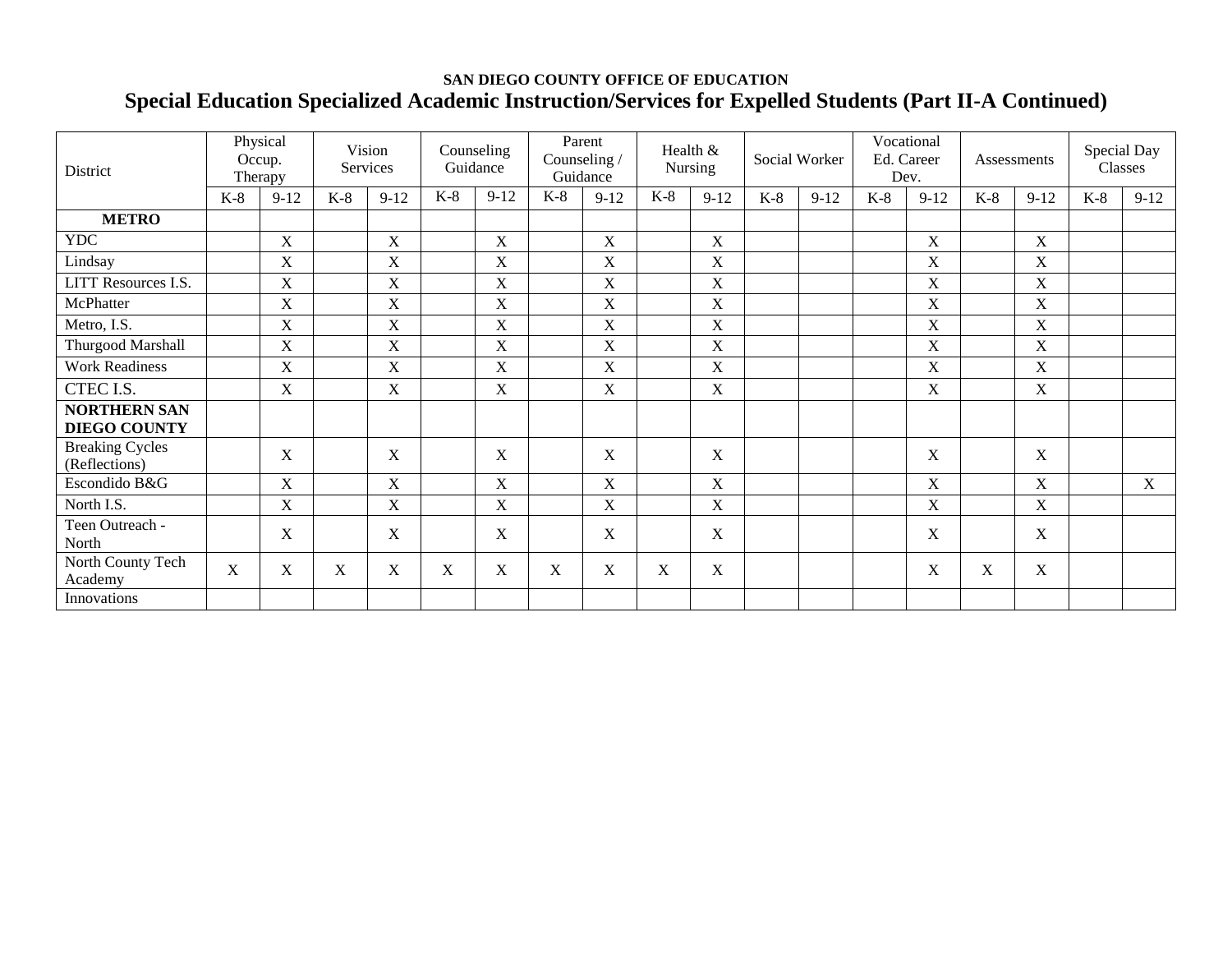## **SAN DIEGO COUNTY OFFICE OF EDUCATION Special Education Specialized Academic Instruction/Services for Expelled Students (Part II-A Continued)**

| District                  |                   | Physical<br>Occup.<br>Therapy |                   | Vision<br>Services |       | Counseling<br>Guidance |       | Parent<br>Counseling /<br>Guidance |       | Health $&$<br>Nursing |       | Social Worker |                     | Vocational<br>Ed. Career<br>Dev. |       | Assessments |       | Special Day<br>Classes |
|---------------------------|-------------------|-------------------------------|-------------------|--------------------|-------|------------------------|-------|------------------------------------|-------|-----------------------|-------|---------------|---------------------|----------------------------------|-------|-------------|-------|------------------------|
|                           | $K-8$             | $9-12$                        | $K-8$             | $9-12$             | $K-8$ | $9 - 12$               | $K-8$ | $9 - 12$                           | $K-8$ | $9-12$                | $K-8$ | $9-12$        | $K-8$               | $9-12$                           | $K-8$ | $9 - 12$    | $K-8$ | $9-12$                 |
| <b>SOUTHERN SAN</b>       |                   |                               |                   |                    |       |                        |       |                                    |       |                       |       |               |                     |                                  |       |             |       |                        |
| <b>DIEGO COUNTY</b>       |                   |                               |                   |                    |       |                        |       |                                    |       |                       |       |               |                     |                                  |       |             |       |                        |
| South Bay Tech<br>Academy | $\mathbf{v}$<br>A | X                             | $\mathbf{v}$<br>л | X                  | X     | Х                      | X     | $\mathbf{v}$<br>л                  | X     | X                     |       |               | $\overline{r}$<br>л | $\overline{\mathbf{x}}$<br>л     | X     | X           | X     | ٦z<br>$\Lambda$        |
| South I.S.                |                   | X                             |                   | X                  |       | X                      |       | $\mathbf{v}$<br>$\Lambda$          |       | X                     |       |               |                     | $\overline{\mathbf{v}}$<br>Λ     |       | X           |       |                        |
| Victoria                  |                   | X                             |                   | X                  |       | X                      |       | $\mathbf{v}$<br>A                  |       | X                     |       |               |                     | $\mathbf{v}$<br>A                |       | X           |       |                        |
| Southland                 |                   | $\mathbf{v}$<br>л             |                   | $\mathbf{v}$<br>A  |       | X                      |       | $\mathbf{v}$<br>$\Lambda$          |       | X                     |       |               |                     | $\mathbf{v}$<br>A                |       | X           |       |                        |
| Bayside                   |                   |                               |                   |                    |       |                        |       |                                    |       |                       |       |               |                     |                                  |       |             |       |                        |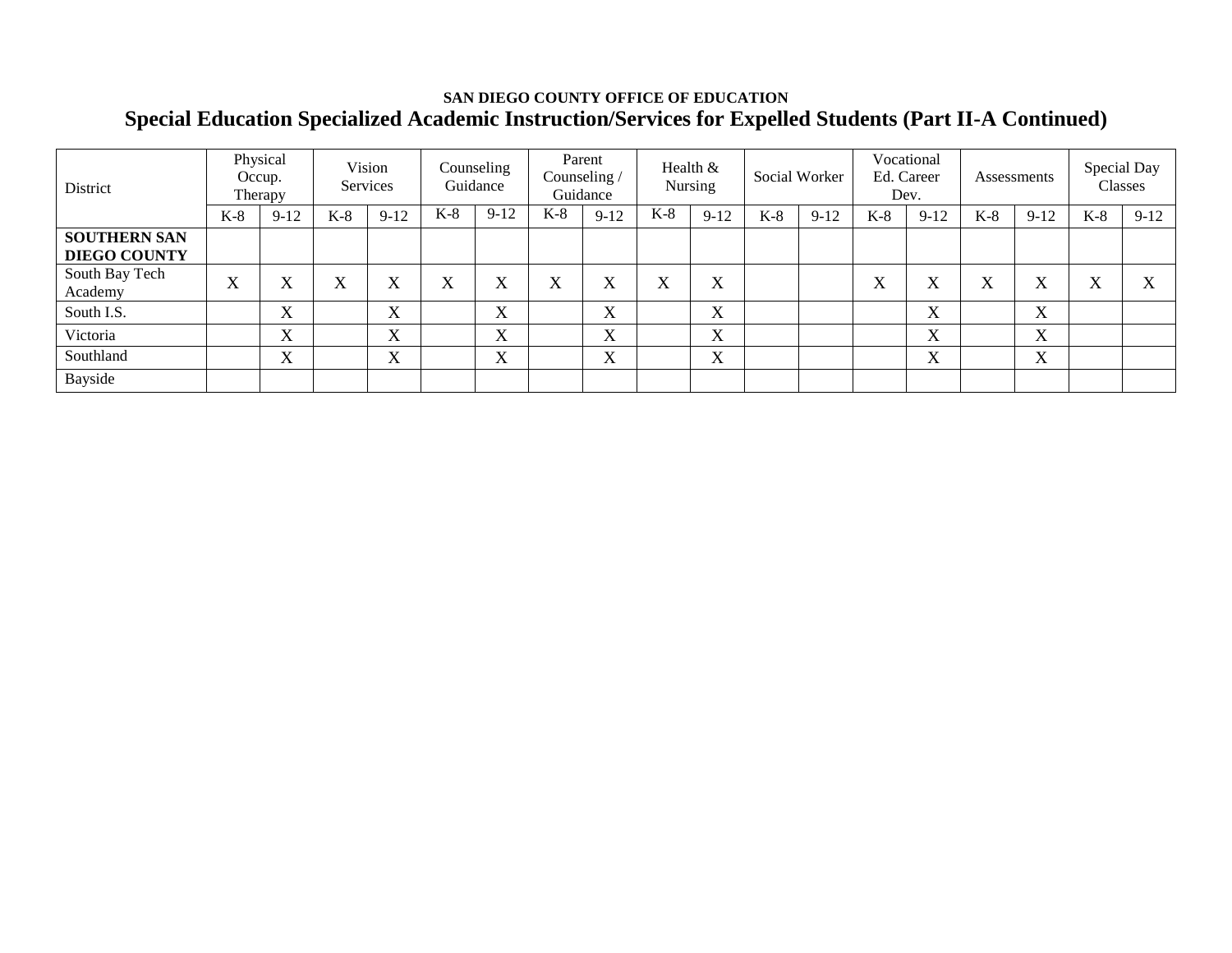## **SAN DIEGO COUNTY OFFICE OF EDUCATION Special Education Specialized Academic Instruction/Services for Expelled Students (Part II-B)**

| District           |                              | Resource Spec.<br>Program |       | Audiological<br>Services | Mobility Inst. | Orientation &                        | Home / | Hospital<br>Instruction |       | Adpated P. E.                |       | Recreational<br>Services  |       | Services for<br>Low Incidence |       | Other Special<br>Ed. Services |
|--------------------|------------------------------|---------------------------|-------|--------------------------|----------------|--------------------------------------|--------|-------------------------|-------|------------------------------|-------|---------------------------|-------|-------------------------------|-------|-------------------------------|
|                    | $K-8$                        | $9-12$                    | $K-8$ | $9-12$                   | $K-8$          | $9 - 12$                             | $K-8$  | $9 - 12$                | $K-8$ | $9-12$                       | $K-8$ | $9-12$                    | $K-8$ | $9-12$                        | $K-8$ | $9 - 12$                      |
| <b>EAST COUNTY</b> |                              |                           |       |                          |                |                                      |        |                         |       |                              |       |                           |       |                               |       |                               |
| <b>East County</b> |                              | X                         |       | τz<br>л                  |                | $\mathbf{v}$<br>$\Lambda$            |        |                         |       | $\mathbf{v}$<br>$\Lambda$    |       | $\mathbf v$<br>$\Lambda$  |       | $\Lambda$                     |       |                               |
| La Mesa            | $\overline{\mathbf{x}}$<br>л | <b>T</b>                  | △     | v y                      | v y            | ۳z<br>$\Lambda$                      |        |                         | △     |                              |       |                           |       |                               |       |                               |
| Reflections        |                              | $\mathbf{v}$<br>л         |       | τz<br>л                  |                | ٦z<br>$\Lambda$                      |        |                         |       | <b>T</b><br>$\Lambda$        |       | $\mathbf{v}$<br>$\Lambda$ |       | $\Lambda$                     |       |                               |
| Teen Options       |                              | $\mathbf{v}$<br>л         |       | <b>T</b>                 |                | τz<br>$\Lambda$                      |        |                         |       | <b>T</b><br>л                |       | $\mathbf{v}$<br>$\Lambda$ |       | $\mathbf{v}$<br>$\Lambda$     |       |                               |
| Monarch School     | $\overline{\mathbf{x}}$<br>л | $\mathbf{v}$<br>л         |       | <b>T</b><br>л            |                | $\overline{\mathbf{x}}$<br>$\Lambda$ |        |                         |       | $\overline{\mathbf{x}}$<br>л |       | $\mathbf{v}$<br>л         |       | $\mathbf{v}$<br>$\Lambda$     |       | XZ.                           |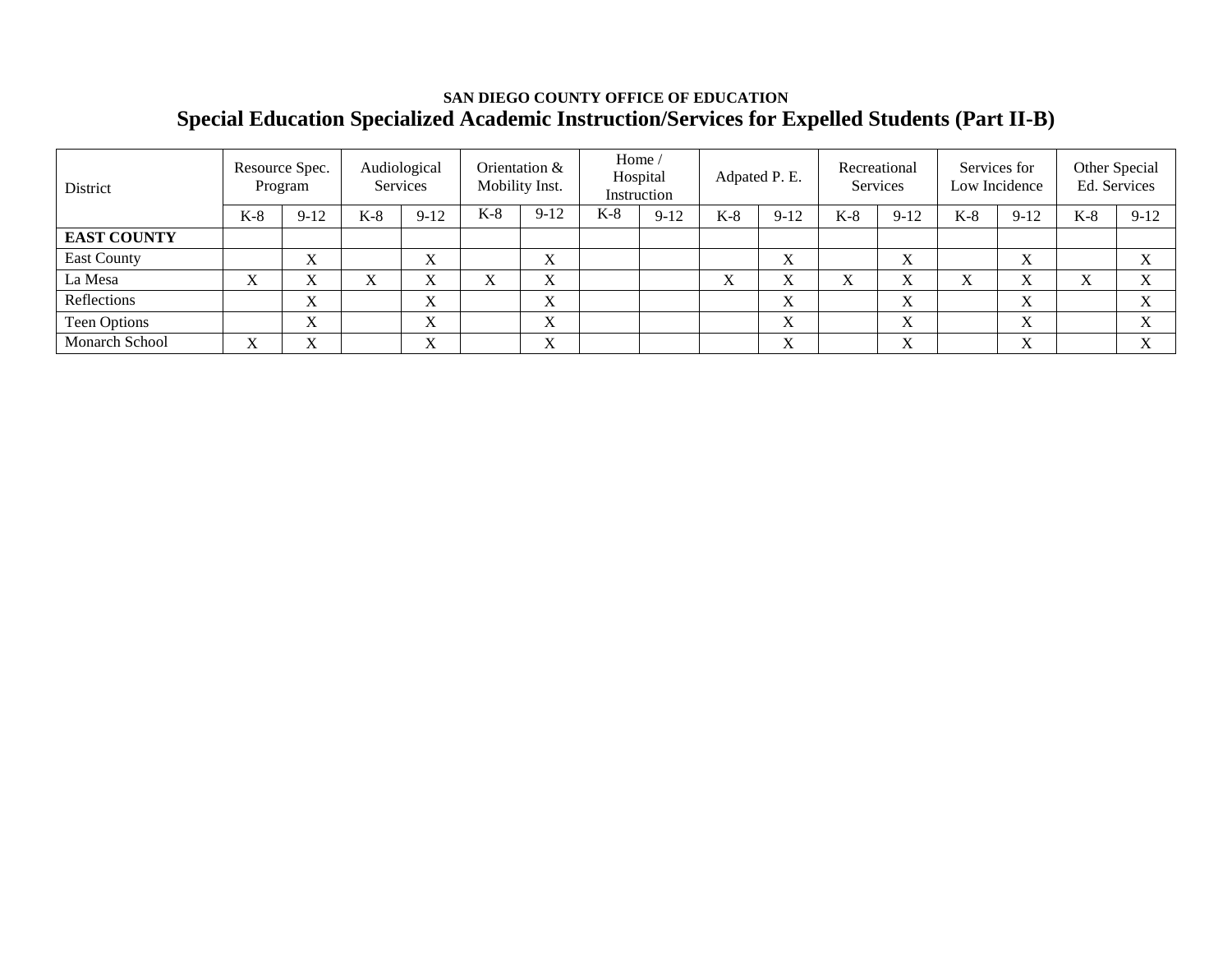## **SAN DIEGO COUNTY OFFICE OF EDUCATION Special Education Specialized Academic Instruction/Services for Expelled Students (Part II-B Continued)**

| District                                   | Resource Spec.            | Program     |       | Audiological<br><b>Services</b> | Mobility Inst. | Orientation & | Home/ | Hospital<br>Instruction | Adpated P. E. |             | Recreational | <b>Services</b> |       | Services for<br>Low Incidence | Other Special<br>Ed. Services |             |
|--------------------------------------------|---------------------------|-------------|-------|---------------------------------|----------------|---------------|-------|-------------------------|---------------|-------------|--------------|-----------------|-------|-------------------------------|-------------------------------|-------------|
|                                            | $K-8$                     | $9 - 12$    | $K-8$ | $9-12$                          | $K-8$          | $9-12$        | $K-8$ | $9 - 12$                | $K-8$         | $9 - 12$    | $K-8$        | $9 - 12$        | $K-8$ | $9 - 12$                      | $K-8$                         | $9 - 12$    |
| <b>METRO</b>                               |                           |             |       |                                 |                |               |       |                         |               |             |              |                 |       |                               |                               |             |
| <b>YDC</b>                                 |                           | $\mathbf X$ |       | X                               |                | X             |       |                         |               | X           |              | $\mathbf X$     |       | X                             |                               | $\mathbf X$ |
| Lindsay                                    |                           | X           |       | X                               |                | X             |       |                         |               | X           |              | X               |       | X                             |                               | X           |
| <b>Work Readiness</b>                      |                           | X           |       | X                               |                | X             |       |                         |               | X           |              | X               |       | X                             |                               | X           |
| CTEC I.S.                                  |                           | X           |       | $\mathbf X$                     |                | $\mathbf X$   |       |                         |               | $\mathbf X$ |              | X               |       | $\mathbf X$                   |                               | X           |
|                                            |                           |             |       |                                 |                |               |       |                         |               |             |              |                 |       |                               |                               |             |
| <b>NORTHERN SAN</b><br><b>DIEGO COUNTY</b> |                           |             |       |                                 |                |               |       |                         |               |             |              |                 |       |                               |                               |             |
| <b>Breaking Cycles</b><br>(Reflections)    |                           | X           |       | $\mathbf X$                     |                | $\mathbf X$   |       |                         |               | X           |              | X               |       | X                             |                               | X           |
| Teen Outreach - North                      |                           | X           |       | X                               |                | X             |       |                         |               | X           |              | X               |       | X                             |                               | X           |
| North County Tech<br>Academy               | $\boldsymbol{\mathrm{X}}$ | X           | X     | X                               | X              | X             |       |                         | X             | X           | X            | X               | X     | X                             | X                             | X           |
| Innovations                                |                           |             |       |                                 |                |               |       |                         |               |             |              |                 |       |                               |                               |             |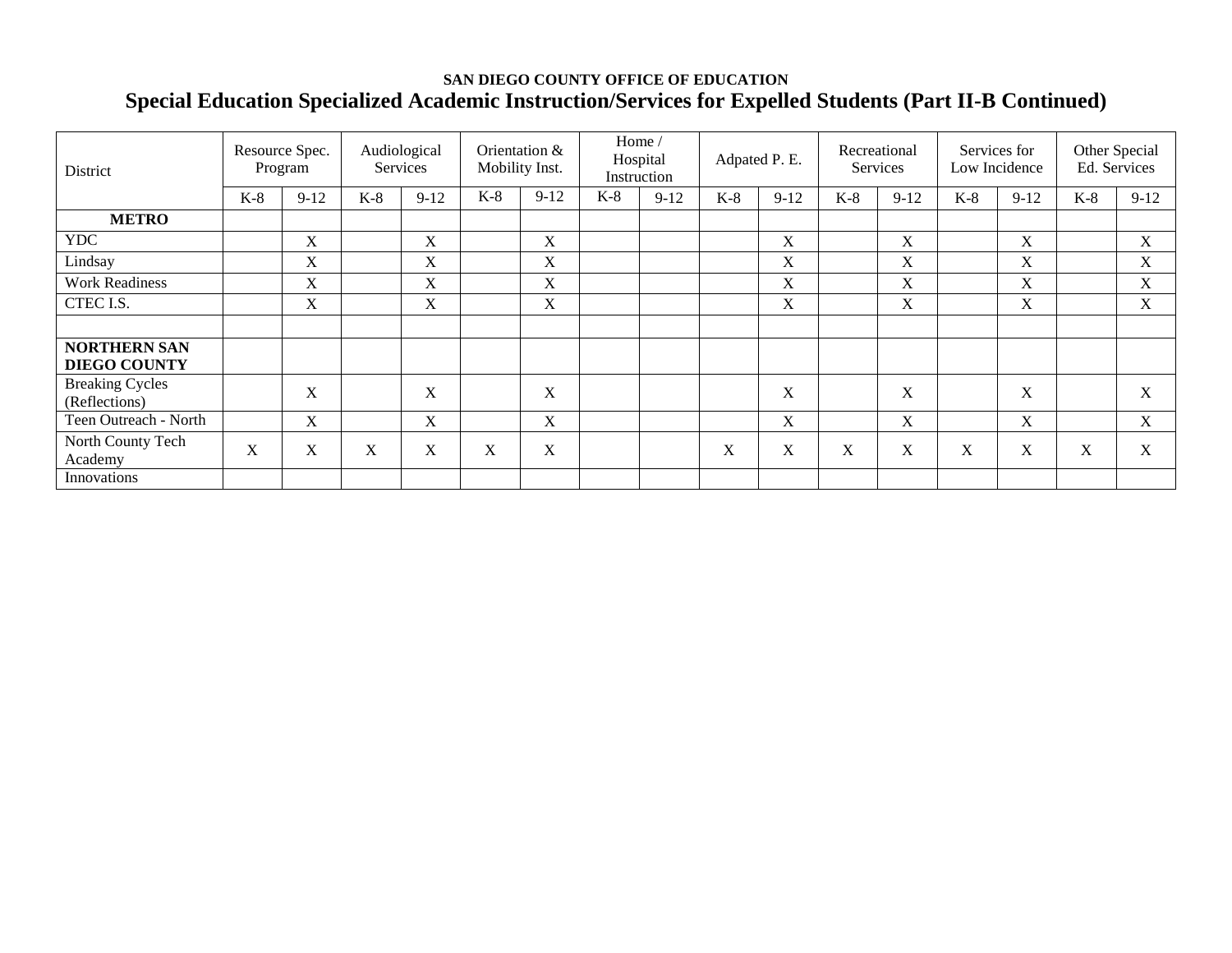## **SAN DIEGO COUNTY OFFICE OF EDUCATION Special Education Specialized Academic Instruction/Services for Expelled Students (Part II-B Continued)**

| District                                   |                  | Resource Spec.<br>Program |       | Audiological<br><b>Services</b> |       | Orientation &<br>Mobility Inst.      |       | Home / Hospital<br>Instruction |       | Adpated P. E.             |       | Recreational<br>Services |       | Services for<br>Low Incidence |       | Other Special<br>Ed. Services |
|--------------------------------------------|------------------|---------------------------|-------|---------------------------------|-------|--------------------------------------|-------|--------------------------------|-------|---------------------------|-------|--------------------------|-------|-------------------------------|-------|-------------------------------|
|                                            | $K-8$            | $9-12$                    | $K-8$ | $9-12$                          | $K-8$ | $9 - 12$                             | $K-8$ | $9 - 12$                       | $K-8$ | $9 - 12$                  | $K-8$ | $9 - 12$                 | $K-8$ | $9 - 12$                      | $K-8$ | $9-12$                        |
| <b>SOUTHERN SAN</b><br><b>DIEGO COUNTY</b> |                  |                           |       |                                 |       |                                      |       |                                |       |                           |       |                          |       |                               |       |                               |
| South Bay Tech<br>Academy                  | $\mathbf v$<br>A | $\mathbf v$<br>A          | л     | v<br>л                          |       | v<br>$\Lambda$                       |       |                                |       | $\mathbf v$<br>$\Lambda$  |       | X                        |       | $\mathbf{v}$<br>$\Lambda$     |       |                               |
| South I.S.                                 |                  | X                         |       | $\mathbf{v}$<br>$\Delta$        |       | $\overline{\mathbf{v}}$<br>$\Lambda$ |       |                                |       | $\mathbf{v}$<br>$\Lambda$ |       | X                        |       | $\mathbf{v}$<br>$\lambda$     |       | $\mathbf{v}$<br>$\Lambda$     |
| Victoria                                   |                  | X                         |       | X                               |       | $\mathbf{v}$<br>$\Lambda$            |       |                                |       | X                         |       | X                        |       | X                             |       | $\mathbf{v}$<br>$\lambda$     |
| Southland                                  |                  | X                         |       | $\mathbf{v}$<br>$\Delta$        |       | $\mathbf{v}$<br>A                    |       |                                |       | X                         |       | X                        |       | X                             |       | $\mathbf{v}$<br>A             |
| Bayside                                    |                  | X                         |       | v<br>л                          |       | $\overline{\mathbf{v}}$<br>A         |       |                                |       | X                         |       | X                        |       | X                             |       | $\mathbf{v}$                  |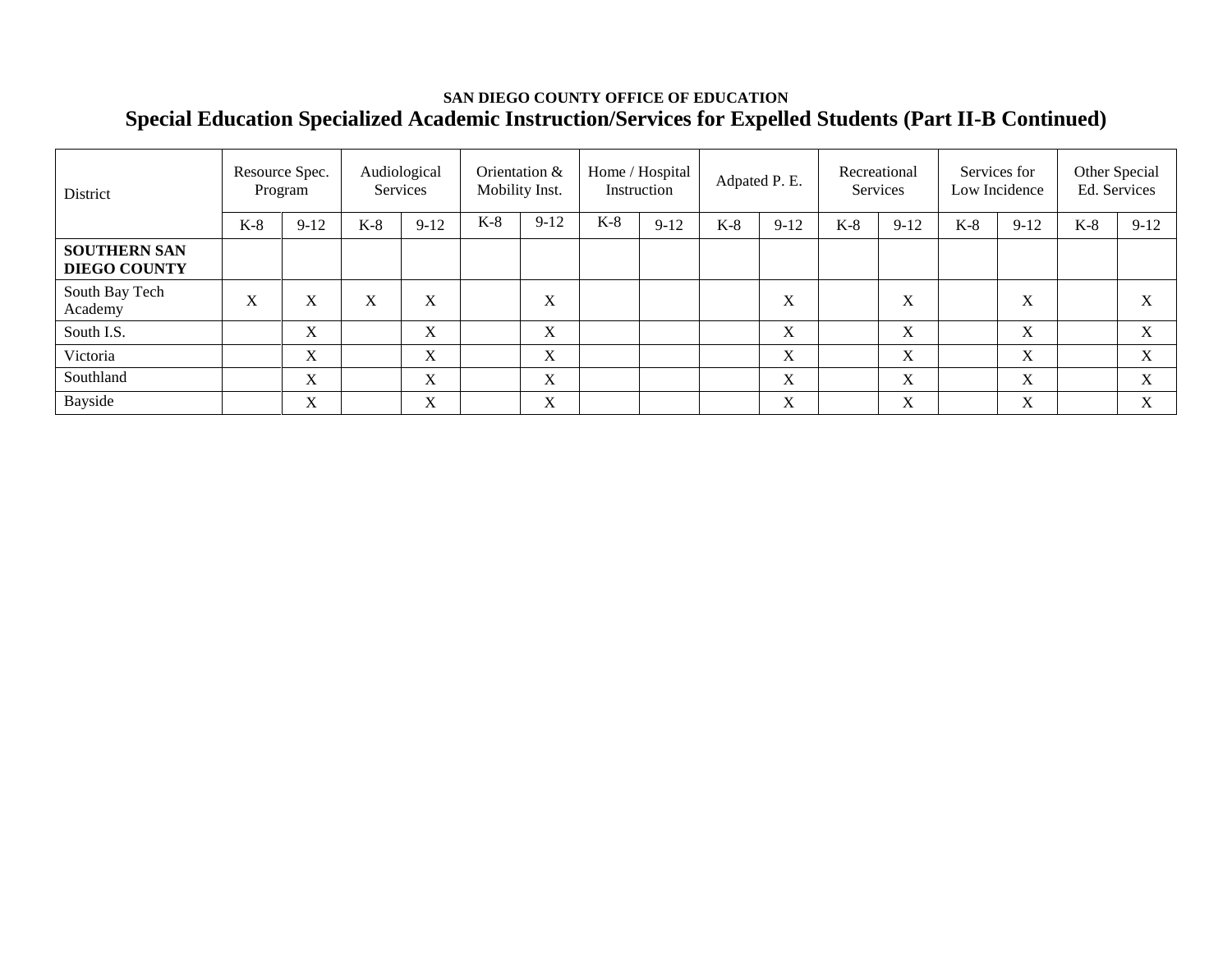# DISTRICT

# OVERVIEWS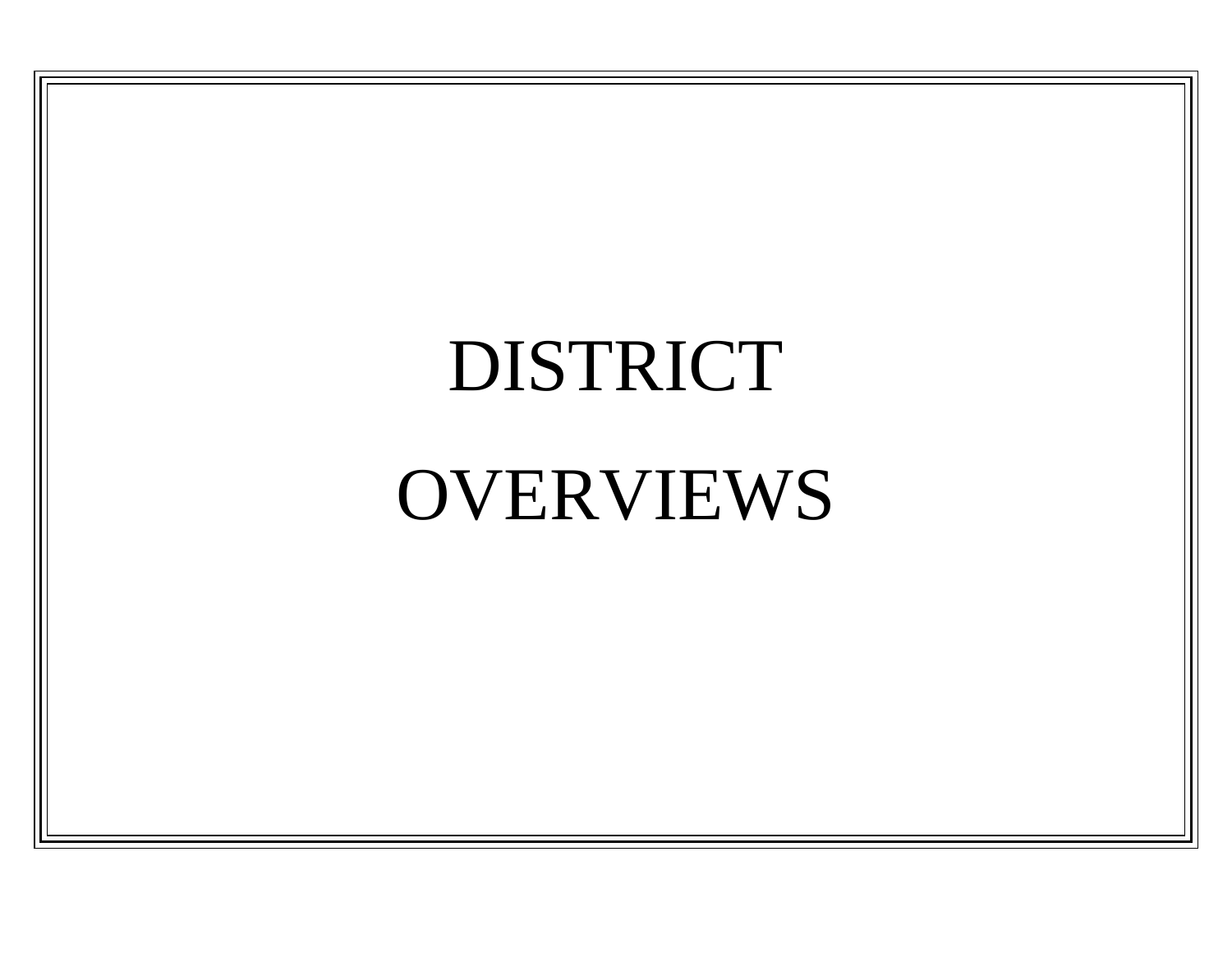## **San Diego County Districts Educational Alternatives and Services for Expelled Students (Part I A)**

| District                             |             | Community<br>Day School |                           |             | Other Alternative<br>Placement |             |             | Counseling     |             |                           | <b>Support Groups</b> |              |             | Conflict Mgmt.<br><b>Peer Mediation</b> |                           |                           | <b>Tutoring Program</b> |             |
|--------------------------------------|-------------|-------------------------|---------------------------|-------------|--------------------------------|-------------|-------------|----------------|-------------|---------------------------|-----------------------|--------------|-------------|-----------------------------------------|---------------------------|---------------------------|-------------------------|-------------|
|                                      | $K-6$       | $6 - 8$                 | $9-12$                    | $K-6$       | $6 - 8$                        | $9-12$      | $K-6$       | $6 - 8$        | $9-12$      | $K-6$                     | $6 - 8$               | $9 - 12$     | $K-6$       | $6 - 8$                                 | $9-12$                    | $K-6$                     | $6 - 8$                 | $9-12$      |
| Alpine Union <sup>1</sup>            | $\mathbf X$ | $\mathbf X$             |                           |             |                                |             | X           | $\mathbf X$    |             | X                         | X                     |              | X           | $\boldsymbol{X}$                        |                           |                           |                         |             |
| <b>Bonsall Union</b>                 |             |                         |                           |             |                                |             | X           | X              |             | X                         | X                     |              | X           | $\mathbf X$                             |                           | $\mathbf X$               | $\mathbf X$             |             |
| Borrego Springs Unified <sup>2</sup> |             | $\mathbf X$             | $\mathbf X$               |             |                                |             |             |                |             |                           |                       |              |             |                                         |                           | $\mathbf X$               | $\mathbf X$             | $\mathbf X$ |
| Cajon Valley Union <sup>1</sup>      |             |                         |                           |             | X                              |             | $\mathbf X$ | $\overline{X}$ |             | X                         | $\mathbf X$           |              | $\mathbf X$ | X                                       |                           | $\mathbf X$               | $\mathbf X$             |             |
| Cardiff <sup>2</sup>                 |             |                         |                           |             |                                |             | X           |                |             |                           |                       |              |             |                                         |                           |                           |                         |             |
| Carlsbad Unified                     |             |                         |                           |             | $\mathbf X$                    | X           | $\mathbf X$ | X              | $\mathbf X$ |                           |                       |              |             |                                         |                           | $\mathbf X$               | $\mathbf X$             | $\mathbf X$ |
| Chula Vista Elem.                    |             |                         |                           |             |                                |             | X           | $7 - 8$        | $\mathbf X$ | X                         | $7 - 8$               | X            | $\mathbf X$ | $7 - 8$                                 | X                         | $\mathbf X$               | $7 - 8$                 | X           |
| Coronado Unified                     |             |                         |                           |             |                                | $\mathbf X$ | $\mathbf X$ | $\mathbf X$    | $\mathbf X$ | $\mathbf X$               | $\mathbf X$           | $\mathbf X$  | $\mathbf X$ | $\mathbf X$                             | $\mathbf X$               | $\mathbf X$               | $\mathbf X$             | X           |
| Dehesa <sup>2</sup>                  |             |                         |                           |             |                                |             |             |                |             |                           |                       |              |             |                                         |                           | $\boldsymbol{\mathrm{X}}$ | $\mathbf X$             |             |
| Del Mar Union <sup>2</sup>           |             |                         |                           |             |                                |             | $\mathbf X$ |                |             | $\mathbf X$               |                       |              |             |                                         |                           | $\mathbf X$               |                         |             |
| Encinitas Union <sup>2</sup>         |             |                         |                           | X           |                                |             | $\mathbf X$ |                |             |                           |                       |              | X           |                                         |                           | $\mathbf X$               |                         |             |
| Escondido Union <sup>1</sup>         |             |                         |                           |             | X                              |             | $\mathbf X$ | $\mathbf X$    |             | $\boldsymbol{\mathrm{X}}$ | X                     |              | $\mathbf X$ | $\mathbf X$                             |                           |                           |                         |             |
| <b>Escondido Union High</b>          |             |                         |                           |             |                                | $\mathbf X$ |             |                | $\mathbf X$ |                           |                       | $\mathbf X$  |             |                                         | $\mathbf X$               |                           |                         | $\mathbf X$ |
| Fallbrook Union Elem.                |             | $\mathbf X$             |                           |             |                                |             | $\mathbf X$ | $7 - 8$        |             | $\mathbf X$               | $7 - 8$               |              |             |                                         |                           | $\mathbf X$               | $7 - 8$                 |             |
| Fallbrook Union High                 |             |                         |                           |             |                                | $\mathbf X$ |             |                | $\mathbf X$ |                           |                       | $\mathbf X$  |             |                                         | $\mathbf X$               |                           |                         | X           |
| <b>Grossmont Union High</b>          |             |                         |                           |             |                                | $\mathbf X$ |             |                | $\mathbf X$ |                           |                       | $\mathbf X$  |             |                                         | $\mathbf X$               |                           |                         | X           |
| Jamul-Dulzura Union <sup>5</sup>     |             |                         |                           |             |                                |             | $\mathbf X$ | X              |             |                           |                       |              |             |                                         |                           | $\boldsymbol{\mathrm{X}}$ | $\mathbf X$             |             |
| Julian Union                         |             |                         |                           | X           | $\mathbf X$                    | $\mathbf X$ | $\mathbf X$ | $7 - 8$        |             | $\mathbf X$               | $7 - 8$               |              | $\mathbf X$ | $7 - 8$                                 |                           | $\mathbf X$               | $7 - 8$                 |             |
| Julian Union High                    |             |                         | $\mathbf X$               |             |                                | $\mathbf X$ |             |                | X           |                           |                       | $\mathbf{X}$ |             |                                         | X                         |                           |                         | X           |
| La Mesa/Sp Vlly <sup>1</sup>         |             | $\mathbf X$             |                           | $\mathbf X$ | $\mathbf X$                    |             | $\mathbf X$ | $\mathbf X$    |             | $\mathbf X$               | $\mathbf X$           |              | $\mathbf X$ | $\mathbf X$                             |                           | $\mathbf X$               | $\mathbf X$             |             |
| Lakeside Union <sup>1</sup>          |             |                         |                           |             |                                |             |             | $\mathbf X$    |             | $\boldsymbol{\mathrm{X}}$ | X                     |              | $\mathbf X$ | $\mathbf X$                             |                           | $\mathbf X$               | $\mathbf X$             |             |
| Lemon Grove <sup>1</sup>             |             |                         |                           | $\mathbf X$ | X                              |             | $\mathbf X$ | X              |             | $\boldsymbol{\mathrm{X}}$ | X                     |              | X           | $\mathbf X$                             |                           | $\boldsymbol{\mathrm{X}}$ | $\mathbf X$             |             |
| Mountain Empire Unified              |             | $7 - 8$                 | $\boldsymbol{\mathrm{X}}$ |             | $\mathbf X$                    | $\mathbf X$ | $\mathbf X$ | X              | $\mathbf X$ | $\boldsymbol{\mathrm{X}}$ | $\mathbf X$           | $\mathbf X$  |             |                                         |                           | $\mathbf X$               | $\mathbf X$             | X           |
| National                             |             |                         |                           |             |                                |             | $\mathbf X$ |                |             | $\boldsymbol{\mathrm{X}}$ |                       |              | X           |                                         |                           | $\mathbf X$               |                         |             |
| Oceanside Unified                    |             |                         |                           |             | $7 - 8$                        | X           | X           | X              | X           |                           |                       |              | X           | $\boldsymbol{\mathrm{X}}$               | $\boldsymbol{\mathrm{X}}$ | $\mathbf X$               | $\mathbf X$             | X           |

1 This is a K-5/6-8 District.

2 No students have been expelled from this district however if a student is expelled, the district will use SDCOE/JCCS services.

3 Utilize Summit Schools

4 Programs delivered through North Inland Special Education Region<br>5 Some programs are only provided per a student's IEP or if school dis

5 Some programs are only provided per a student's IEP or if school district's budget permits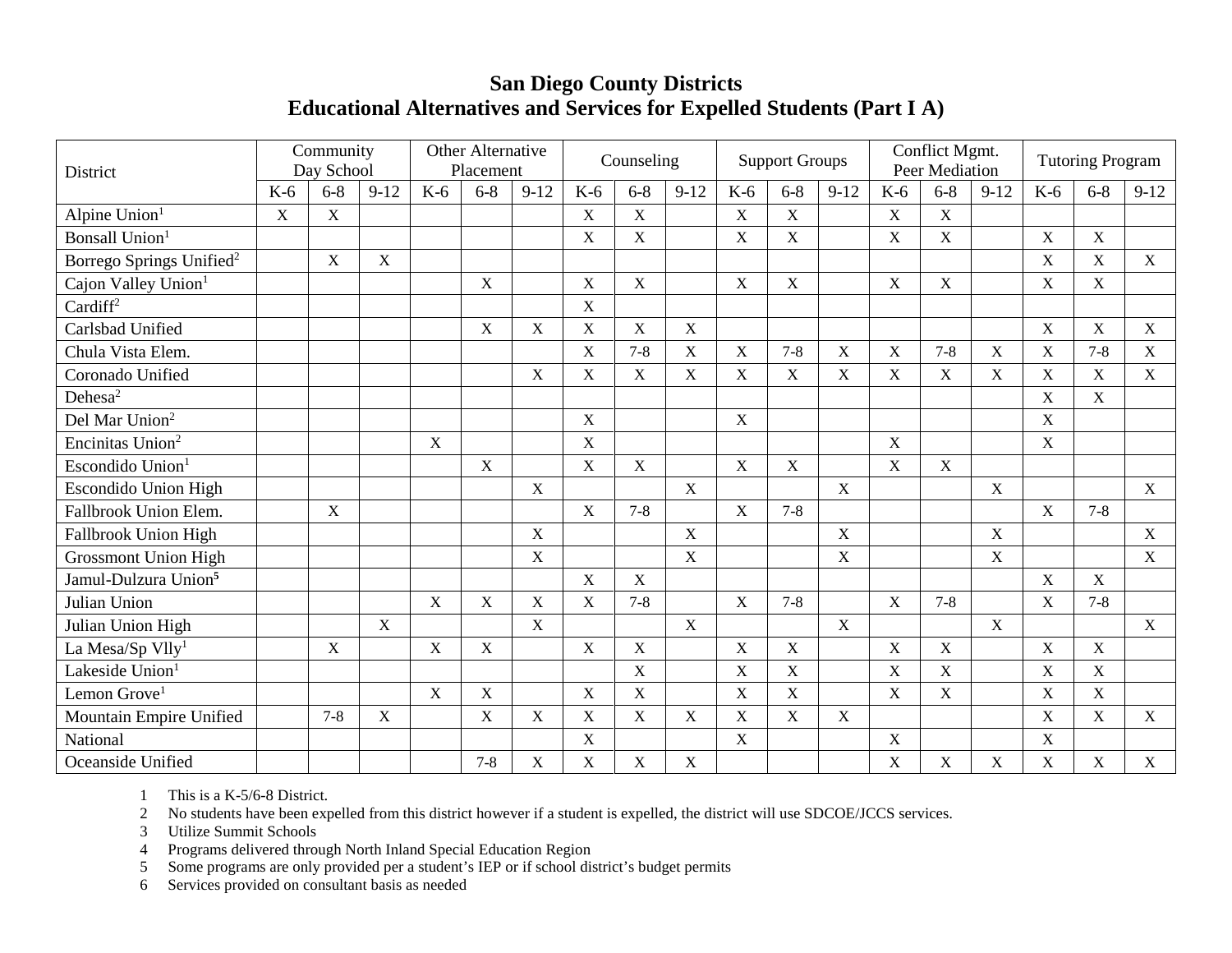## **San Diego County Districts Educational Alternatives and Services for Expelled Students (Part I A continued)**

| District                        |             | Community<br>Day School |        |             | <b>Other Alternative</b><br>Placement |             |             | Counseling  |             |             | <b>Support Groups</b>   |             |             | Conflict Mgmt.<br>Peer Mediation |          |       | <b>Tutoring Program</b>   |             |
|---------------------------------|-------------|-------------------------|--------|-------------|---------------------------------------|-------------|-------------|-------------|-------------|-------------|-------------------------|-------------|-------------|----------------------------------|----------|-------|---------------------------|-------------|
|                                 | $K-6$       | $6 - 8$                 | $9-12$ | $K-6$       | $6 - 8$                               | $9-12$      | $K-6$       | $6 - 8$     | $9-12$      | $K-6$       | $6 - 8$                 | $9-12$      | $K-6$       | $6 - 8$                          | $9 - 12$ | $K-6$ | $6 - 8$                   | $9-12$      |
| Poway Unified                   |             |                         |        | $\mathbf X$ | X                                     | $\mathbf X$ | X           | $\mathbf X$ | X           | $\mathbf X$ | $\mathbf X$             | $\mathbf X$ | X           | $\mathbf X$                      | X        |       |                           |             |
| Ramona Unified                  |             |                         |        | X           | X                                     | X           | X           | X           | $\mathbf X$ |             | $7 - 8$                 | X           |             | $7 - 8$                          | X        |       | $7 - 8$                   | X           |
| Rancho Santa Fe <sup>2</sup>    | $\mathbf X$ | X                       |        |             |                                       |             |             |             |             |             |                         |             |             |                                  |          |       |                           |             |
| San Diego Unified <sup>1</sup>  |             | $\overline{\text{X}}$   | X      | X           | X                                     | $\mathbf X$ | X           | X           | X           | X           | $\overline{\mathrm{X}}$ | X           | X           | $\mathbf X$                      | X        | X     | $\boldsymbol{\mathrm{X}}$ | X           |
| San Dieguito Union High         |             | $7 - 8$                 | X      |             |                                       |             |             | $7 - 8$     | X           |             |                         |             |             |                                  |          |       |                           |             |
| San Marcos Unified <sup>1</sup> |             |                         |        | X           | X                                     | X           |             | X           | X           |             | $\overline{\mathrm{X}}$ | X           | X           | X                                | X        | X     | $\boldsymbol{\mathrm{X}}$ | X           |
| San Pasqual Union <sup>2</sup>  |             |                         |        | X           | X                                     |             | X           | X           |             |             |                         |             |             |                                  |          |       |                           |             |
| San Ysidro <sup>1</sup>         |             |                         |        |             | X                                     |             |             | X           |             |             | $\overline{\text{X}}$   |             |             | X                                |          | X     | $\boldsymbol{\mathrm{X}}$ |             |
| Santee $1$                      | $\mathbf X$ | X                       |        |             |                                       |             | X           | X           |             | X           | X                       |             | $\mathbf X$ | X                                |          | X     | X                         |             |
| Solana Beach <sup>2</sup>       |             |                         |        | $\mathbf X$ |                                       |             | $\mathbf X$ |             |             | $\mathbf X$ |                         |             | X           |                                  |          | X     |                           |             |
| South Bay Union                 |             |                         |        |             |                                       |             | X           | X           |             | X           | X                       |             | $\mathbf X$ | X                                |          | X     | X                         |             |
| Spencer Valley <sup>2</sup>     |             |                         |        |             |                                       |             | X           | $7 - 8$     |             | X           | $7 - 8$                 |             | $\mathbf X$ | $7 - 8$                          |          | X     | $7 - 8$                   |             |
| Sweetwater Union High           |             | $7 - 8$                 | X      |             | $7 - 8$                               | X           |             | $7 - 8$     | X           |             | $7 - 8$                 | X           |             | $7 - 8$                          | X        |       | $7 - 8$                   | X           |
| Vallecitos <sup>2</sup>         | $\mathbf X$ | X                       |        | $\mathbf X$ | X                                     |             | $\mathbf X$ | X           |             |             |                         |             |             |                                  |          | X     | $\mathbf X$               |             |
| Valley Center-Pauma<br>Unified  |             |                         |        |             |                                       |             |             | $7 - 8$     | X           |             |                         |             |             | $7 - 8$                          |          |       |                           |             |
| Vista Unified <sup>1</sup>      |             |                         |        |             | $7 - 8$                               | X           | X           | X           | X           | X           | X                       | X           | $\mathbf X$ | $\mathbf X$                      | X        | X     | X                         | $\mathbf X$ |
| Warner Unified                  |             |                         |        |             | X                                     | X           | X           | X           | X           | X           | X                       | X           |             |                                  |          | X     | X                         | X           |

1 This is a K-5/6-8 District.

2 No students have been expelled from this district however if a student is expelled, the district will use SDCOE/JCCS services.

3 Utilize Summit Schools

4 Programs delivered through North Inland Special Education Region

5 Some programs are only provided per a student's IEP or if school district's budget permits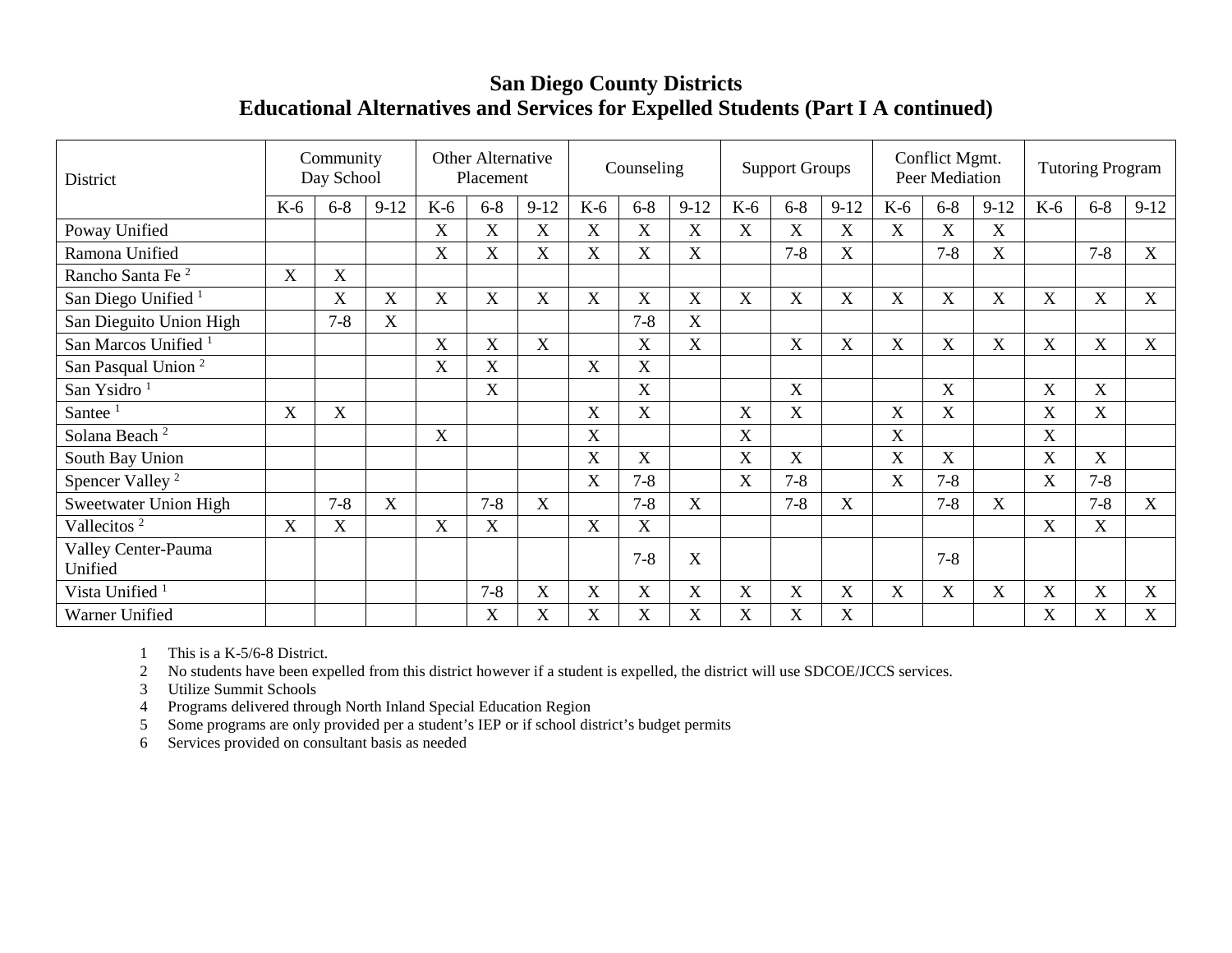## **San Diego County Districts Educational Alternatives and Services for Expelled Students (Part I B)**

| District                             |             | Community<br>Services     |                  |       | Job<br>Training |                           |       | Employment |        |             | Independent<br><b>Studies</b> |                           |       | Other   |        |
|--------------------------------------|-------------|---------------------------|------------------|-------|-----------------|---------------------------|-------|------------|--------|-------------|-------------------------------|---------------------------|-------|---------|--------|
|                                      | $K-6$       | $6 - 8$                   | $9-12$           | $K-6$ | $6 - 8$         | $9-12$                    | $K-6$ | $6 - 8$    | $9-12$ | $K-6$       | $6 - 8$                       | $9 - 12$                  | $K-6$ | $6 - 8$ | $9-12$ |
| Alpine Union <sup>1</sup>            |             |                           |                  |       |                 |                           |       |            |        | $\mathbf X$ | $\mathbf X$                   |                           |       |         |        |
| Bonsall Union <sup>1</sup>           |             |                           |                  |       |                 |                           |       |            |        | X           | X                             |                           |       |         |        |
| Borrego Springs Unified <sup>2</sup> |             |                           |                  |       |                 |                           |       |            |        | $\mathbf X$ | $\mathbf X$                   | $\boldsymbol{X}$          |       |         |        |
| Cajon Valley Union <sup>1</sup>      | X           | X                         |                  |       |                 |                           |       |            |        | X           | $\mathbf X$                   |                           |       |         |        |
| Cardiff <sup>2</sup>                 |             |                           |                  |       |                 |                           |       |            |        | X           |                               |                           |       |         |        |
| Carlsbad Unified                     |             |                           |                  |       |                 |                           |       |            |        |             | $\mathbf X$                   | $\boldsymbol{X}$          |       |         |        |
| Chula Vista Elem.                    | X           | $7 - 8$                   | $\boldsymbol{X}$ |       |                 |                           |       |            |        | X           | $7 - 8$                       | $\mathbf X$               |       |         |        |
| Coronado Unified                     | X           | X                         | $\mathbf X$      |       | $7 - 8$         | $\boldsymbol{\mathrm{X}}$ |       |            |        | $\mathbf X$ | $\mathbf X$                   | $\boldsymbol{X}$          |       |         |        |
| Dehesa <sup>2</sup>                  |             |                           |                  |       |                 |                           |       |            |        | X           | X                             |                           |       |         |        |
| Del Mar Union <sup>2</sup>           |             |                           |                  |       |                 |                           |       |            |        |             |                               |                           |       |         |        |
| Encinitas Union <sup>2</sup>         |             |                           |                  |       |                 |                           |       |            |        | X           |                               |                           |       |         |        |
| Escondido Union <sup>1</sup>         | $\mathbf X$ | $\boldsymbol{\mathrm{X}}$ |                  |       |                 |                           |       |            |        | X           | $\mathbf X$                   |                           |       |         |        |
| <b>Escondido Union High</b>          |             |                           | X                |       |                 |                           |       |            |        |             |                               | X                         |       |         |        |
| Fallbrook Union Elem.                |             |                           |                  |       |                 |                           |       |            |        |             |                               |                           |       |         |        |
| Fallbrook Union High                 |             |                           | $\boldsymbol{X}$ |       |                 | X                         |       |            | X      |             |                               |                           |       |         | X      |
| <b>Grossmont Union High</b>          |             |                           | X                |       |                 |                           |       |            |        |             |                               | $\boldsymbol{\mathrm{X}}$ |       |         |        |
| Jamul-Dulzura Union <sup>5</sup>     |             |                           |                  |       |                 |                           |       |            |        | X           | X                             | X                         |       |         |        |
| Julian Union                         |             | $7 - 8$                   |                  |       |                 |                           |       |            |        | $\mathbf X$ | X                             |                           |       |         |        |
| Julian Union High                    |             |                           |                  |       |                 |                           |       |            |        |             |                               |                           |       |         |        |
| La Mesa/Sp Vlly <sup>1</sup>         | X           | X                         |                  |       |                 |                           |       |            |        | X           | X                             |                           |       |         |        |
| Lakeside Union <sup>1</sup>          |             |                           |                  |       |                 |                           |       |            |        | X           | X                             |                           |       |         |        |
| Lemon Grove <sup>1</sup>             | $\mathbf X$ | $\boldsymbol{\mathrm{X}}$ |                  |       |                 |                           |       |            |        |             |                               |                           |       |         |        |
| Mountain Empire Unified              |             | X                         | X                |       |                 |                           |       |            |        |             | $\boldsymbol{X}$              | $\mathbf X$               |       |         |        |
| National                             |             |                           |                  |       |                 |                           |       |            |        | X           |                               |                           |       |         |        |
| Oceanside Unified                    | X           | $\boldsymbol{\mathrm{X}}$ | $\mathbf X$      |       |                 |                           |       |            |        | X           | $\mathbf X$                   | X                         |       |         |        |

1 This is a K-5/6-8 District.

2 No students have been expelled from this district however if a student is expelled, the district will use SDCOE/JCCS services.

3 Utilize Summit Schools

4 Programs delivered through North Inland Special Education Region

5 Some programs are only provided per a student's IEP or if school district's budget permits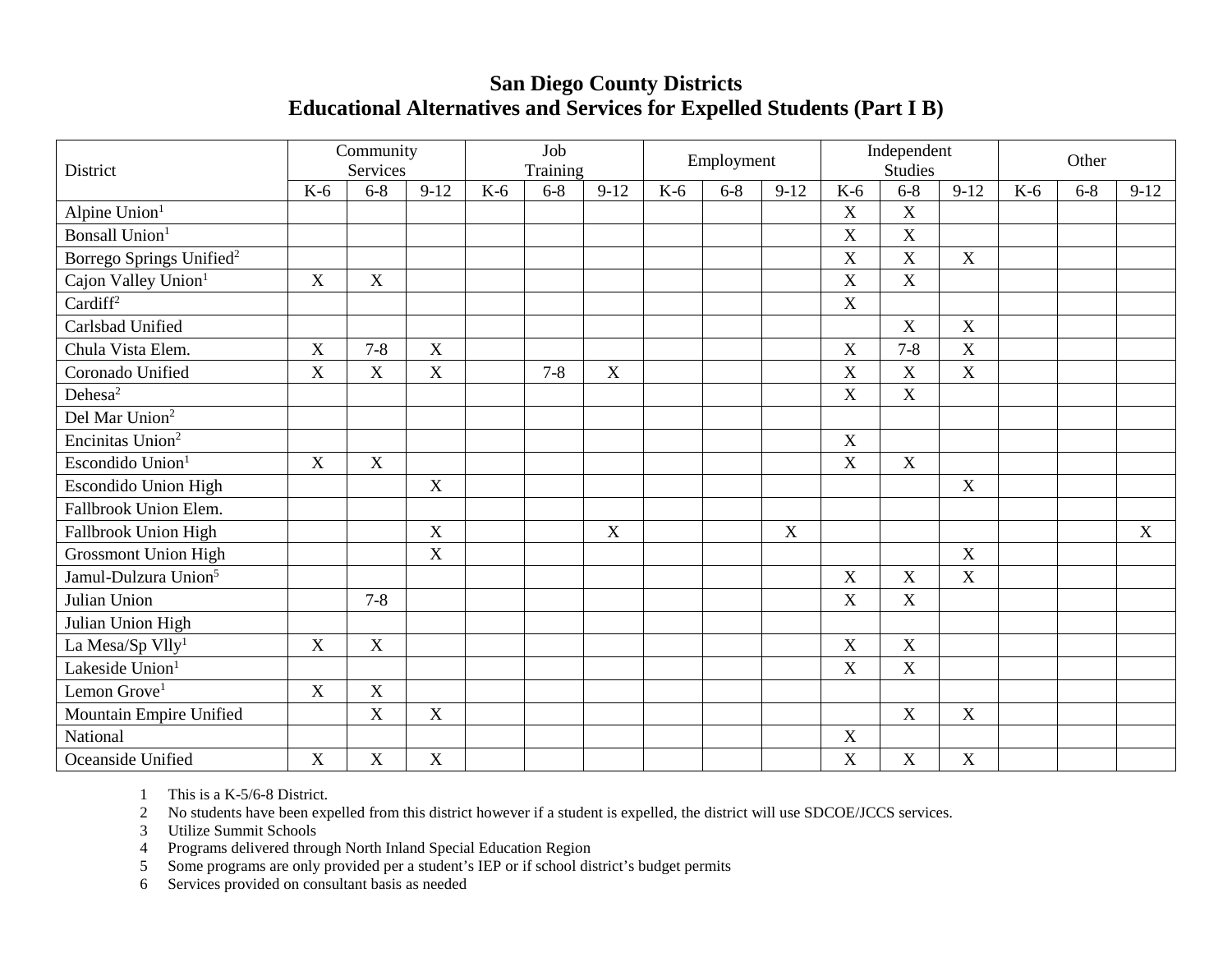## **San Diego County Districts Educational Alternatives and Services for Expelled Students (Part I B continued)**

| District                        |       | Community<br>Services |             |       | Job<br>Training |                           |       | Employment |             |             | Independent<br><b>Studies</b> |                  |             | Other                     |                  |
|---------------------------------|-------|-----------------------|-------------|-------|-----------------|---------------------------|-------|------------|-------------|-------------|-------------------------------|------------------|-------------|---------------------------|------------------|
|                                 | $K-6$ | $6 - 8$               | $9-12$      | $K-6$ | $6 - 8$         | $9-12$                    | $K-6$ | $6 - 8$    | $9-12$      | $K-6$       | $6 - 8$                       | $9 - 12$         | K-6         | $6 - 8$                   | $9-12$           |
| Poway Unified                   |       | X                     | X           |       | X               | X                         | X     | X          | X           | X           | X                             | X                | X           | $\mathbf X$               | $\boldsymbol{X}$ |
| Ramona Unified                  |       | $7 - 8$               | X           |       |                 | $\boldsymbol{\mathrm{X}}$ |       |            | $\mathbf X$ | $\mathbf X$ | X                             | $\mathbf X$      |             |                           |                  |
| Rancho Santa Fe <sup>2</sup>    |       |                       |             |       |                 |                           |       |            |             |             |                               |                  |             |                           |                  |
| San Diego Unified <sup>1</sup>  |       |                       | X           |       |                 | X                         |       |            | X           |             | X                             | X                |             |                           |                  |
| San Dieguito Union High         |       |                       |             |       |                 |                           |       |            |             |             |                               |                  |             |                           |                  |
| San Marcos Unified <sup>1</sup> | X     | X                     | $\mathbf X$ |       | X               | X                         |       | X          | X           | X           | X                             | $\boldsymbol{X}$ | X           | $\boldsymbol{\mathrm{X}}$ | X                |
| San Pasqual Union <sup>2</sup>  |       |                       |             |       |                 |                           |       |            |             |             |                               |                  |             |                           |                  |
| San Ysidro <sup>1</sup>         | X     | X                     |             |       |                 |                           |       |            |             | $\mathbf X$ | $\boldsymbol{\mathrm{X}}$     |                  | $\mathbf X$ | $\boldsymbol{\mathrm{X}}$ |                  |
| Santee <sup>1</sup>             |       |                       |             |       |                 |                           |       |            |             |             |                               |                  |             |                           |                  |
| Solana Beach <sup>2</sup>       |       |                       |             |       |                 |                           |       |            |             | X           |                               |                  |             |                           |                  |
| South Bay Union                 |       |                       |             |       |                 |                           |       |            |             | X           | X                             |                  |             |                           |                  |
| Spencer Valley <sup>2</sup>     |       |                       |             |       |                 |                           |       |            |             | X           |                               |                  | X           |                           |                  |
| Sweetwater Union High           |       | $7 - 8$               | X           |       |                 | X                         |       |            | X           |             | $7 - 8$                       | X                |             |                           |                  |
| Vallecitos <sup>2</sup>         | X     | X                     |             |       |                 |                           |       |            |             | X           | X                             |                  | X           | X                         |                  |
| Valley Center-Pauma Unified     |       |                       |             |       |                 |                           |       |            |             | X           | $7 - 8$                       | $\mathbf X$      |             |                           |                  |
| Vista Unified                   | X     | X                     | $\mathbf X$ |       |                 | X                         |       |            | $\mathbf X$ | X           | X                             | $\mathbf X$      |             |                           |                  |
| Warner Unified <sup>2</sup>     |       | X                     | X           |       |                 |                           |       |            |             |             |                               | X                |             |                           |                  |

1 This is a K-5/6-8 District.

2 No students have been expelled from this district however if a student is expelled, the district will use SDCOE/JCCS services.

3 Utilize Summit Schools

4 Programs delivered through North Inland Special Education Region

5 Some programs are only provided per a student's IEP or if school district's budget permits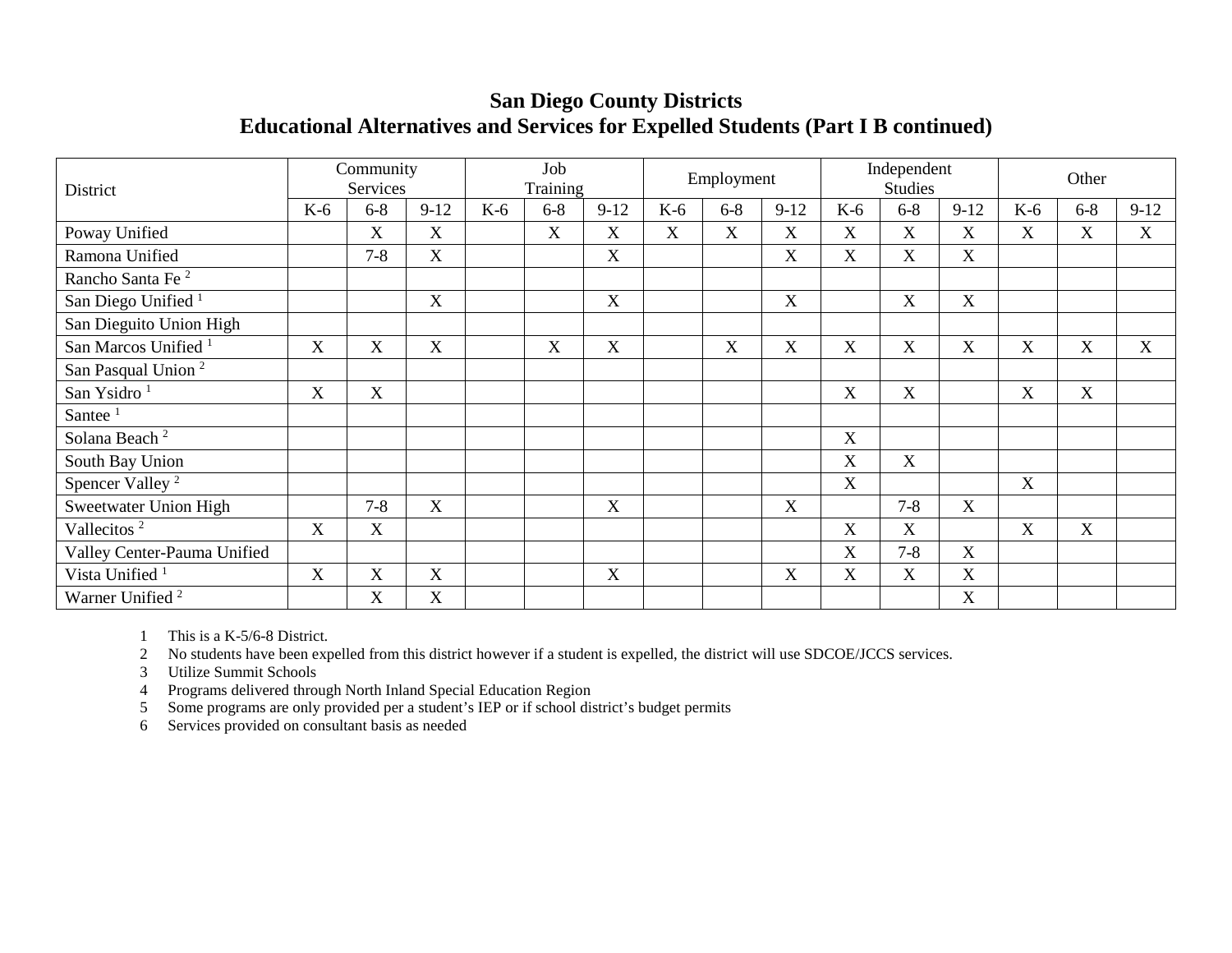## **San Diego County Districts Special Education Programs/Services for Expelled Students (Part II A)**

|                                      |             | Physical Occup.<br>Therapy |             |             | Vision<br>Services        |                           |                           | Counseling<br>Guidance |             |             | Parent<br>Counseling/Guid. |                           |                  | Health &<br>Nursing |             |
|--------------------------------------|-------------|----------------------------|-------------|-------------|---------------------------|---------------------------|---------------------------|------------------------|-------------|-------------|----------------------------|---------------------------|------------------|---------------------|-------------|
| District                             | $K-6$       | $6 - 8$                    | $9-12$      | $K-6$       | $6 - 8$                   | $9-12$                    | $K-6$                     | $6 - 8$                | $9-12$      | $K-6$       | $6 - 8$                    | $9-12$                    | $K-6$            | $6 - 8$             | $9-12$      |
| Alpine Union <sup>1</sup>            | X           | X                          |             |             |                           |                           | X                         | $\mathbf X$            |             |             |                            |                           | X                | $\mathbf X$         |             |
| <b>Bonsall Union</b>                 | X           | X                          |             |             |                           |                           | $\overline{X}$            | $\mathbf X$            |             |             |                            |                           | X                | $\mathbf X$         |             |
| Borrego Springs Unified <sup>2</sup> |             |                            |             |             |                           |                           |                           |                        |             |             |                            |                           |                  |                     |             |
| Cajon Valley Union <sup>1</sup>      | $\mathbf X$ | $\mathbf X$                |             | $\mathbf X$ | $\mathbf X$               |                           | $\boldsymbol{X}$          | $\mathbf X$            |             | $\mathbf X$ | $\mathbf X$                |                           | $\mathbf X$      | $\mathbf X$         |             |
| Cardiff <sup>2</sup>                 | X           |                            |             | X           |                           |                           | X                         |                        |             |             |                            |                           |                  |                     |             |
| Carlsbad Unified                     | X           | $\mathbf X$                | X           | $\mathbf X$ | $\boldsymbol{\mathrm{X}}$ | $\boldsymbol{\mathrm{X}}$ |                           | $7-9$                  | $\mathbf X$ |             |                            |                           | X                | $7 - 8$             | X           |
| Chula Vista Elem.                    | X           | $7 - 8$                    | X           | X           | $7 - 8$                   | X                         | X                         | $7 - 8$                | $\mathbf X$ | X           | $7 - 8$                    | X                         | X                | $7 - 8$             | X           |
| Coronado Unified                     | X           | X                          | X           | $\mathbf X$ | $\mathbf X$               | $\mathbf X$               | X                         | X                      | $\mathbf X$ | X           | X                          | X                         | X                | X                   | X           |
| Dehesa <sup>2</sup>                  | X           | $\mathbf X$                |             |             |                           |                           | $\mathbf X$               | $\mathbf X$            |             | $\mathbf X$ | $\mathbf X$                |                           |                  |                     |             |
| Del Mar Union <sup>2</sup>           | X           |                            |             | $\mathbf X$ |                           |                           | $\boldsymbol{\mathrm{X}}$ |                        |             |             |                            |                           | X                |                     |             |
| Encinitas Union <sup>2</sup>         | X           |                            |             | $\mathbf X$ |                           |                           | $\mathbf X$               |                        |             | X           |                            |                           | $\mathbf X$      |                     |             |
| Escondido Union <sup>1</sup>         | X           | $\mathbf X$                |             | $\mathbf X$ | $\mathbf X$               |                           | $\mathbf X$               | $\mathbf X$            |             | $\mathbf X$ | $\mathbf X$                |                           | $\mathbf X$      | X                   |             |
| <b>Escondido Union High</b>          |             |                            | X           |             |                           | X                         |                           |                        | $\mathbf X$ |             |                            | X                         |                  |                     | X           |
| Fallbrook Union Elem.                | $\mathbf X$ | $7 - 8$                    |             | $\mathbf X$ | $7 - 8$                   |                           | $\mathbf X$               | $7 - 8$                |             | X           | $7 - 8$                    |                           | $\boldsymbol{X}$ | $7 - 8$             |             |
| Fallbrook Union High                 |             |                            | X           |             |                           | $\boldsymbol{\mathrm{X}}$ |                           |                        | $\mathbf X$ |             |                            | X                         |                  |                     | $\mathbf X$ |
| <b>Grossmont Union High</b>          |             |                            | $\mathbf X$ |             |                           | $\mathbf X$               |                           |                        | $\mathbf X$ |             |                            | $\boldsymbol{\mathrm{X}}$ |                  |                     | $\mathbf X$ |
| Jamul-Dulzura Union <sup>5</sup>     | X           | X                          | X           | $\mathbf X$ | $\mathbf X$               |                           | $\mathbf X$               | X                      | $\mathbf X$ |             |                            |                           | X                | X                   | X           |
| Julian Union                         | X           | $7 - 8$                    |             | X           | $7 - 8$                   |                           | X                         | $7 - 8$                |             | X           | $7 - 8$                    |                           |                  |                     |             |
| Julian Union High                    |             |                            |             |             |                           | $\mathbf X$               |                           |                        |             |             |                            |                           |                  |                     |             |
| La Mesa/Sp Vlly <sup>1</sup>         | X           | X                          |             | $\mathbf X$ | $\mathbf X$               |                           | $\mathbf X$               | $\mathbf X$            |             | X           | X                          |                           | $\mathbf X$      | $\mathbf X$         |             |
| Lakeside Union <sup>1</sup>          | X           | X                          |             | $\mathbf X$ | $\mathbf X$               |                           |                           | $\mathbf X$            |             |             |                            |                           | $\mathbf X$      | $\mathbf X$         |             |
| Lemon Grove <sup>1</sup>             | X           | X                          |             | $\mathbf X$ | $\mathbf X$               |                           | $\boldsymbol{X}$          | X                      |             | $\mathbf X$ | $\mathbf X$                |                           | $\boldsymbol{X}$ | $\mathbf X$         |             |
| Mountain Empire Unified              | X           | X                          | $\mathbf X$ |             |                           |                           | X                         | X                      | $\mathbf X$ |             |                            |                           | $\boldsymbol{X}$ | $\mathbf X$         | $\mathbf X$ |
| National                             | X           |                            |             |             |                           |                           | $\mathbf X$               |                        |             | X           |                            |                           | $\mathbf X$      |                     |             |
| Oceanside Unified                    | X           | X                          | X           | $\mathbf X$ | $\mathbf X$               |                           | X                         | $\mathbf X$            | X           | X           | X                          | $\mathbf X$               | $\mathbf X$      | $\mathbf X$         | $\mathbf X$ |

1 This is a K-5/6-8 District.

2 No students have been expelled from this district however if a student is expelled, the district will use SDCOE/JCCS services.

3 Utilize Summit Schools

4 Programs delivered through North Inland Special Education Region<br>5 Some programs are only provided per a student's IEP or if school dis

5 Some programs are only provided per a student's IEP or if school district's budget permits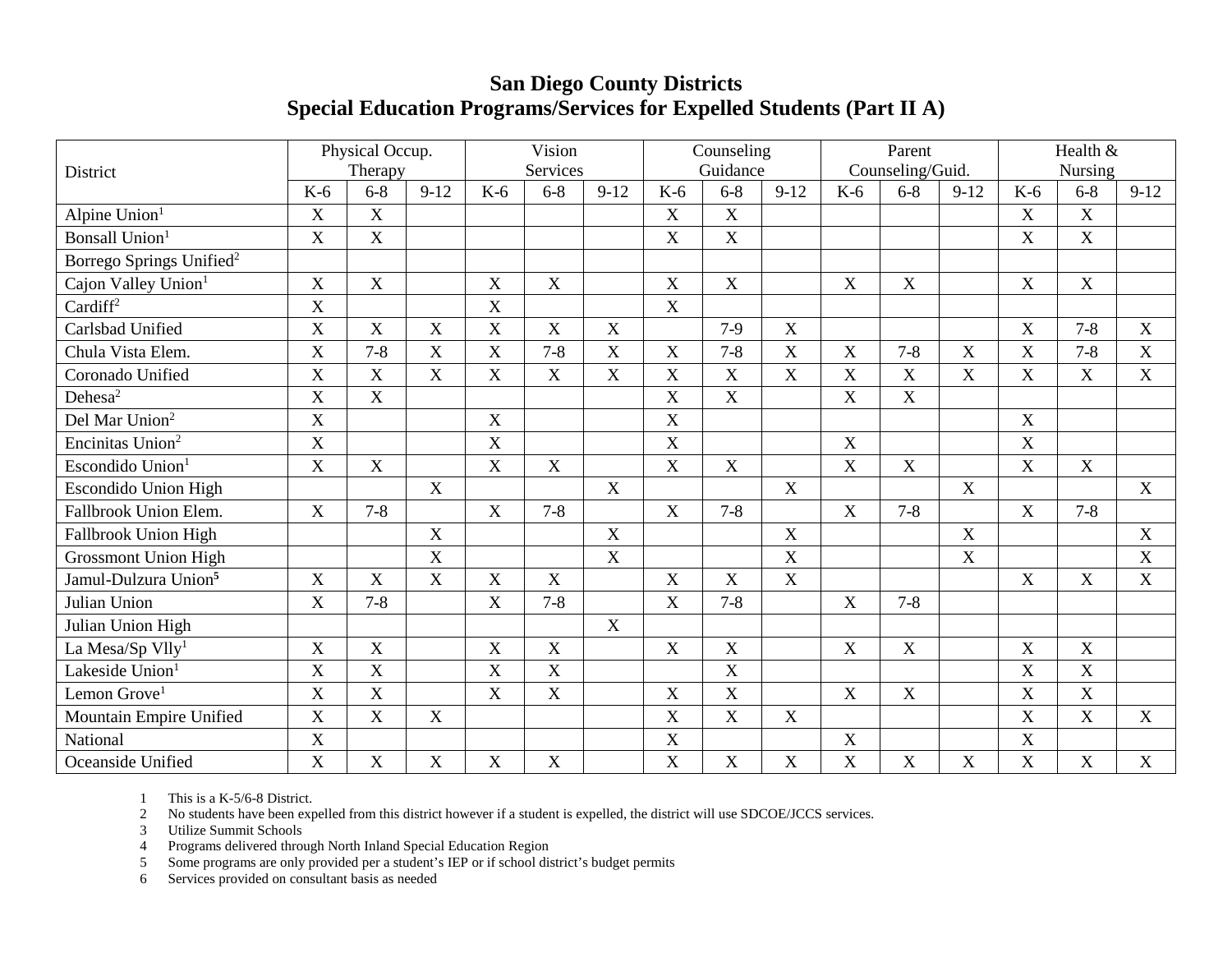## **San Diego County Districts Special Education Programs/Services for Expelled Students (Part II A continued)**

| District                        |             | Physical Occup.<br>Therapy |                       |       | Vision<br>Services    |                           |         | Counseling<br>Guidance    |        |                           | Parent<br>Counseling/Guid. |          |                           | Health &<br><b>Nursing</b> |        |
|---------------------------------|-------------|----------------------------|-----------------------|-------|-----------------------|---------------------------|---------|---------------------------|--------|---------------------------|----------------------------|----------|---------------------------|----------------------------|--------|
|                                 | $K-6$       | $6 - 8$                    | $9-12$                | $K-6$ | $6-8$                 | $9-12$                    | $K-6$   | $6 - 8$                   | $9-12$ | $K-6$                     | $6 - 8$                    | $9 - 12$ | $K-6$                     | $6 - 8$                    | $9-12$ |
| Poway Unified                   | X           | X                          | $\overline{\text{X}}$ | X     | X                     | $\boldsymbol{\mathrm{X}}$ | X       | $\boldsymbol{\mathrm{X}}$ | X      | X                         | $\overline{X}$             | X        | X                         | X                          | X      |
| Ramona Unified <sup>3</sup>     | $\mathbf X$ | X                          | $\overline{X}$        | X     | $\overline{\text{X}}$ | $\overline{\text{X}}$     | X       | $\boldsymbol{\mathrm{X}}$ | X      | X                         | X                          | X        | X                         | X                          | X      |
| Rancho Santa Fe <sup>2</sup>    | X           | X                          |                       |       |                       |                           | X       | X                         |        |                           |                            |          | $\mathbf X$               | X                          |        |
| San Diego Unified <sup>1</sup>  | $\mathbf X$ | X                          | X                     | X     | X                     | X                         | X       | X                         | X      | X                         | X                          | X        | X                         | X                          | X      |
| San Dieguito Union High         |             |                            |                       |       |                       |                           |         |                           |        |                           |                            |          |                           |                            |        |
| San Marcos Unified <sup>1</sup> | X           | X                          | X                     | X     | $\mathbf X$           | $\boldsymbol{\mathrm{X}}$ | X       | X                         | X      | $\boldsymbol{\mathrm{X}}$ | X                          | X        | X                         | X                          | X      |
| San Pasqual Union <sup>4</sup>  |             |                            |                       |       |                       |                           |         |                           |        |                           |                            |          |                           |                            |        |
| San Ysidro <sup>1</sup>         | X           | X                          |                       | X     | $\mathbf X$           |                           | X       | X                         |        | $\boldsymbol{\mathrm{X}}$ | X                          |          | $\mathbf X$               | X                          |        |
| Santee $1$                      | $\mathbf X$ | X                          |                       | X     | X                     |                           | X       | X                         |        | $\mathbf X$               | X                          |          | $\boldsymbol{\mathrm{X}}$ | X                          |        |
| Solana Beach <sup>2</sup>       | X           |                            |                       | X     |                       |                           | X       |                           |        | X                         |                            |          | X                         |                            |        |
| South Bay Union                 | $\mathbf X$ | X                          |                       | X     | $\mathbf X$           |                           | X       | X                         |        | $\boldsymbol{\mathrm{X}}$ | X                          |          | $\mathbf X$               | X                          |        |
| Spencer Valley <sup>4</sup>     | X           | $7 - 8$                    |                       | X     | $7 - 8$               |                           | X       | $7 - 8$                   |        | X                         | $7 - 8$                    |          | X                         | $7 - 8$                    |        |
| Sweetwater Union High           |             | $7 - 8$                    | X                     |       | $7 - 8$               | $\overline{X}$            |         | $7 - 8$                   | X      |                           | $7 - 8$                    | X        |                           | $7 - 8$                    | X      |
| Vallecitos <sup>2</sup>         | X           | X                          |                       | X     | X                     |                           |         | X                         |        | X                         | X                          |          | X                         | X                          |        |
| Valley Center-Pauma Unified     | $\mathbf X$ | $7 - 8$                    | X                     |       |                       |                           | $7 - 8$ | X                         | X      |                           |                            |          |                           |                            |        |
| Vista Unified <sup>1</sup>      | X           | X                          | X                     | X     | X                     | X                         | X       | X                         | X      | $\boldsymbol{\mathrm{X}}$ | X                          | X        | X                         | X                          | X      |
| Warner Unified <sup>2</sup>     |             |                            |                       |       |                       |                           | X       | X                         | X      | X                         | X                          | X        |                           |                            |        |

1 This is a K-5/6-8 District.

2 No students have been expelled from this district however if a student is expelled, the district will use SDCOE/JCCS services.

3 Utilize Summit Schools

4 Programs delivered through North Inland Special Education Region

5 Some programs are only provided per a student's IEP or if school district's budget permits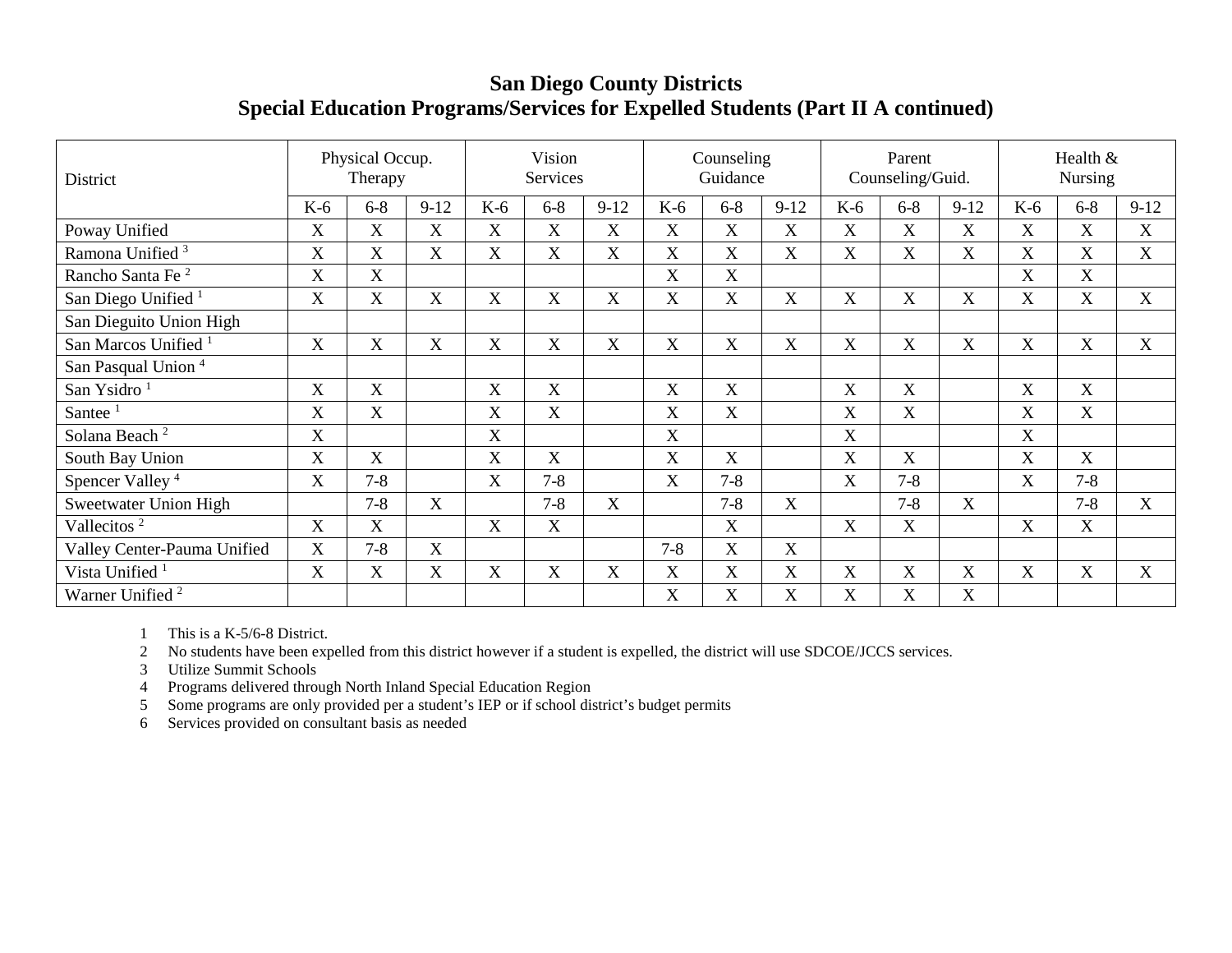## **San Diego County Districts Special Education Programs/Services for Expelled Students (Part II B)**

| District                             |                           | Social Worker  |             |                           | Vocational Ed.<br>Career Dev. |             |             | Assessments               |                |                  | Special Day<br>Classes |                           |                           | <b>Resource Specialist</b><br>Program |        |                | Audiological<br><b>Services</b> |             |
|--------------------------------------|---------------------------|----------------|-------------|---------------------------|-------------------------------|-------------|-------------|---------------------------|----------------|------------------|------------------------|---------------------------|---------------------------|---------------------------------------|--------|----------------|---------------------------------|-------------|
|                                      | $K-6$                     | $6 - 8$        | $9 - 12$    | $K-6$                     | $6 - 8$                       | $9-12$      | $K-6$       | $6 - 8$                   | $9-12$         | $K-6$            | $6 - 8$                | $9-12$                    | $K-6$                     | $6 - 8$                               | $9-12$ | $K-6$          | $6 - 8$                         | $9-12$      |
| Alpine Union <sup>1</sup>            |                           |                |             |                           |                               |             | $\mathbf X$ | $\mathbf X$               |                | $\boldsymbol{X}$ | $\mathbf X$            |                           | $\mathbf X$               | $\mathbf X$                           |        | $\mathbf X$    | $\mathbf X$                     | X           |
| <b>Bonsall Union</b>                 |                           |                |             |                           |                               |             | X           | X                         |                | X                | $\mathbf X$            |                           | $\boldsymbol{\mathrm{X}}$ | $\mathbf X$                           |        |                |                                 |             |
| Borrego Springs Unified <sup>2</sup> |                           |                |             |                           |                               |             |             |                           |                |                  |                        |                           |                           |                                       |        |                |                                 |             |
| Cajon Valley Union <sup>1</sup>      | $\boldsymbol{\mathrm{X}}$ | $\mathbf X$    |             | $\boldsymbol{\mathrm{X}}$ | $\boldsymbol{X}$              |             | X           | $\mathbf X$               |                | X                | $\mathbf X$            |                           | $\boldsymbol{\mathrm{X}}$ | $\mathbf X$                           |        | X              | X                               |             |
| Cardiff <sup>2</sup>                 |                           |                |             |                           |                               |             | X           |                           |                | X                |                        |                           | X                         |                                       |        | $\mathbf X$    |                                 |             |
| Carlsbad Unified                     |                           |                |             |                           | $7 - 8$                       | X           | X           | $7 - 8$                   | X              |                  |                        |                           | $\mathbf X$               | X                                     | X      | $\mathbf X$    | X                               | X           |
| Chula Vista Elem.                    | X                         | $7 - 8$        | $\mathbf X$ |                           |                               |             | X           | $7 - 8$                   | $\mathbf X$    | X                | $7 - 8$                | X                         | $\boldsymbol{\mathrm{X}}$ | $7 - 8$                               | X      | $\mathbf X$    | $7 - 8$                         | X           |
| Coronado Unified                     |                           |                |             |                           |                               | $\mathbf X$ | X           | $\boldsymbol{\mathrm{X}}$ | X              | X                | $\mathbf X$            | $\mathbf X$               | X                         | $\mathbf X$                           | X      | $\overline{X}$ | X                               | $\mathbf X$ |
| Dehesa <sup>2</sup>                  |                           |                |             |                           |                               |             | X           | X                         |                |                  |                        |                           | $\mathbf X$               | X                                     |        | $\mathbf X$    | $\mathbf X$                     |             |
| Del Mar Union <sup>2</sup>           |                           |                |             |                           |                               |             | X           |                           |                | X                |                        |                           | $\boldsymbol{X}$          |                                       |        |                |                                 |             |
| Encinitas Union <sup>2</sup>         |                           |                |             |                           |                               |             | X           |                           |                | X                |                        |                           | $\mathbf X$               |                                       |        | X              |                                 |             |
| Escondido Union <sup>1</sup>         | $\boldsymbol{\mathrm{X}}$ | $\mathbf X$    |             |                           |                               |             | X           | $\mathbf X$               |                | $\overline{X}$   | $\mathbf X$            |                           | X                         | $\mathbf X$                           |        | $\overline{X}$ | $\mathbf X$                     |             |
| <b>Escondido Union High</b>          |                           |                |             |                           |                               |             |             |                           | X              |                  |                        |                           |                           |                                       | X      |                |                                 |             |
| Fallbrook Union Elem.                | $\boldsymbol{\mathrm{X}}$ | $7 - 8$        |             | X                         | $7 - 8$                       |             | $\mathbf X$ | $7 - 8$                   |                | X                | $7 - 8$                |                           | $\mathbf X$               | $7 - 8$                               |        | X              | $7 - 8$                         |             |
| Fallbrook Union High                 |                           |                |             |                           |                               | $\mathbf X$ |             |                           | $\mathbf X$    |                  |                        | $\boldsymbol{\mathrm{X}}$ |                           |                                       |        |                |                                 | $\mathbf X$ |
| <b>Grossmont Union High</b>          |                           |                |             |                           |                               | $\mathbf X$ |             |                           | X              |                  |                        | X                         |                           |                                       | X      |                |                                 | X           |
| Jamul-Dulzura Union <sup>5</sup>     |                           |                |             |                           |                               | X           | X           | X                         | X              | X                | $\mathbf X$            |                           | $\boldsymbol{X}$          | X                                     | X      | $\mathbf X$    | $\boldsymbol{\mathrm{X}}$       | X           |
| Julian Union                         |                           |                |             |                           |                               | X           | $7 - 8$     |                           | $\overline{X}$ | $7 - 8$          |                        | $\mathbf X$               | $7 - 8$                   |                                       |        | $\mathbf X$    | $7 - 8$                         |             |
| Julian Union High                    |                           |                | $\mathbf X$ |                           |                               | $\mathbf X$ |             |                           | $\mathbf X$    |                  |                        |                           |                           |                                       | X      |                |                                 | X           |
| La Mesa/Sp $Vlly1$                   | $\boldsymbol{\mathrm{X}}$ |                |             | X                         | X                             |             | X           | X                         |                | X                | X                      |                           | X                         | $\mathbf X$                           |        | $\mathbf X$    | X                               |             |
| Lakeside Union <sup>1</sup>          | X                         | X              |             |                           |                               |             | X           | X                         |                | PreK             | X                      | $\mathbf X$               | X                         | X                                     |        |                |                                 |             |
| Lemon Grove <sup>1</sup>             | X                         | $\overline{X}$ |             |                           |                               |             | X           | $\boldsymbol{\mathrm{X}}$ |                | X                | X                      |                           | $\boldsymbol{\mathrm{X}}$ | $\mathbf X$                           |        | $\mathbf X$    | X                               |             |
| Mountain Empire Unified              |                           |                |             |                           | X                             | X           | X           | $\mathbf X$               | $\mathbf X$    | X                | X                      | $\boldsymbol{\mathrm{X}}$ | X                         | $\mathbf X$                           | X      | $\mathbf X$    | X                               | X           |
| National                             | X                         |                |             |                           |                               |             | X           |                           |                | X                |                        |                           | X                         |                                       |        | $\mathbf X$    |                                 |             |
| Oceanside Unified                    | X                         | $\mathbf X$    | X           |                           |                               |             | X           | $\mathbf X$               | X              | X                | X                      | $\boldsymbol{\mathrm{X}}$ |                           |                                       |        | X              | $\boldsymbol{\mathrm{X}}$       | X           |

1 This is a K-5/6-8 District.

2 No students have been expelled from this district however if a student is expelled, the district will use SDCOE/JCCS services.

3 Utilize Summit Schools

4 Programs delivered through North Inland Special Education Region

5 Some programs are only provided per a student's IEP or if school district's budget permits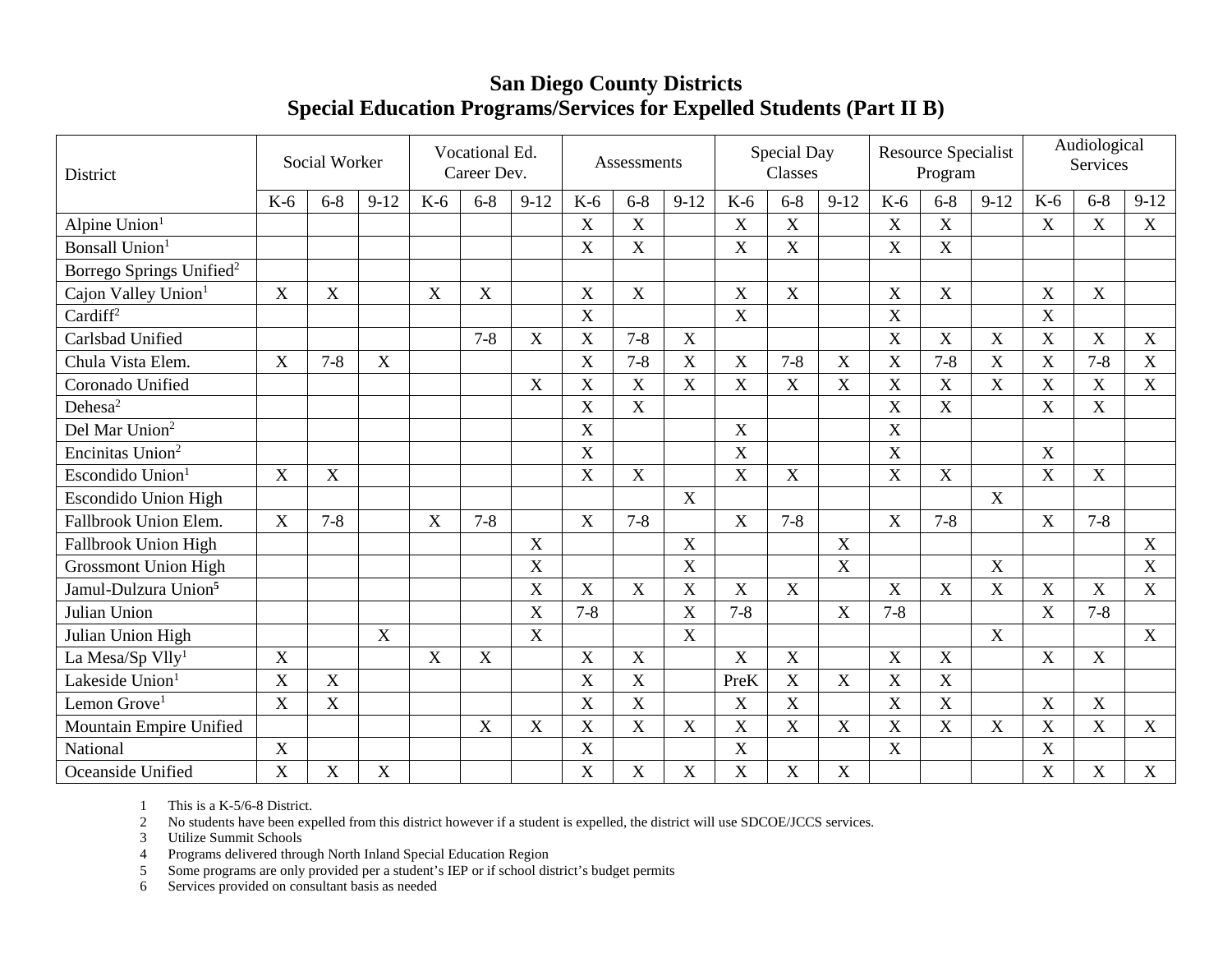## **San Diego County Districts Special Education Programs/Services for Expelled Students (Part II B continued)**

| District                        |             | Social Worker             |        |       | Vocational Ed.<br>Career Dev. |                           |       | Assessments               |             |             | Special Day<br>Classes    |             |             | Resource Specialist<br>Program |        |                           | Audiological<br>Services |        |
|---------------------------------|-------------|---------------------------|--------|-------|-------------------------------|---------------------------|-------|---------------------------|-------------|-------------|---------------------------|-------------|-------------|--------------------------------|--------|---------------------------|--------------------------|--------|
|                                 | $K-6$       | $6 - 8$                   | $9-12$ | $K-6$ | $6 - 8$                       | $9-12$                    | $K-6$ | $6 - 8$                   | $9-12$      | $K-6$       | $6 - 8$                   | $9 - 12$    | $K-6$       | $6 - 8$                        | $9-12$ | $K-6$                     | $6 - 8$                  | $9-12$ |
| Poway Unified                   |             |                           |        |       | $7 - 8$                       | $\mathbf X$               | X     | X                         | X           | $\mathbf X$ | X                         | X           | $\mathbf X$ | $\boldsymbol{X}$               | X      | X                         | X                        | X      |
| Ramona Unified                  |             |                           |        |       | X                             | $\boldsymbol{\mathrm{X}}$ | X     | X                         | X           | X           | X                         | $\mathbf X$ | X           | $\boldsymbol{X}$               | X      | $\boldsymbol{\mathrm{X}}$ | X                        | X      |
| Rancho Santa Fe <sup>2</sup>    |             |                           |        |       |                               |                           | X     | X                         |             | X           | $\overline{X}$            |             | $\mathbf X$ | X                              |        | $\boldsymbol{X}$          | X                        |        |
| San Diego Unified <sup>1</sup>  |             |                           |        |       |                               | $\boldsymbol{\mathrm{X}}$ | X     | X                         | $\mathbf X$ | X           | $\boldsymbol{\mathrm{X}}$ | X           | $\mathbf X$ | $\boldsymbol{X}$               | X      | $\boldsymbol{\mathrm{X}}$ | X                        | X      |
| San Dieguito Union High         |             |                           |        |       |                               |                           |       |                           |             |             |                           |             |             |                                |        |                           |                          |        |
| San Marcos Unified <sup>1</sup> |             |                           |        | X     | $\boldsymbol{\mathrm{X}}$     | $\boldsymbol{\mathrm{X}}$ | X     | X                         | X           | X           | $\mathbf X$               | X           | X           | $\boldsymbol{X}$               | X      | $\mathbf X$               | $\mathbf X$              | X      |
| San Pasqual Union <sup>4</sup>  |             |                           |        |       |                               |                           | X     | X                         |             |             |                           |             |             |                                |        |                           |                          |        |
| San Ysidro <sup>1</sup>         |             |                           |        |       |                               |                           | X     | $\overline{\mathrm{X}}$   |             | X           | X                         |             | X           | X                              |        | X                         | X                        |        |
| Santee                          | $\mathbf X$ | $\mathbf X$               |        |       |                               |                           | X     | $\mathbf X$               |             | X           | X                         |             | $\mathbf X$ | $\boldsymbol{\mathrm{X}}$      |        | X                         | $\mathbf X$              |        |
| Solana Beach <sup>2</sup>       |             |                           |        |       |                               |                           | X     |                           |             | X           |                           |             | X           |                                |        | $\boldsymbol{\mathrm{X}}$ |                          |        |
| South Bay Union                 | $\mathbf X$ | X                         |        |       |                               |                           | X     | $\boldsymbol{\mathrm{X}}$ |             | $\mathbf X$ |                           |             | X           | $\boldsymbol{\mathrm{X}}$      |        | $\boldsymbol{\mathrm{X}}$ | $\boldsymbol{X}$         |        |
| Spencer Valley <sup>2</sup>     |             |                           |        |       |                               |                           | X     | $7 - 8$                   |             | $7 - 8$     |                           |             | $7 - 8$     |                                |        | X                         | $7 - 8$                  |        |
| Sweetwater Union High           |             |                           |        |       | $7 - 8$                       | $\boldsymbol{\mathrm{X}}$ |       | $7 - 8$                   | X           |             | $7 - 8$                   | X           |             | $7 - 8$                        | X      |                           | $7 - 8$                  | X      |
| Vallecitos <sup>2</sup>         | $\mathbf X$ | $\mathbf X$               |        |       |                               |                           | X     | X                         |             | X           | X                         |             | X           | $\boldsymbol{\mathrm{X}}$      |        |                           |                          |        |
| Valley Center-Pauma<br>Unified  |             |                           |        |       | $7 - 8$                       | X                         | X     | $7 - 8$                   | X           | X           | X                         | X           | X           | X                              | X      |                           |                          |        |
| Vista Unified <sup>1</sup>      | X           | $\boldsymbol{\mathrm{X}}$ | X      | X     | $\mathbf X$                   | X                         | X     | $\mathbf X$               | X           | $\mathbf X$ | X                         | X           | X           | $\boldsymbol{\mathrm{X}}$      | X      | $\boldsymbol{\mathrm{X}}$ | X                        | X      |
| Warner Unified                  |             |                           |        |       |                               | $\boldsymbol{\mathrm{X}}$ | X     | X                         | X           |             |                           |             | X           | X                              | X      |                           |                          |        |

1 This is a K-5/6-8 District.

2 No students have been expelled from this district however if a student is expelled, the district will use SDCOE/JCCS services.

3 Utilize Summit Schools

4 Programs delivered through North Inland Special Education Region

5 Some programs are only provided per a student's IEP or if school district's budget permits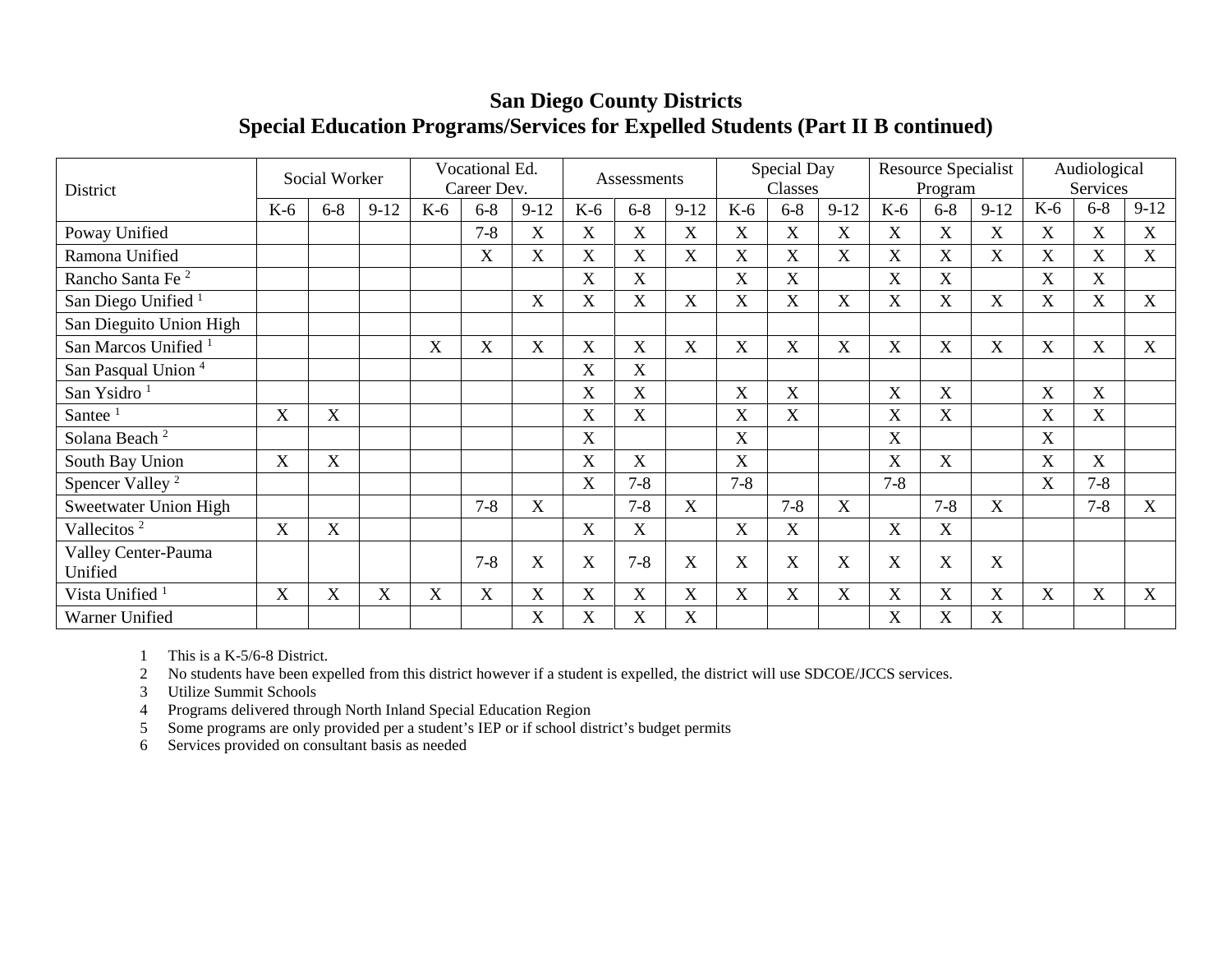## **San Diego County Districts Special Education Programs/Services for Expelled Students (Part II C)**

| District                             |                           | Orientation<br>& Mobility Inst. |             |                           | Home/Hospital<br>Instruction |                           |             | Adapted P.E.              |                           |                           | Recreational<br>Services  |             |                           | Services for<br>Low Incidence |             |                           | Other<br><b>Special Ed Services</b> |        |
|--------------------------------------|---------------------------|---------------------------------|-------------|---------------------------|------------------------------|---------------------------|-------------|---------------------------|---------------------------|---------------------------|---------------------------|-------------|---------------------------|-------------------------------|-------------|---------------------------|-------------------------------------|--------|
|                                      | $K-6$                     | $6 - 8$                         | $9 - 12$    | $K-6$                     | $6 - 8$                      | $9 - 12$                  | $K-6$       | $6 - 8$                   | $9-12$                    | $K-6$                     | $6 - 8$                   | $9 - 12$    | $K-6$                     | $6 - 8$                       | $9 - 12$    | $K-6$                     | $6 - 8$                             | $9-12$ |
| Alpine Union <sup>1</sup>            |                           |                                 |             | $\mathbf X$               | X                            |                           | $\mathbf X$ | $\mathbf X$               |                           |                           |                           |             | $\mathbf X$               | X                             |             |                           |                                     |        |
| Bonsall Union <sup>1</sup>           |                           |                                 |             | $\boldsymbol{\mathrm{X}}$ | X                            |                           | X           | X                         |                           |                           |                           |             | X                         | $\mathbf X$                   |             |                           |                                     |        |
| Borrego Springs Unified <sup>2</sup> |                           |                                 |             |                           |                              |                           |             |                           |                           |                           |                           |             |                           |                               |             |                           |                                     |        |
| Cajon Valley Union <sup>1</sup>      | X                         | $\mathbf X$                     |             | $\mathbf X$               | X                            |                           | X           | $\mathbf X$               |                           | $\mathbf X$               | $\boldsymbol{\mathrm{X}}$ |             | $\mathbf X$               | $\mathbf X$                   |             | X                         | $\mathbf X$                         |        |
| Cardiff <sup>2</sup>                 |                           |                                 |             | X                         |                              |                           | $\mathbf X$ |                           |                           |                           |                           |             | $\boldsymbol{\mathrm{X}}$ |                               |             |                           |                                     |        |
| Carlsbad Unified                     | $\mathbf X$               | $\mathbf X$                     | $\mathbf X$ | $\boldsymbol{\mathrm{X}}$ | $\mathbf X$                  | $\mathbf X$               | X           | $\mathbf X$               | X                         |                           |                           |             | $\mathbf X$               | $\boldsymbol{X}$              | $\mathbf X$ |                           |                                     |        |
| Chula Vista Elem.                    | $\boldsymbol{\mathrm{X}}$ | $7 - 8$                         | X           | X                         | $7 - 8$                      | $\mathbf X$               | X           | $7 - 8$                   | $\mathbf X$               |                           |                           |             | $\mathbf X$               | $7 - 8$                       | X           |                           |                                     |        |
| Coronado Unified                     | $\mathbf X$               | $\mathbf X$                     | X           | $\mathbf X$               | $\boldsymbol{X}$             | $\mathbf X$               | X           | $\boldsymbol{\mathrm{X}}$ | X                         | $\mathbf X$               | X                         | $\mathbf X$ | X                         | $\mathbf X$                   | $\mathbf X$ | X                         | X                                   | X      |
| Dehesa <sup>2</sup>                  |                           |                                 |             |                           |                              |                           | X           | X                         |                           |                           |                           |             |                           |                               |             |                           |                                     |        |
| Del Mar Union <sup>2</sup>           |                           |                                 |             | $\mathbf X$               |                              |                           | X           |                           |                           |                           |                           |             | $\mathbf X$               |                               |             | $\mathbf X$               |                                     |        |
| Encinitas Union <sup>2</sup>         | $\boldsymbol{X}$          |                                 |             | X                         |                              |                           | X           |                           |                           |                           |                           |             | X                         |                               |             | X                         |                                     |        |
| Escondido Union <sup>1</sup>         | X                         | X                               |             | X                         | X                            |                           | X           | X                         |                           |                           |                           |             | $\overline{X}$            | X                             |             | X                         | X                                   |        |
| <b>Escondido Union High</b>          |                           |                                 |             |                           |                              | $\mathbf X$               |             |                           |                           |                           |                           |             |                           |                               |             |                           |                                     |        |
| Fallbrook Union Elem.                |                           |                                 |             | X                         | $7 - 8$                      |                           | $\mathbf X$ |                           |                           |                           |                           |             |                           |                               |             | X                         | $7 - 8$                             |        |
| Fallbrook Union High                 |                           |                                 | X           |                           |                              | $\mathbf X$               |             |                           | X                         |                           |                           | X           |                           |                               | $\mathbf X$ |                           |                                     | X      |
| <b>Grossmont Union High</b>          |                           |                                 | $\mathbf X$ |                           |                              | $\mathbf X$               |             |                           | X                         |                           |                           | X           |                           |                               | $\mathbf X$ |                           |                                     |        |
| Jamul-Dulzura Union <sup>5</sup>     | $\boldsymbol{X}$          | X                               |             | $\mathbf X$               | X                            | $\boldsymbol{\mathrm{X}}$ | X           | X                         |                           |                           |                           |             | X                         | X                             |             | X                         | X                                   |        |
| Julian Union                         |                           |                                 |             |                           |                              |                           | X           | $7 - 8$                   |                           |                           |                           |             | $\mathbf X$               | $7 - 8$                       |             |                           |                                     |        |
| Julian Union High                    |                           |                                 |             |                           |                              |                           |             |                           |                           |                           |                           |             |                           |                               |             |                           |                                     |        |
| La Mesa/Sp Vlly <sup>1</sup>         | $\boldsymbol{X}$          | X                               |             | $\boldsymbol{\mathrm{X}}$ | X                            |                           | X           | X                         |                           | $\boldsymbol{\mathrm{X}}$ | X                         |             | X                         | $\mathbf X$                   |             | $\mathbf X$               |                                     |        |
| Lakeside Union <sup>1</sup>          |                           |                                 |             | X                         | X                            |                           | X           | $\mathbf X$               |                           |                           |                           |             | $\mathbf X$               | $\mathbf X$                   |             | $\boldsymbol{\mathrm{X}}$ | $\mathbf X$                         |        |
| Lemon Grove <sup>1</sup>             |                           |                                 |             | $\mathbf X$               | X                            |                           | X           | X                         |                           |                           |                           |             | X                         | X                             |             | X                         | X                                   |        |
| Mountain Empire Unified              |                           |                                 |             | $\mathbf X$               | X                            | $\mathbf X$               | X           | X                         | $\boldsymbol{X}$          |                           |                           |             |                           |                               |             |                           |                                     |        |
| National                             |                           |                                 |             | X                         |                              |                           | $\mathbf X$ |                           |                           |                           |                           |             | $\mathbf X$               |                               |             | X                         |                                     |        |
| Oceanside Unified                    | $\mathbf X$               | $\mathbf X$                     |             | X                         | $\mathbf X$                  | $\mathbf X$               | X           | $\mathbf X$               | $\boldsymbol{\mathrm{X}}$ |                           |                           |             | $\mathbf X$               | $\mathbf X$                   | $\mathbf X$ |                           |                                     |        |

1 This is a K-5/6-8 District.

2 No students have been expelled from this district however if a student is expelled, the district will use SDCOE/JCCS services.

3 Utilize Summit Schools

4 Programs delivered through North Inland Special Education Region<br>5 Some programs are only provided per a student's IEP or if school dis

5 Some programs are only provided per a student's IEP or if school district's budget permits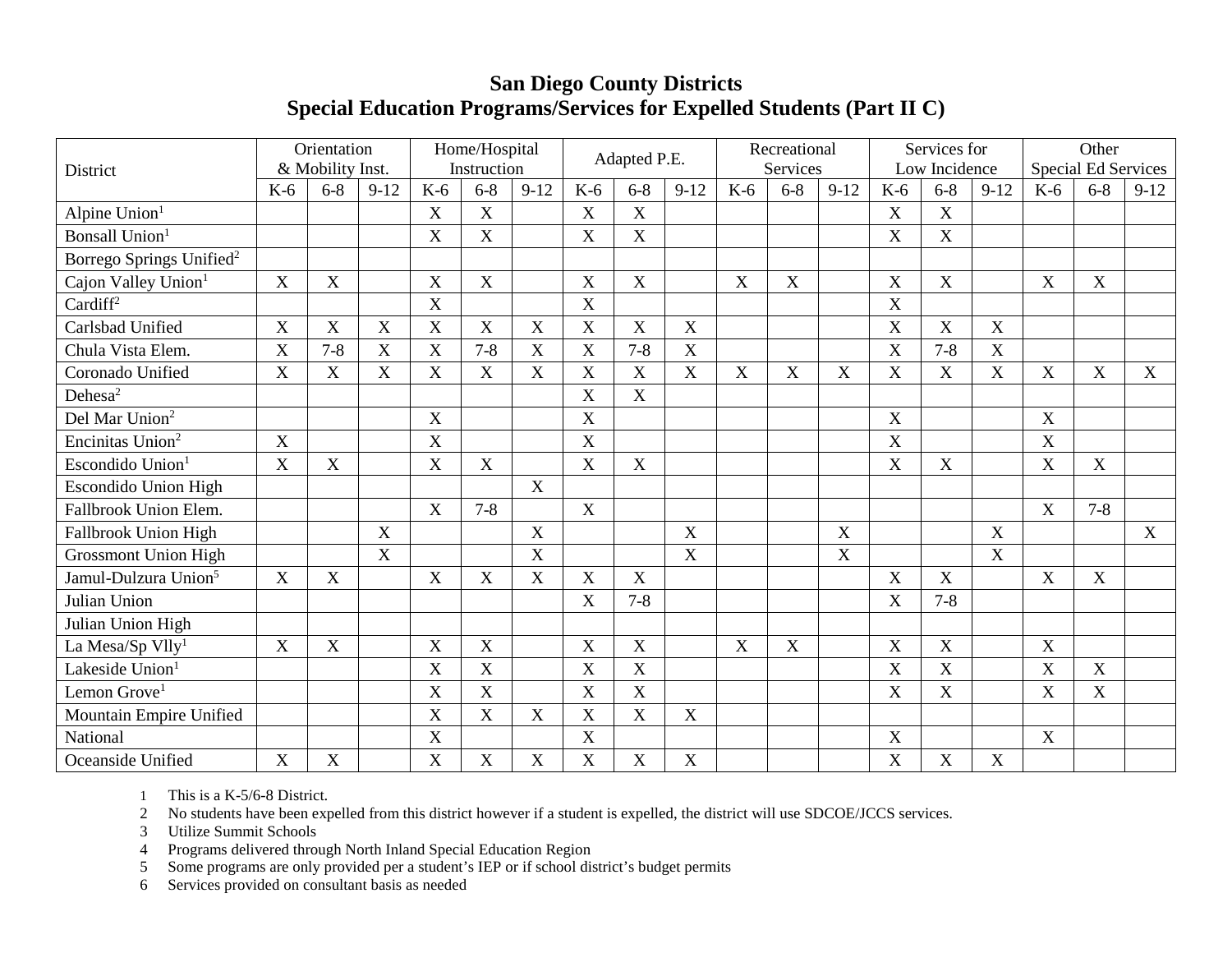|                                 |                       | Orientation      |             |                           | Home/Hospital |             |                           | Adapted P.E.              |                           |       | Recreational |        |                           | Services for          |        |             | Other                      |        |
|---------------------------------|-----------------------|------------------|-------------|---------------------------|---------------|-------------|---------------------------|---------------------------|---------------------------|-------|--------------|--------|---------------------------|-----------------------|--------|-------------|----------------------------|--------|
| District                        |                       | & Mobility Inst. |             |                           | Instruction   |             |                           |                           |                           |       | Services     |        |                           | Low Incidence         |        |             | <b>Special Ed Services</b> |        |
|                                 | $K-6$                 | $6 - 8$          | $9-12$      | $K-6$                     | $6 - 8$       | $9 - 12$    | $K-6$                     | $6 - 8$                   | $9-12$                    | $K-6$ | $6 - 8$      | $9-12$ | K-6                       | $6 - 8$               | $9-12$ | $K-6$       | $6 - 8$                    | $9-12$ |
| Poway Unified                   | X                     | $\mathbf X$      | $\mathbf X$ | X                         | $\mathbf X$   | X           | $\mathbf X$               | $\boldsymbol{\mathrm{X}}$ | $\boldsymbol{X}$          |       |              |        | $\boldsymbol{\mathrm{X}}$ | X                     | X      | X           | X                          | X      |
| Ramona Unified                  | X                     | X                | $\mathbf X$ | X                         | $\mathbf X$   | X           | X                         | X                         | $\boldsymbol{\mathrm{X}}$ |       |              | X      | X                         | X                     | X      |             |                            |        |
| Rancho Santa Fe <sup>2</sup>    | X                     | $\overline{X}$   |             | X                         | X             |             |                           |                           |                           |       |              |        | X                         | $\overline{\text{X}}$ |        | $\mathbf X$ | X                          |        |
| San Diego Unified <sup>1</sup>  | $\overline{\text{X}}$ | X                | X           | X                         | $\mathbf X$   | X           | $\boldsymbol{\mathrm{X}}$ | X                         | $\boldsymbol{\mathrm{X}}$ | X     | X            | X      | $\boldsymbol{\mathrm{X}}$ | X                     | X      |             |                            |        |
| San Dieguito Union High         |                       |                  |             |                           |               |             |                           |                           |                           |       |              |        |                           |                       |        |             |                            |        |
| San Marcos Unified <sup>1</sup> | $\mathbf X$           | X                | $\mathbf X$ | X                         | $\mathbf X$   | $\mathbf X$ | X                         | X                         | $\mathbf X$               |       |              |        | X                         | X                     | X      | $\mathbf X$ | X                          | X      |
| San Pasqual Union <sup>4</sup>  |                       |                  |             |                           |               |             |                           |                           |                           |       |              |        |                           |                       |        |             |                            |        |
| San Ysidro <sup>1</sup>         |                       |                  |             | $\boldsymbol{\mathrm{X}}$ | X             |             | X                         | X                         |                           |       |              |        | $\boldsymbol{\mathrm{X}}$ | X                     |        |             |                            |        |
| Santee $1$                      | X                     | X                |             | $\boldsymbol{\mathrm{X}}$ | $\mathbf X$   |             | X                         | X                         |                           |       |              |        | $\mathbf X$               | X                     |        |             |                            |        |
| Solana Beach <sup>2</sup>       | X                     |                  |             | X                         |               |             | X                         |                           |                           |       |              |        | X                         |                       |        |             |                            |        |
| South Bay Union                 |                       |                  |             | X                         | X             |             | X                         | X                         |                           |       |              |        | X                         | X                     |        |             |                            |        |
| Spencer Valley <sup>2</sup>     |                       |                  |             |                           |               |             | X                         | $7 - 8$                   |                           |       |              |        | $\mathbf X$               | $7 - 8$               |        |             |                            |        |
| Sweetwater Union High           |                       | $7 - 8$          | X           |                           | $7 - 8$       | X           |                           | $7 - 8$                   | X                         |       | $7 - 8$      | X      |                           | $7 - 8$               | X      |             | $7 - 8$                    | X      |
| Vallecitos <sup>2</sup>         |                       |                  |             | X                         | $\mathbf X$   |             | X                         | X                         |                           | X     | X            |        | $\boldsymbol{\mathrm{X}}$ | X                     |        | $\mathbf X$ | X                          |        |
| Valley Center-Pauma<br>Unified  |                       |                  |             | X                         | $7 - 8$       | X           | X                         | $7 - 8$                   | $\boldsymbol{X}$          |       |              |        |                           |                       |        |             |                            |        |
| Vista Unified <sup>1</sup>      | X                     | X                | X           | X                         | X             | X           | X                         | X                         | $\boldsymbol{\mathrm{X}}$ | X     | X            | X      | X                         | X                     | X      | X           | X                          | X      |
| <b>Warner Unified</b>           |                       |                  |             |                           |               |             |                           |                           |                           |       |              |        |                           |                       |        |             |                            |        |

## **San Diego County Districts Special Education Programs/Services for Expelled Students (Part II C continued)**

1 This is a K-5/6-8 District.

2 No students have been expelled from this district however if a student is expelled, the district will use SDCOE/JCCS services.

3 Utilize Summit Schools

4 Programs delivered through North Inland Special Education Region

5 Some programs are only provided per a student's IEP or if school district's budget permits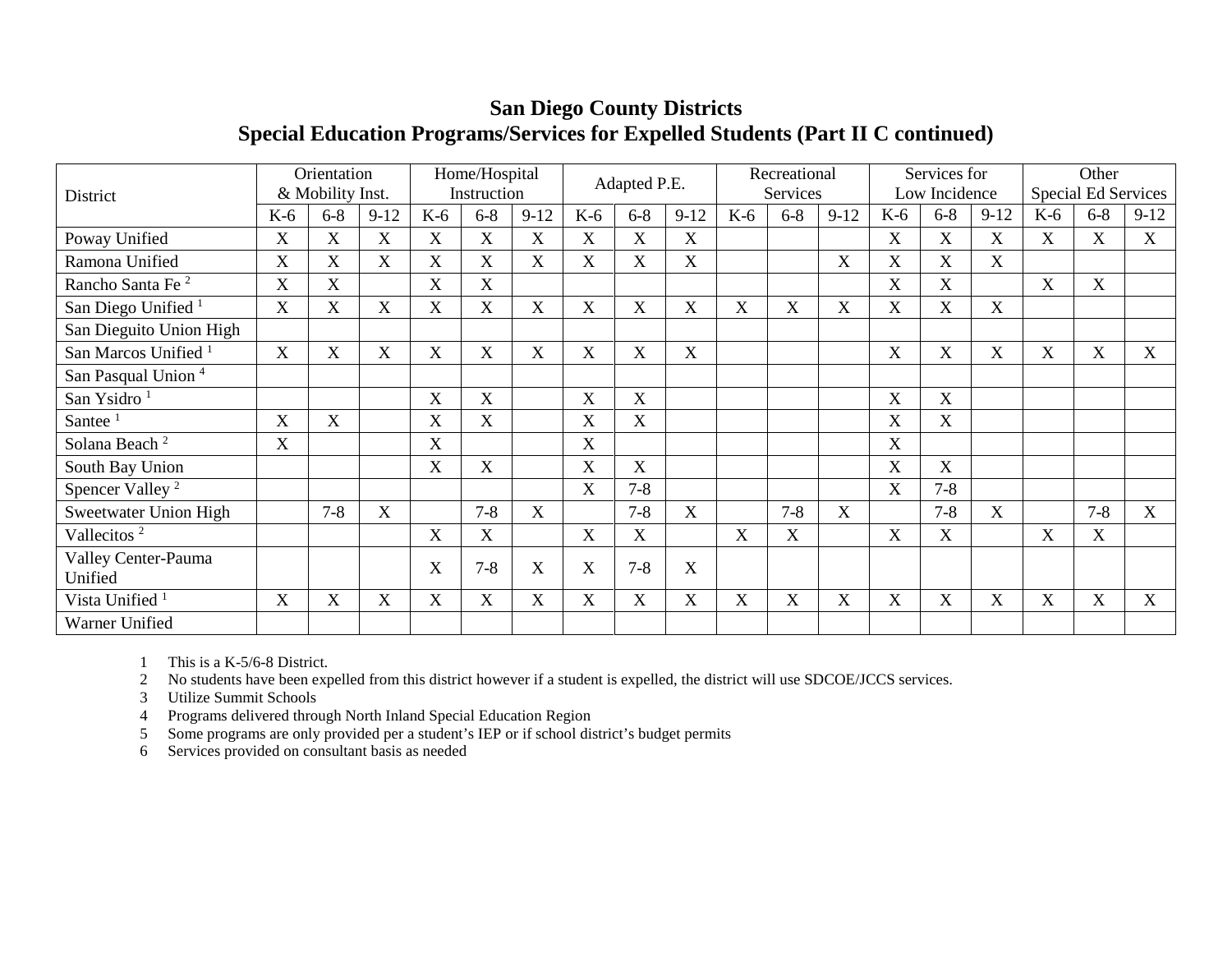#### [YOUR DISTRICT NAME HERE] **OTHER MEANS OF CORRECTION CONTRACT** (ALTERNATIVE TO SUSPENSION/EXPULSION)

| NAME:                                              |                                                                                             |    |            |      |       |                 |
|----------------------------------------------------|---------------------------------------------------------------------------------------------|----|------------|------|-------|-----------------|
| Last                                               | First                                                                                       | MI | <b>DOB</b> | Site | Grade | Suspension Code |
|                                                    | Actual day(s) to be served: Number of days waived: Length of imposed suspension:            |    |            |      |       |                 |
| <b>EXPECTATIONS:</b>                               |                                                                                             |    |            |      |       |                 |
|                                                    |                                                                                             |    |            |      |       |                 |
|                                                    | I agree to abstain from the use of alcohol, tobacco, and/or other drugs. ( <i>Initial</i> ) |    |            |      |       |                 |
| I will follow all school rules. ( <i>Initial</i> ) |                                                                                             |    |            |      |       |                 |
|                                                    | I will attend all my classes in school every day. ( <i>Initial</i> )                        |    |            |      |       |                 |
|                                                    | I will complete all assigned work in all my classes. ( <i>Initial</i> )                     |    |            |      |       |                 |
|                                                    | I will attend all intervention program sessions. ( <i>Initial</i> )                         |    |            |      |       |                 |
|                                                    | $\Box$ From site menu of services: I will complete the following:                           |    |            |      |       |                 |

I understand the following consequences will occur if I fail to abide by the above expectations:

- $\Box$  My parents will be notified immediately.
- My one----- two----- three----- four----- five----- day suspension will be reinstated.
- $\Box$  My loss of eligibility to hold student office and/or participate in sports and/or any extracurricular program for 30 days will be extended to 90 days for a second offense.
- $\Box$  Probation, legal, and/or court authorities will be notified, if appropriate.
- $\Box$  A referral for other appropriate disciplinary procedures will be made. Further action will be determined by the principal or designee.
- A referral to the School Attendance Review Board (SARB)
- $\Box$  A referral for a comprehensive health assessment, including an alcohol and other drug addiction screening may be made as required for a second offense.
- A referral to the comprehensive student assistance program.
- $\Box$  Other (specify consequences):

| I understand that other school staff will be informed of the terms of this contract and will be asked to monitor my |  |
|---------------------------------------------------------------------------------------------------------------------|--|
| behavior.                                                                                                           |  |

SIGNED:

| Student     | Date |
|-------------|------|
| Parent      | Date |
| Principal   | Date |
| or designee |      |

This form must accompany original -Report on Suspension- form.